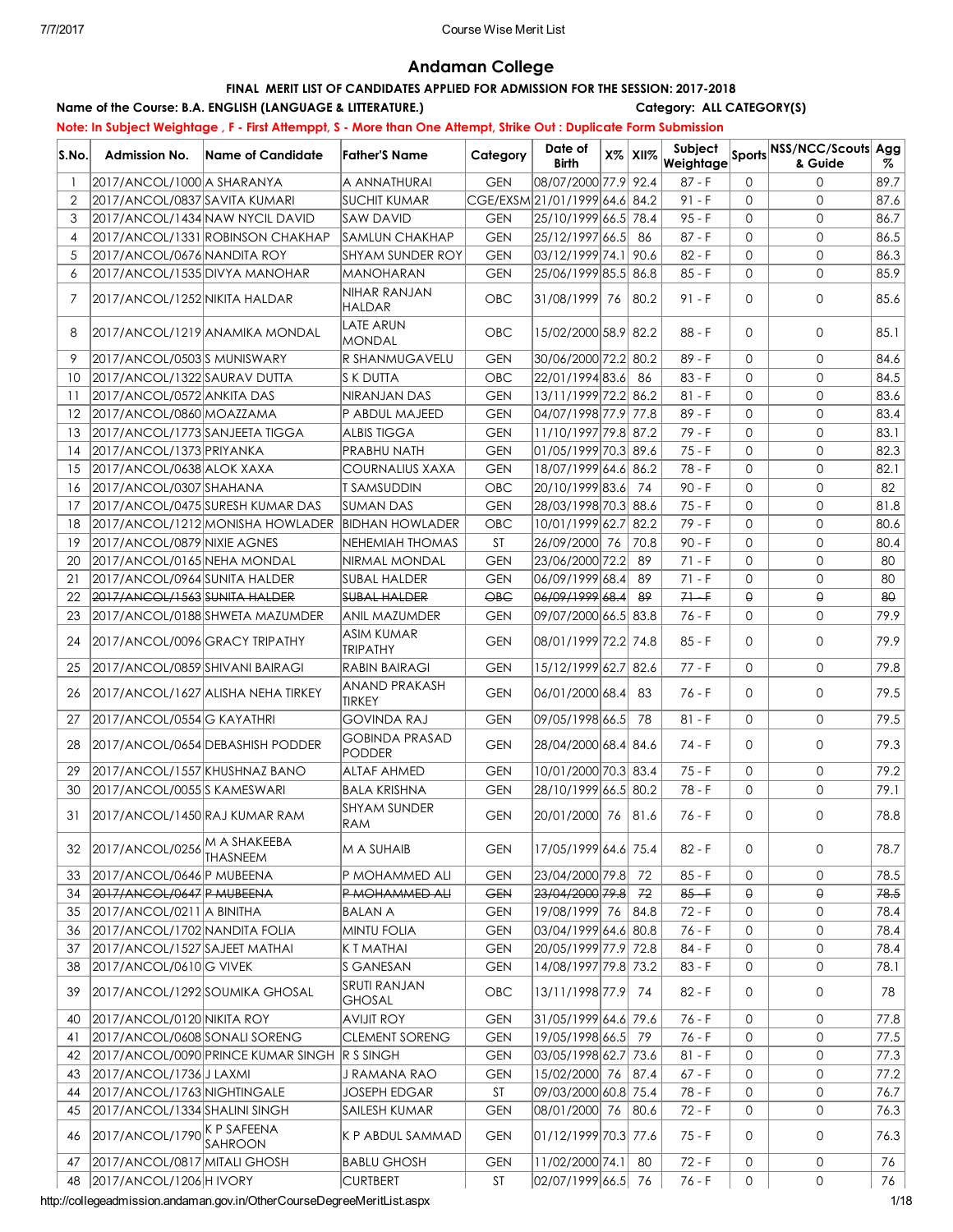| 49  | 2017/ANCOL/0511   HIMANSHEE       |                                     | RANJIT                             | <b>GEN</b> | 16/06/1999 77.9                         | 69   | 83 - F   | $\Omega$     | 0                   | 76    |
|-----|-----------------------------------|-------------------------------------|------------------------------------|------------|-----------------------------------------|------|----------|--------------|---------------------|-------|
| 50  | 2017/ANCOL/0944 MUHAMMAD          | SHIMRAAN                            | <b>MOHAMMED SHAIK</b>              | <b>GEN</b> | 14/09/1995 76                           | 62   | 90 - F   | $\Omega$     | $\mathsf{O}$        | 76    |
| 51  | 2017/ANCOL/0065 C MANO            |                                     | N CHOKKALINGAM                     | <b>GEN</b> | 22/05/1999 68.4 83.8                    |      | 68 - F   | $\mathbf{0}$ | 0                   | 75.9  |
| 52  | 2017/ANCOL/0494 JSOPHIYA          |                                     | J JOHN RAVINDRAN                   | <b>GEN</b> | 16/10/1998 72.2 63.8                    |      | $88 - F$ | $\mathbf{O}$ | 0                   | 75.9  |
| 53  | 2017/ANCOL/1750 A SAM DANIEL      |                                     | <b>M ANTONY SELVAN</b>             | <b>GEN</b> | 31/07/1999 58.9 71.6                    |      | $80 - F$ | $\mathbf{0}$ | $\mathbf 0$         | 75.8  |
| 54  | 2017/ANCOL/0632 NANDITHA SINGH    |                                     | <b>MANOJ KUMAR</b><br><b>SINGH</b> | GEN        | 08/01/2000 58.9 68.8                    |      | $82 - F$ | $\Omega$     | 0                   | 75.4  |
| 55  |                                   | 2017/ANCOL/0782 RITUPARNA BAIDYA    | RANJIT BAIDYA                      | <b>GEN</b> | 23/10/1999 72.2 62.4                    |      | $88 - F$ | $\Omega$     | $\mathsf{O}$        | 75.2  |
| 56  |                                   | 2017/ANCOL/0628 N UDHAYA KUMAR      | <b>KNAGARAJ</b>                    | <b>GEN</b> | 03/03/1998 45.6 73.8                    |      | $77 - F$ | $\Omega$     | $\mathbf{O}$        | 75.15 |
| 57  | 2017/ANCOL/0246 B LIKITESHWAR     |                                     | <b>B CHIRANJEEVULU</b>             | <b>GEN</b> | 21/03/1999 76 72.8                      |      | 77 - F   | $\Omega$     | $\mathbf{O}$        | 74.9  |
| 58  | 2017/ANCOL/0432 SHUBAM DAS        |                                     | <b>SHIVA DAS</b>                   | <b>GEN</b> | 03/03/2000 72.2 71.6                    |      | 78 - F   | 0            | $\mathbf{O}$        | 74.8  |
| 59  | 2017/ANCOL/1336 AREN TIRKEY       |                                     | <b>WILLIAM TIRKEY</b>              | <b>GEN</b> | 08/02/2000 74.1 83.4                    |      | $66 - F$ | $\mathbf{O}$ | $\mathbf{O}$        | 74.7  |
| 60  | 2017/ANCOL/1218 ASMITA SOOD       |                                     | <b>ASHOK SOOD</b>                  | OBC        | 28/07/1999 76 76.4                      |      | $73 - F$ | $\Omega$     | $\mathbf{0}$        | 74.7  |
| 61  | 2017/ANCOL/0711   GAYTRI          |                                     | PRADEEP KUMAR                      | <b>GEN</b> | 26/09/1999 74.1 67.2                    |      | $82 - F$ | $\Omega$     | $\mathbf{O}$        | 74.6  |
| 62  | 2017/ANCOL/1666 M JASEELA         |                                     | M ABDUL HAMEED                     | OBC        | 02/07/1999 70.3 66.2                    |      | $83 - F$ | $\Omega$     | $\mathbf 0$         | 74.6  |
| 63  | 2017/ANCOL/1312 ABHISHEK ROY      |                                     | SANKAR ROY                         | <b>GEN</b> | 25/08/2000 64.6 74.2                    |      | 74 - F   | $\Omega$     | $\mathsf{O}\xspace$ | 74.1  |
| 64  | 2017/ANCOL/0896 SANJANA BISWAS    |                                     | SANDEEP BISWAS                     | <b>GEN</b> | 30/04/1999 70.3 79.8                    |      | $68 - F$ | $\Omega$     | $\mathbf 0$         | 73.9  |
| 65  |                                   | 2017/ANCOL/1259 JAISHREE MANDAL     | JIVAN MANDAL                       | <b>GEN</b> | 16/08/1999 58.9 75.8                    |      | 72 - F   | $\mathbf{0}$ | 0                   | 73.9  |
| 66  | 2017/ANCOL/0540 A ESWARI          |                                     | A ARUMUGAM                         | <b>GEN</b> | 12/12/1999 60.8 84.2                    |      | $63 - F$ | $\Omega$     | 0                   | 73.6  |
| 67  | 2017/ANCOL/0839 VAISHALI URAON    |                                     | SOMRA URAON                        | <b>GEN</b> | 08/10/1999 62.7 67.2                    |      | $80 - F$ | $\mathbf{0}$ | 0                   | 73.6  |
| 68  | 2017/ANCOL/1593 JHANSI DEVI       |                                     | R LAXMINARAYANA                    | <b>GEN</b> | 31/01/1999 57                           | 75.6 | 71 - F   | $\mathbf{0}$ | $\mathsf{O}$        | 73.3  |
| 69  | 2017/ANCOL/1597 NIKITA SIKDER     |                                     | CHITTARANJAN                       | <b>OBC</b> | 22/02/1999 64.6 65.4                    |      | $81 - F$ | $\Omega$     | 0                   | 73.2  |
|     |                                   |                                     | SIKDER                             |            |                                         |      |          |              |                     |       |
| 70  | 2017/ANCOL/0746 RESHMA LAKRA      |                                     | KALYAN LAKRA                       | <b>GEN</b> | 07/04/1999 57                           | 85.2 | $61 - F$ | $\Omega$     | $\mathsf{O}$        | 73.1  |
| 71  |                                   | 2017/ANCOL/0157 MANOBILATA HALDER   | NIRANJAN HALDER                    | <b>GEN</b> | 24/08/1999 60.8 79.2                    |      | 67 - F   | $\Omega$     | $\mathsf{O}$        | 73.1  |
| 72  |                                   | 2017/ANCOL/0950 RADHA RANI BAIRAGI  | <b>BIKARNA BAIRAGI</b>             | <b>GEN</b> | 03/12/1999 66.5                         | 83   | $63 - F$ | $\mathbf{0}$ | $\mathsf{O}$        | 73    |
| 73  |                                   | 2017/ANCOL/0952 RADHA RANI BAIRAGI  | <b>BIKARNA BAIRAGI</b>             | <b>GEN</b> | <del>03/12/1999</del>   <del>66.5</del> | 83   | $63 - F$ | $\Theta$     | $\Theta$            | 73    |
| 74  | 2017/ANCOL/0053 P NEHARIKA        |                                     | P HARI NARAYANA                    | <b>GEN</b> | 01/05/1999 49.4                         | 82   | 64 - F   | $\Omega$     | $\mathbf{O}$        | 73    |
| 75  | 2017/ANCOL/0397 P NETHRA          |                                     | P BABU NAIDU                       | <b>GEN</b> | 13/10/1999 81.7                         | 76   | 70 - F   | $\Omega$     | $\mathbf{O}$        | 73    |
| 76  | 2017/ANCOL/0132 SANJANA LALL      |                                     | RAJESHWAR LALL                     | <b>GEN</b> | 29/10/1999 62.7                         | 69   | 77 - F   | $\Omega$     | $\mathbf{O}$        | 73    |
| 77  | 2017/ANCOL/0970 LOKESH SINGH      |                                     | <b>RAM SINGH</b>                   | <b>GEN</b> | 22/11/1999 57                           | 66.2 | $79 - F$ | $\mathbf{O}$ | $\mathbf{O}$        | 72.6  |
| 78  | 2017/ANCOL/1670 PRIYANKA BALAN    |                                     | SATYA BALAN                        | <b>GEN</b> | 18/07/1997 66.5                         | 74   | $71 - F$ | 0            | $\mathbf{O}$        | 72.5  |
| 79  | 2017/ANCOL/1158 SABIR ALI KHAN    |                                     | <b>RABIUL KHAN</b>                 | <b>GEN</b> | 21/01/2000 74.1                         | 63   | $82 - F$ | $\Omega$     | $\mathbf{0}$        | 72.5  |
| 80  | 2017/ANCOL/0653 MAMTA KUMARI      | <b>XALXO</b>                        | <b>MELKADIUS XALXO</b>             | <b>GEN</b> | 03/12/1997 68.4  64.4                   |      | $80 - F$ | $\Omega$     | $\mathsf{O}$        | 72.2  |
| 81  | 2017/ANCOL/0048 TSUPREETA         |                                     | V THIRUVENKADAM                    |            | CGE/EXSM 26/05/2000 68.4 79.2           |      | $65 - F$ | $\mathbf{0}$ | 0                   | 72.1  |
| 82  | 2017/ANCOL/0273 M VIDYA           |                                     | K MALAIKANNU                       | <b>GEN</b> | 15/11/1999 60.8  81                     |      | $63 - F$ | $\mathbf{0}$ | $\mathbf 0$         | 72    |
| 83  | 2017/ANCOL/1794 DEEPSIKHA DAS     |                                     | <b>DIPAK DAS</b>                   | <b>GEN</b> | 28/11/1999 66.5 83.4                    |      | $60 - F$ | $\mathsf{O}$ | 0                   | 71.7  |
| 84  | 2017/ANCOL/1550 DEEPSIKHA DAS     |                                     | DIPAK DAS                          | GEN        | 28/11/1999 66.5  83.4                   |      | 60 - F   | 0            | 0                   | 71.7  |
| 85  |                                   | 2017/ANCOL/1671 E MAHESHWAR RAO     | <b>MOHAN RAO</b>                   | <b>GEN</b> | 02/08/2000 72.2 79.4                    |      | 64 - F   | $\mathbf{0}$ | $\mathbf{O}$        | 71.7  |
| 86  | 2017/ANCOL/0794 SHAHIN BIBI       |                                     | SAJEED ALI                         | <b>GEN</b> | 18/05/1999 57 74.2                      |      | $69 - F$ | 0            | 0                   | 71.6  |
| 87  | 2017/ANCOL/0573 ALOK KISPOTTA     |                                     | SOMRA KISPOTTA                     | <b>GEN</b> | 19/09/1996 58.9                         | 85   | $58 - F$ | $\mathbf{0}$ | 0                   | 71.5  |
| 88  |                                   | 2017/ANCOL/0566 K DURGA BHAVANI     | K PAPA RAO                         | GEN        | 21/05/1998 64.6 73.8                    |      | $69 - F$ | $\mathbf{0}$ | 0                   | 71.4  |
| 89  | 2017/ANCOL/1791 RANJJEETHA        |                                     | P SUBARAMANI                       | <b>GEN</b> | 25/04/1999 58.9 78.6                    |      | 64 - F   | $\mathbf{0}$ | 0                   | 71.3  |
| 90  | 2017/ANCOL/1065 SAURAV MISTRY     |                                     | <b>GOPAL MISTRY</b>                | <b>GEN</b> | 01/01/2000 68.4  74.6                   |      | $68 - F$ | 0            | 0                   | 71.3  |
| 91  |                                   | 2017/ANCOL/1536 ANISH JOHN KUJUR    | <b>AJAY KUJUR</b>                  | <b>GEN</b> | 05/07/1999 53.2 74.6                    |      | $68 - F$ | $\mathbf{0}$ | 0                   | 71.3  |
| 92  | 2017/ANCOL/0116 K MAHESH          |                                     | A KRISHNA RAO                      | <b>GEN</b> | 01/08/2000 53.2 72.6                    |      | 70 - F   | 0            | 0                   | 71.3  |
| 93  |                                   | 2017/ANCOL/0031 J SALMATHAL SAFRAH  | <b>JAKIR HUSSION</b>               | GEN        | 28/10/1998 62.7 71.2                    |      | 71 - F   | 0            | 0                   | 71.1  |
| 94  | 2017/ANCOL/0092 M MENAGA DEVI     |                                     | P MURUGAIAH                        | GEN        | 14/06/1999 53.2 79                      |      | 63 - F   | 0            | 0                   | 71    |
| 95  | 2017/ANCOL/1201 SUJATA MADHU      |                                     | SUKLAL MADHU                       | GEN        | 26/02/2000 68.4                         | 59   | $83 - F$ | 0            | 0                   | 71    |
| 96  | 2017/ANCOL/1224 PRIYA BHENGRA     |                                     | CHARWA BHENGRA                     | GEN        | 02/07/2000 55.1 82.6                    |      | 59 - F   | 0            | 0                   | 70.8  |
| 97  | 2017/ANCOL/0518 BABITA DEVI       |                                     | <b>GANESH BAHADUR</b>              | <b>GEN</b> | 17/04/1999 74.1 69.6                    |      | 72 - F   | 0            | 0                   | 70.8  |
| 98  | 2017/ANCOL/0026 DIPTI ROY         |                                     | RIPAN KUMAR ROY                    | GEN        | 24/11/1998 58.9 77.4                    |      | 64 - F   | 0            | 0                   | 70.7  |
| 99  | 2017/ANCOL/0414 SHILPI HALDER     |                                     | SUKUMAR HALDER                     | OBC        | 21/04/2000 62.7                         | 82   | 59 - F   | 0            | 0                   | 70.5  |
| 100 | 2017/ANCOL/0102 M P HARI KRISHNA  |                                     | S P MURTHY                         | <b>GEN</b> | 31/10/1999 55.1                         | 67   | 74 - F   | $\mathbf{0}$ | 0                   | 70.5  |
| 101 | 2017/ANCOL/0310 M P HARI KRISHNA  |                                     | <b>S P MURTHY</b>                  | <b>GEN</b> | <del>31/10/1999 55.1</del>              | 67   | $74 - F$ | $\Theta$     | $\Theta$            | 70.5  |
|     |                                   | 102 2017/ANCOL/0206 K GANGA BHAVANI | K CHANDER NAIDU                    | <b>GEN</b> | 19/10/1999 58.9 70.8                    |      | $70 - F$ | $\mathbf{0}$ | 0                   | 70.4  |
|     | 103 2017/ANCOL/0828 SUMAN KUJUR   |                                     | KIRAN KUJUR                        | <b>GEN</b> | 08/12/1996 74.1 68.6                    |      | 72 - F   | $\mathbf{0}$ | 0                   | 70.3  |
|     | 104 2017/ANCOL/1289 D DEEPIKA     |                                     | <b>B SEMAIAH</b>                   | <b>GEN</b> | 18/06/1998 57                           | 67.6 | 73 - F   | $\mathbf{O}$ | 0                   | 70.3  |
|     | 105 2017/ANCOL/0785 ASHRITA PADAL |                                     | DHANUSH RAM                        | <b>GEN</b> | 14/12/1998 51.3 67.6                    |      | 73 - F   | 0            | $\mathbf{O}$        | 70.3  |
|     | 106 2017/ANCOL/0500 C VINITHA     |                                     | A CHANDRAN                         | <b>GEN</b> | 29/08/2000 76                           | 65.6 | 75 - F   | $\mathbf{0}$ | 0                   | 70.3  |
|     |                                   | 107 2017/ANCOL/1209 MANALI MAZUMDER | MUKUL MAZUMDER                     | OBC        | 22/01/2000 64.6 80.4                    |      | $60 - F$ | 0            | 0                   | 70.2  |
|     |                                   |                                     |                                    |            |                                         |      |          |              |                     |       |

http://collegeadmission.andaman.gov.in/OtherCourseDegreeMeritList.aspx 2/18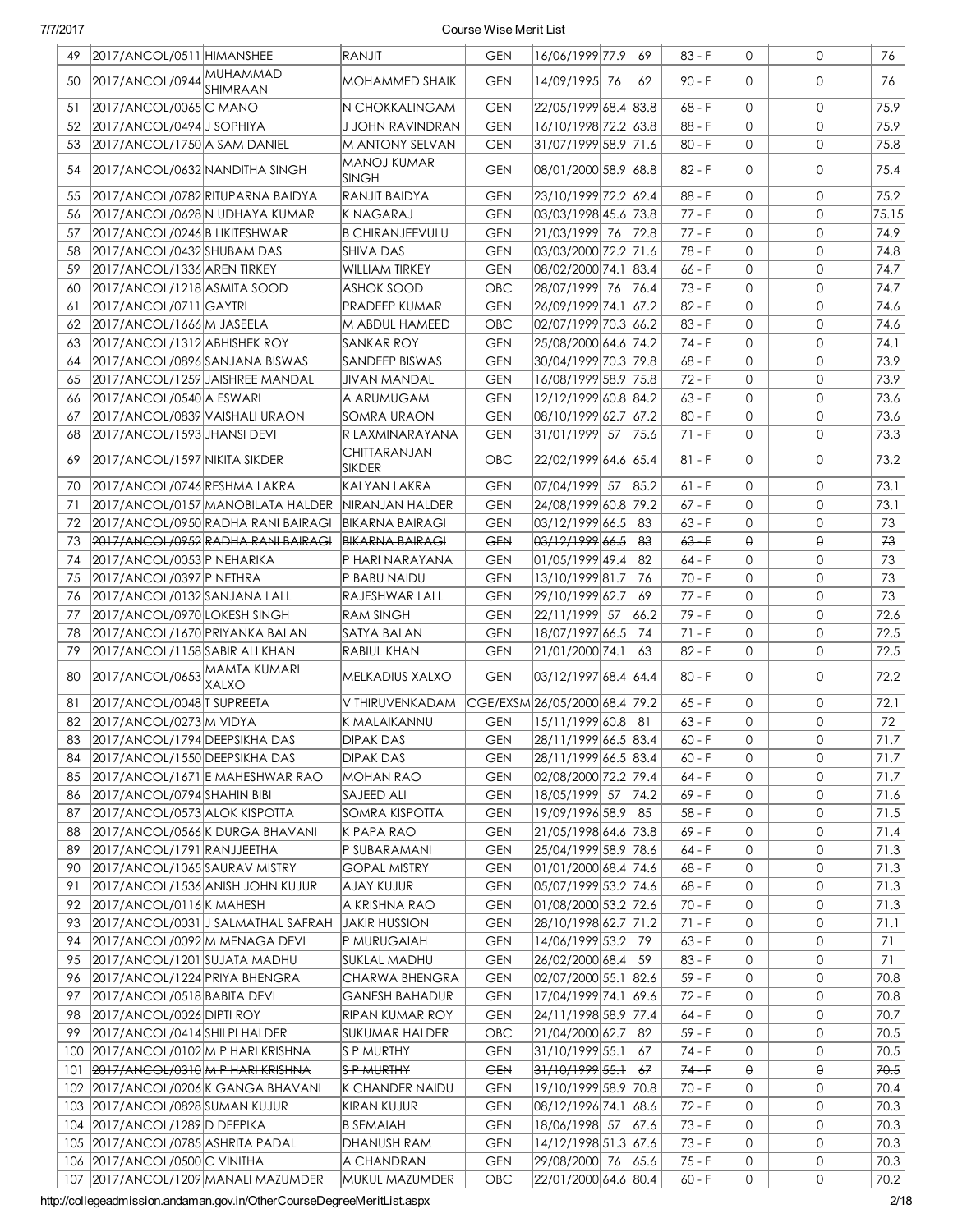| 109 2017/ANCOL/1241 SOHALI NAG<br>25/06/1999 57<br>$\Omega$<br>$\mathbf{0}$<br>69.9<br><b>SAMIR NAG</b><br><b>GEN</b><br>67.8<br>72 - F<br>110 2017/ANCOL/1021 P PRADEEP<br>P POLAIAH<br>24/05/1999 81.7 59.8<br>$\mathbf{0}$<br>$\mathbf{0}$<br>69.9<br><b>GEN</b><br>$80 - F$<br>111 2017/ANCOL/0091 D JAYASREE<br>D KONDA RAO<br><b>GEN</b><br>12/05/2000 62.7 74.6<br>$65 - F$<br>$\mathbf 0$<br>0<br>69.8<br><b>CHANDRA PRAKASH</b><br>15/05/1999 77.9 62.6<br>69.8<br>112 2017/ANCOL/1588 MAMTA SINGH<br><b>GEN</b><br>$\mathbf 0$<br>$77 - F$<br>$\Omega$<br><b>SINGH</b><br>07/09/1999 58.9 74.2<br>113 2017/ANCOL/1722 KHOKAN HALDER<br>0<br>NARAYAN HALDER<br>$65 - F$<br>$\mathbf{0}$<br>69.6<br><b>GEN</b><br>114 2017/ANCOL/0333 DRIPTI SIKDER<br>24/12/1999 62.7 71.2<br>$68 - F$<br>$\mathbf{0}$<br>69.6<br><b>GOPAL SIKDER</b><br><b>GEN</b><br>$\Omega$<br>115 2017/ANCOL/1160 KAJAL<br>04/05/1999 64.6 76.8<br>0<br><b>TULESHWAR RAM</b><br><b>GEN</b><br>$62 - F$<br>$\mathbf 0$<br>69.4<br>116 2017/ANCOL/1573 NISHA TOPPO<br>31/10/1999 68.4 65.8<br>$\mathbf{O}$<br><b>DILASAY TOPPO</b><br><b>GEN</b><br>$73 - F$<br>$\mathbf 0$<br>69.4<br>08/03/1999 51.3 78.4<br>117 2017/ANCOL/0686 RESHMA BEGUM<br>$\mathbf{O}$<br>69.2<br><b>SHAHID</b><br><b>GEN</b><br>$60 - F$<br>$\mathbf 0$<br>118 2017/ANCOL/0169 N SUMAIYA BIBI<br>12/10/1999 62.7 71.4<br>$\mathbf{0}$<br>$\mathbf{O}$<br>69.2<br>N MAJEED<br>OBC<br>67 - F<br>119 2017/ANCOL/0835 NAW SHEREN<br>11/12/1998 70.3 64.4<br>$\mathbf{0}$<br>69.2<br><b>SAW SAMUEL</b><br>OBC<br>74 - F<br>$\mathbf 0$<br>120 2017/ANCOL/1149 NISHA BARA<br>PETER BARA<br>30/03/1990 66.5 64.4<br>$\mathbf{0}$<br>$\mathbf{O}$<br>69.2<br><b>GEN</b><br>74 - F<br>14/02/2000 62.7<br>$54 - F$<br>$\mathbf{0}$<br>$\mathbf{0}$<br>69<br>121<br>2017/ANCOL/0666 TAPASI BAIRAGI<br><b>TAPAN KR BAIRAGI</b><br><b>GEN</b><br>84<br>30/01/1999 74.1<br>$\mathbf{0}$<br>$\mathbf{0}$<br>69<br>122 2017/ANCOL/1436 JAYAMALINI<br>BALASUBRAMANI<br><b>GEN</b><br>75<br>$63 - F$<br>PRANAB KUMAR<br>10/05/2000 62.7 80.8<br>123 2017/ANCOL/1013 PALLABI DAS<br><b>GEN</b><br>57 - F<br>$\mathbf{0}$<br>$\mathbf 0$<br>68.9<br>DAS<br>124 2017/ANCOL/1041 YASEEN AL UMMAR<br>28/03/1998 60.8 71.8<br>66 - F<br>$\mathbf 0$<br>$\mathbf 0$<br>68.9<br>A UMMAR<br><b>GEN</b><br>05/07/1999 53.2 67.8<br>$70 - F$<br>$\mathbf{0}$<br>68.9<br>125 2017/ANCOL/1533 ASHISH JOY KUJUR<br><b>AJAY KUJUR</b><br><b>GEN</b><br>$\Omega$<br>126 2017/ANCOL/0002 P P THASLEEMA<br>27/04/1999 58.9 77.6<br>$60 - F$<br>0<br><b>GEN</b><br>$\mathbf 0$<br>68.8<br>P P HASSAN KOYA<br>02/12/1999 60.8 71.6<br>0<br>127 2017/ANCOL/1250 DIVYA HALDAR<br><b>DIPAK HALDAR</b><br>OBC<br>66 - F<br>0<br>68.8<br>30/07/1999 66.5 62.6<br>$\mathbf{0}$<br>128 2017/ANCOL/0164 M UMAIRATH<br><b>MYOUSUF</b><br>OBC<br>75 - F<br>$\mathbf{0}$<br>68.8<br>UMESH KUMAR<br>2017/ANCOL/0440 PREETI KUMARI<br>129<br><b>GEN</b><br> 05/12/1999 60.8 67.4<br>$70 - F$<br>$\Omega$<br>$\mathbf 0$<br>68.7<br>PRASAD<br>PRASAD<br>15/08/1999 66.5 70.2<br>$\mathbf{0}$<br>130 2017/ANCOL/1263 T K ANNISHA<br><b>TK MOIDU</b><br>OBC<br>67 - F<br>$\mathbf{0}$<br>68.6<br>131 2017/ANCOL/0897 C KALESWARI<br><b>GEN</b><br>13/04/1999 64.6<br>$\mathbf{0}$<br>$\mathbf 0$<br>68.5<br>72<br>65 - F<br>CHANDRASEKARAN<br>04/09/2000 55.1<br>$66 - F$<br>$\mathbf{0}$<br>132 2017/ANCOL/0299 VINITA DEVI<br><b>HEM LALL</b><br><b>GEN</b><br>71<br>$\Omega$<br>68.5<br>26/07/1999 83.6<br>$69 - F$<br>$\mathbf{0}$<br>133 2017/ANCOL/0239 M ARTHI DEVI<br>C MARUDAPPAN<br><b>GEN</b><br>68<br>$\Omega$<br>68.5<br>16/03/1999 74.1<br>$\mathbf{0}$<br>68.5<br>134 2017/ANCOL/0315 M RAINA<br>R WILFRED MOHAN<br><b>GEN</b><br>66<br>$71 - F$<br>$\mathbf{0}$<br>135 2017/ANCOL/0391 BEENA PRIYA LAKRA<br>27/10/1999 53.2 66.8<br>$70 - F$<br>$\mathbf{0}$<br>68.4<br><b>WILLIAM LAKRA</b><br><b>GEN</b><br>$\mathbf{0}$<br>$\mathbf{O}$<br>09/06/2000 60.8 65.6<br>$71 - F$<br>136 2017/ANCOL/0313 Y MAHESHWARI<br>Y NAGAR RAJ<br><b>GEN</b><br>$\mathbf{0}$<br>68.3<br>137 2017/ANCOL/1403 ASEEMA BARLA<br>23/01/1999 60.8 67.4<br>$\mathbf{0}$<br>68.2<br>MARCEL BARLA<br><b>GEN</b><br>$69 - F$<br>$\mathbf{0}$<br>138 2017/ANCOL/1572 ASHA TIGGA<br>20/11/1999 76<br>54.4<br>$\mathbf{0}$<br>$\mathbf{0}$<br>68.2<br><b>TEJ KUMAR TIGGA</b><br><b>GEN</b><br>82 - F<br>139 2017/ANCOL/0328 P NASEEMA<br>05/10/1998 77.9<br>62<br>$74 - F$<br>$\mathbf{0}$<br>$\mathbf{O}$<br>68<br>P ABDUL BASHEER<br>OBC<br>16/02/2000 58.9 79.6<br>140 2017/ANCOL/1345 L HARITHRA<br>$56 - F$<br>0<br>67.8<br><b>KLAXMAN</b><br><b>GEN</b><br>$\mathbf 0$<br>73.6<br>141 2017/ANCOL/1319 RUPA DAS<br>17/06/2000 57<br>$62 - F$<br>$\mathbf{O}$<br>$\mathbf{O}$<br><b>SUBANKAR DAS</b><br><b>GEN</b><br>67.8<br>15/12/1999 70.3 75.4<br>67.7<br>142 2017/ANCOL/0057 ANANDI<br>S SAMPATH KUMAR<br>$\mathsf{GEN}$<br>$60 - F$<br>$\mathsf{O}\xspace$<br>$\mathsf{O}\xspace$<br>A VENKATESHWAR<br>09/10/1999 68.4 67.4<br>143   2017/ANCOL/1659   A SHIVANI RAO<br>67.7<br>OBC.<br>68 - F<br>0<br>0<br><b>RAO</b><br>144 2017/ANCOL/0796 BINOY KATCHAP<br>17/07/1999 60.8<br><b>BISHNU KATCHAP</b><br>60 - F<br>0<br>67.5<br><b>GEN</b><br>75<br>0<br>25/12/1999 60.8 74.8<br>145 2017/ANCOL/1022 KODIMALAR<br>P BALAMURUGAN<br><b>GEN</b><br>$60 - F$<br>$\mathbf 0$<br>0<br>67.4<br>146 2017/ANCOL/0431 R AARTHI<br>24/09/2000 57<br>72.6<br>62 - F<br>$\mathbf 0$<br>67.3<br><b>RAJARAMAN</b><br><b>GEN</b><br>0<br>147 2017/ANCOL/1548 G OMKARI<br><b>G VELLAPPA RAO</b><br>31/01/2000 66.5 68.6<br>66 - F<br>0<br>67.3<br><b>GEN</b><br>0<br>148 2017/ANCOL/0083 P K ASHEELA AZIZ<br>22/08/2000 74.1 56.6<br>78 - F<br>0<br>67.3<br>P K AZIZ<br><b>GEN</b><br>0<br>149 2017/ANCOL/1047 K SAINA BEGUM<br>M KAJA MOIDEEN<br>27/01/1999 57<br>74.4<br>$60 - F$<br>0<br>67.2<br><b>GEN</b><br>0<br>150 2017/ANCOL/0526 CH ASHNA HANIF<br><b>GEN</b><br>13/02/2000 53.2<br>72<br>$62 - F$<br>$\mathbf{0}$<br>0<br>67<br><b>CM HANEEFA</b><br>151 2017/ANCOL/1501 GUPALTA J<br><b>JACOB JAMES</b><br>04/11/1998 70.3<br>$71 - F$<br>0<br>ST<br>63<br>0<br>67<br>P MUHAMMED<br>152 2017/ANCOL/1187 P MUHAMMED SHAFI<br>OBC<br>22/04/1999 77.9<br>$73 - F$<br>$\mathbf 0$<br>0<br>61<br>67<br>HANEEFA<br>153 2017/ANCOL/0670 C NISHEEDA<br>25/02/1999 57<br>0<br>C YUSUF<br><b>GEN</b><br>67.8<br>$66 - F$<br>0<br>66.9<br>154 2017/ANCOL/0548 AISHWARYA KUMARI<br>27/10/1999 77.9 60.8<br><b>SHANTA BAHADUR</b><br>OBC<br>$73 - F$<br>$\mathbf 0$<br>0<br>66.9<br>155 2017/ANCOL/0468 ABSHAK DAS<br>28/11/1997 66.5 59.6<br><b>BABUL DAS</b><br>OBC<br>74 - F<br>0<br>0<br>66.8<br>156 2017/ANCOL/0700 SEELA SIKDAR<br>21/11/1999 58.9 80.2<br><b>PARESH SIKDAR</b><br><b>GEN</b><br>$53 - F$<br>0<br>0<br>66.6<br>04/08/2000 58.9 60.2<br>157<br>2017/ANCOL/1267 ABHISHEK KUMAR<br><b>PAUL PATRIK</b><br><b>GEN</b><br>$73 - F$<br>0<br>0<br>66.6<br>158 2017/ANCOL/0472 RIPA BAIRAGI<br>30/01/2000 58.9<br><b>RABIN BAIRAGI</b><br><b>GEN</b><br>81<br>$52 - F$<br>0<br>0<br>66.5<br>159 2017/ANCOL/0185 SYED YASMIN<br>15/08/1999 66.5<br>SYED YAKUB<br><b>GEN</b><br>$62 - F$<br>0<br>0<br>66.5<br>71<br>160 2017/ANCOL/0181 E P ANISHA BEGUM<br>E P SHUHAIB<br>OBC<br>03/01/2000 58.9<br>$\mathbf 0$<br>0<br>67<br>66 - F<br>66.5<br><b>DINOBANDHU</b><br>161   2017/ANCOL/1665 SHNEHALATA BISWAS<br>OBC<br>16/11/1996 62.7 79.8<br>0<br>$53 - F$<br>0<br>66.4<br> BISWAS<br>162 2017/ANCOL/1254 K LAXMI DURGA<br>07/07/1999 72.2 66.8<br>K PAPA RAO<br><b>GEN</b><br>$66 - F$<br>0<br>0<br>66.4<br>163 2017/ANCOL/1613 PABITRA HALDER<br>22/11/1999 68.4 80.6<br>0<br>PREMANANDA<br><b>GEN</b><br>$52 - F$<br>0<br>66.3 | 108 2017/ANCOL/0995 SNEHA ANAND | ANAND KUMAR | <b>GEN</b> | 07/06/2000 57 | 63.4 | $77 - F$ | $\Omega$ | $\mathbf{0}$ | 70.2 |
|----------------------------------------------------------------------------------------------------------------------------------------------------------------------------------------------------------------------------------------------------------------------------------------------------------------------------------------------------------------------------------------------------------------------------------------------------------------------------------------------------------------------------------------------------------------------------------------------------------------------------------------------------------------------------------------------------------------------------------------------------------------------------------------------------------------------------------------------------------------------------------------------------------------------------------------------------------------------------------------------------------------------------------------------------------------------------------------------------------------------------------------------------------------------------------------------------------------------------------------------------------------------------------------------------------------------------------------------------------------------------------------------------------------------------------------------------------------------------------------------------------------------------------------------------------------------------------------------------------------------------------------------------------------------------------------------------------------------------------------------------------------------------------------------------------------------------------------------------------------------------------------------------------------------------------------------------------------------------------------------------------------------------------------------------------------------------------------------------------------------------------------------------------------------------------------------------------------------------------------------------------------------------------------------------------------------------------------------------------------------------------------------------------------------------------------------------------------------------------------------------------------------------------------------------------------------------------------------------------------------------------------------------------------------------------------------------------------------------------------------------------------------------------------------------------------------------------------------------------------------------------------------------------------------------------------------------------------------------------------------------------------------------------------------------------------------------------------------------------------------------------------------------------------------------------------------------------------------------------------------------------------------------------------------------------------------------------------------------------------------------------------------------------------------------------------------------------------------------------------------------------------------------------------------------------------------------------------------------------------------------------------------------------------------------------------------------------------------------------------------------------------------------------------------------------------------------------------------------------------------------------------------------------------------------------------------------------------------------------------------------------------------------------------------------------------------------------------------------------------------------------------------------------------------------------------------------------------------------------------------------------------------------------------------------------------------------------------------------------------------------------------------------------------------------------------------------------------------------------------------------------------------------------------------------------------------------------------------------------------------------------------------------------------------------------------------------------------------------------------------------------------------------------------------------------------------------------------------------------------------------------------------------------------------------------------------------------------------------------------------------------------------------------------------------------------------------------------------------------------------------------------------------------------------------------------------------------------------------------------------------------------------------------------------------------------------------------------------------------------------------------------------------------------------------------------------------------------------------------------------------------------------------------------------------------------------------------------------------------------------------------------------------------------------------------------------------------------------------------------------------------------------------------------------------------------------------------------------------------------------------------------------------------------------------------------------------------------------------------------------------------------------------------------------------------------------------------------------------------------------------------------------------------------------------------------------------------------------------------------------------------------------------------------------------------------------------------------------------------------------------------------------------------------------------------------------------------------------------------------------------------------------------------------------------------------------------------------------------------------------------------------------------------------------------------------------------------------------------------------------------------------------------------------------------------------------------------------------------------------------------------------------------------------------------------------------------------------------------------------------------------------------------------------------------------------------------------------------------------------------------------------------------------------------------------------------------------------------------------------------------------------------------------------------------------------------------------------------------------------------------------------------------------------------------------------------------------------------------------------------------------------------------------------------------------------------------------------------------------------------------------------------------------------------------------------------------------------------------------|---------------------------------|-------------|------------|---------------|------|----------|----------|--------------|------|
|                                                                                                                                                                                                                                                                                                                                                                                                                                                                                                                                                                                                                                                                                                                                                                                                                                                                                                                                                                                                                                                                                                                                                                                                                                                                                                                                                                                                                                                                                                                                                                                                                                                                                                                                                                                                                                                                                                                                                                                                                                                                                                                                                                                                                                                                                                                                                                                                                                                                                                                                                                                                                                                                                                                                                                                                                                                                                                                                                                                                                                                                                                                                                                                                                                                                                                                                                                                                                                                                                                                                                                                                                                                                                                                                                                                                                                                                                                                                                                                                                                                                                                                                                                                                                                                                                                                                                                                                                                                                                                                                                                                                                                                                                                                                                                                                                                                                                                                                                                                                                                                                                                                                                                                                                                                                                                                                                                                                                                                                                                                                                                                                                                                                                                                                                                                                                                                                                                                                                                                                                                                                                                                                                                                                                                                                                                                                                                                                                                                                                                                                                                                                                                                                                                                                                                                                                                                                                                                                                                                                                                                                                                                                                                                                                                                                                                                                                                                                                                                                                                                                                                                                                                                                                                                                  |                                 |             |            |               |      |          |          |              |      |
|                                                                                                                                                                                                                                                                                                                                                                                                                                                                                                                                                                                                                                                                                                                                                                                                                                                                                                                                                                                                                                                                                                                                                                                                                                                                                                                                                                                                                                                                                                                                                                                                                                                                                                                                                                                                                                                                                                                                                                                                                                                                                                                                                                                                                                                                                                                                                                                                                                                                                                                                                                                                                                                                                                                                                                                                                                                                                                                                                                                                                                                                                                                                                                                                                                                                                                                                                                                                                                                                                                                                                                                                                                                                                                                                                                                                                                                                                                                                                                                                                                                                                                                                                                                                                                                                                                                                                                                                                                                                                                                                                                                                                                                                                                                                                                                                                                                                                                                                                                                                                                                                                                                                                                                                                                                                                                                                                                                                                                                                                                                                                                                                                                                                                                                                                                                                                                                                                                                                                                                                                                                                                                                                                                                                                                                                                                                                                                                                                                                                                                                                                                                                                                                                                                                                                                                                                                                                                                                                                                                                                                                                                                                                                                                                                                                                                                                                                                                                                                                                                                                                                                                                                                                                                                                                  |                                 |             |            |               |      |          |          |              |      |
|                                                                                                                                                                                                                                                                                                                                                                                                                                                                                                                                                                                                                                                                                                                                                                                                                                                                                                                                                                                                                                                                                                                                                                                                                                                                                                                                                                                                                                                                                                                                                                                                                                                                                                                                                                                                                                                                                                                                                                                                                                                                                                                                                                                                                                                                                                                                                                                                                                                                                                                                                                                                                                                                                                                                                                                                                                                                                                                                                                                                                                                                                                                                                                                                                                                                                                                                                                                                                                                                                                                                                                                                                                                                                                                                                                                                                                                                                                                                                                                                                                                                                                                                                                                                                                                                                                                                                                                                                                                                                                                                                                                                                                                                                                                                                                                                                                                                                                                                                                                                                                                                                                                                                                                                                                                                                                                                                                                                                                                                                                                                                                                                                                                                                                                                                                                                                                                                                                                                                                                                                                                                                                                                                                                                                                                                                                                                                                                                                                                                                                                                                                                                                                                                                                                                                                                                                                                                                                                                                                                                                                                                                                                                                                                                                                                                                                                                                                                                                                                                                                                                                                                                                                                                                                                                  |                                 |             |            |               |      |          |          |              |      |
|                                                                                                                                                                                                                                                                                                                                                                                                                                                                                                                                                                                                                                                                                                                                                                                                                                                                                                                                                                                                                                                                                                                                                                                                                                                                                                                                                                                                                                                                                                                                                                                                                                                                                                                                                                                                                                                                                                                                                                                                                                                                                                                                                                                                                                                                                                                                                                                                                                                                                                                                                                                                                                                                                                                                                                                                                                                                                                                                                                                                                                                                                                                                                                                                                                                                                                                                                                                                                                                                                                                                                                                                                                                                                                                                                                                                                                                                                                                                                                                                                                                                                                                                                                                                                                                                                                                                                                                                                                                                                                                                                                                                                                                                                                                                                                                                                                                                                                                                                                                                                                                                                                                                                                                                                                                                                                                                                                                                                                                                                                                                                                                                                                                                                                                                                                                                                                                                                                                                                                                                                                                                                                                                                                                                                                                                                                                                                                                                                                                                                                                                                                                                                                                                                                                                                                                                                                                                                                                                                                                                                                                                                                                                                                                                                                                                                                                                                                                                                                                                                                                                                                                                                                                                                                                                  |                                 |             |            |               |      |          |          |              |      |
|                                                                                                                                                                                                                                                                                                                                                                                                                                                                                                                                                                                                                                                                                                                                                                                                                                                                                                                                                                                                                                                                                                                                                                                                                                                                                                                                                                                                                                                                                                                                                                                                                                                                                                                                                                                                                                                                                                                                                                                                                                                                                                                                                                                                                                                                                                                                                                                                                                                                                                                                                                                                                                                                                                                                                                                                                                                                                                                                                                                                                                                                                                                                                                                                                                                                                                                                                                                                                                                                                                                                                                                                                                                                                                                                                                                                                                                                                                                                                                                                                                                                                                                                                                                                                                                                                                                                                                                                                                                                                                                                                                                                                                                                                                                                                                                                                                                                                                                                                                                                                                                                                                                                                                                                                                                                                                                                                                                                                                                                                                                                                                                                                                                                                                                                                                                                                                                                                                                                                                                                                                                                                                                                                                                                                                                                                                                                                                                                                                                                                                                                                                                                                                                                                                                                                                                                                                                                                                                                                                                                                                                                                                                                                                                                                                                                                                                                                                                                                                                                                                                                                                                                                                                                                                                                  |                                 |             |            |               |      |          |          |              |      |
|                                                                                                                                                                                                                                                                                                                                                                                                                                                                                                                                                                                                                                                                                                                                                                                                                                                                                                                                                                                                                                                                                                                                                                                                                                                                                                                                                                                                                                                                                                                                                                                                                                                                                                                                                                                                                                                                                                                                                                                                                                                                                                                                                                                                                                                                                                                                                                                                                                                                                                                                                                                                                                                                                                                                                                                                                                                                                                                                                                                                                                                                                                                                                                                                                                                                                                                                                                                                                                                                                                                                                                                                                                                                                                                                                                                                                                                                                                                                                                                                                                                                                                                                                                                                                                                                                                                                                                                                                                                                                                                                                                                                                                                                                                                                                                                                                                                                                                                                                                                                                                                                                                                                                                                                                                                                                                                                                                                                                                                                                                                                                                                                                                                                                                                                                                                                                                                                                                                                                                                                                                                                                                                                                                                                                                                                                                                                                                                                                                                                                                                                                                                                                                                                                                                                                                                                                                                                                                                                                                                                                                                                                                                                                                                                                                                                                                                                                                                                                                                                                                                                                                                                                                                                                                                                  |                                 |             |            |               |      |          |          |              |      |
|                                                                                                                                                                                                                                                                                                                                                                                                                                                                                                                                                                                                                                                                                                                                                                                                                                                                                                                                                                                                                                                                                                                                                                                                                                                                                                                                                                                                                                                                                                                                                                                                                                                                                                                                                                                                                                                                                                                                                                                                                                                                                                                                                                                                                                                                                                                                                                                                                                                                                                                                                                                                                                                                                                                                                                                                                                                                                                                                                                                                                                                                                                                                                                                                                                                                                                                                                                                                                                                                                                                                                                                                                                                                                                                                                                                                                                                                                                                                                                                                                                                                                                                                                                                                                                                                                                                                                                                                                                                                                                                                                                                                                                                                                                                                                                                                                                                                                                                                                                                                                                                                                                                                                                                                                                                                                                                                                                                                                                                                                                                                                                                                                                                                                                                                                                                                                                                                                                                                                                                                                                                                                                                                                                                                                                                                                                                                                                                                                                                                                                                                                                                                                                                                                                                                                                                                                                                                                                                                                                                                                                                                                                                                                                                                                                                                                                                                                                                                                                                                                                                                                                                                                                                                                                                                  |                                 |             |            |               |      |          |          |              |      |
|                                                                                                                                                                                                                                                                                                                                                                                                                                                                                                                                                                                                                                                                                                                                                                                                                                                                                                                                                                                                                                                                                                                                                                                                                                                                                                                                                                                                                                                                                                                                                                                                                                                                                                                                                                                                                                                                                                                                                                                                                                                                                                                                                                                                                                                                                                                                                                                                                                                                                                                                                                                                                                                                                                                                                                                                                                                                                                                                                                                                                                                                                                                                                                                                                                                                                                                                                                                                                                                                                                                                                                                                                                                                                                                                                                                                                                                                                                                                                                                                                                                                                                                                                                                                                                                                                                                                                                                                                                                                                                                                                                                                                                                                                                                                                                                                                                                                                                                                                                                                                                                                                                                                                                                                                                                                                                                                                                                                                                                                                                                                                                                                                                                                                                                                                                                                                                                                                                                                                                                                                                                                                                                                                                                                                                                                                                                                                                                                                                                                                                                                                                                                                                                                                                                                                                                                                                                                                                                                                                                                                                                                                                                                                                                                                                                                                                                                                                                                                                                                                                                                                                                                                                                                                                                                  |                                 |             |            |               |      |          |          |              |      |
|                                                                                                                                                                                                                                                                                                                                                                                                                                                                                                                                                                                                                                                                                                                                                                                                                                                                                                                                                                                                                                                                                                                                                                                                                                                                                                                                                                                                                                                                                                                                                                                                                                                                                                                                                                                                                                                                                                                                                                                                                                                                                                                                                                                                                                                                                                                                                                                                                                                                                                                                                                                                                                                                                                                                                                                                                                                                                                                                                                                                                                                                                                                                                                                                                                                                                                                                                                                                                                                                                                                                                                                                                                                                                                                                                                                                                                                                                                                                                                                                                                                                                                                                                                                                                                                                                                                                                                                                                                                                                                                                                                                                                                                                                                                                                                                                                                                                                                                                                                                                                                                                                                                                                                                                                                                                                                                                                                                                                                                                                                                                                                                                                                                                                                                                                                                                                                                                                                                                                                                                                                                                                                                                                                                                                                                                                                                                                                                                                                                                                                                                                                                                                                                                                                                                                                                                                                                                                                                                                                                                                                                                                                                                                                                                                                                                                                                                                                                                                                                                                                                                                                                                                                                                                                                                  |                                 |             |            |               |      |          |          |              |      |
|                                                                                                                                                                                                                                                                                                                                                                                                                                                                                                                                                                                                                                                                                                                                                                                                                                                                                                                                                                                                                                                                                                                                                                                                                                                                                                                                                                                                                                                                                                                                                                                                                                                                                                                                                                                                                                                                                                                                                                                                                                                                                                                                                                                                                                                                                                                                                                                                                                                                                                                                                                                                                                                                                                                                                                                                                                                                                                                                                                                                                                                                                                                                                                                                                                                                                                                                                                                                                                                                                                                                                                                                                                                                                                                                                                                                                                                                                                                                                                                                                                                                                                                                                                                                                                                                                                                                                                                                                                                                                                                                                                                                                                                                                                                                                                                                                                                                                                                                                                                                                                                                                                                                                                                                                                                                                                                                                                                                                                                                                                                                                                                                                                                                                                                                                                                                                                                                                                                                                                                                                                                                                                                                                                                                                                                                                                                                                                                                                                                                                                                                                                                                                                                                                                                                                                                                                                                                                                                                                                                                                                                                                                                                                                                                                                                                                                                                                                                                                                                                                                                                                                                                                                                                                                                                  |                                 |             |            |               |      |          |          |              |      |
|                                                                                                                                                                                                                                                                                                                                                                                                                                                                                                                                                                                                                                                                                                                                                                                                                                                                                                                                                                                                                                                                                                                                                                                                                                                                                                                                                                                                                                                                                                                                                                                                                                                                                                                                                                                                                                                                                                                                                                                                                                                                                                                                                                                                                                                                                                                                                                                                                                                                                                                                                                                                                                                                                                                                                                                                                                                                                                                                                                                                                                                                                                                                                                                                                                                                                                                                                                                                                                                                                                                                                                                                                                                                                                                                                                                                                                                                                                                                                                                                                                                                                                                                                                                                                                                                                                                                                                                                                                                                                                                                                                                                                                                                                                                                                                                                                                                                                                                                                                                                                                                                                                                                                                                                                                                                                                                                                                                                                                                                                                                                                                                                                                                                                                                                                                                                                                                                                                                                                                                                                                                                                                                                                                                                                                                                                                                                                                                                                                                                                                                                                                                                                                                                                                                                                                                                                                                                                                                                                                                                                                                                                                                                                                                                                                                                                                                                                                                                                                                                                                                                                                                                                                                                                                                                  |                                 |             |            |               |      |          |          |              |      |
|                                                                                                                                                                                                                                                                                                                                                                                                                                                                                                                                                                                                                                                                                                                                                                                                                                                                                                                                                                                                                                                                                                                                                                                                                                                                                                                                                                                                                                                                                                                                                                                                                                                                                                                                                                                                                                                                                                                                                                                                                                                                                                                                                                                                                                                                                                                                                                                                                                                                                                                                                                                                                                                                                                                                                                                                                                                                                                                                                                                                                                                                                                                                                                                                                                                                                                                                                                                                                                                                                                                                                                                                                                                                                                                                                                                                                                                                                                                                                                                                                                                                                                                                                                                                                                                                                                                                                                                                                                                                                                                                                                                                                                                                                                                                                                                                                                                                                                                                                                                                                                                                                                                                                                                                                                                                                                                                                                                                                                                                                                                                                                                                                                                                                                                                                                                                                                                                                                                                                                                                                                                                                                                                                                                                                                                                                                                                                                                                                                                                                                                                                                                                                                                                                                                                                                                                                                                                                                                                                                                                                                                                                                                                                                                                                                                                                                                                                                                                                                                                                                                                                                                                                                                                                                                                  |                                 |             |            |               |      |          |          |              |      |
|                                                                                                                                                                                                                                                                                                                                                                                                                                                                                                                                                                                                                                                                                                                                                                                                                                                                                                                                                                                                                                                                                                                                                                                                                                                                                                                                                                                                                                                                                                                                                                                                                                                                                                                                                                                                                                                                                                                                                                                                                                                                                                                                                                                                                                                                                                                                                                                                                                                                                                                                                                                                                                                                                                                                                                                                                                                                                                                                                                                                                                                                                                                                                                                                                                                                                                                                                                                                                                                                                                                                                                                                                                                                                                                                                                                                                                                                                                                                                                                                                                                                                                                                                                                                                                                                                                                                                                                                                                                                                                                                                                                                                                                                                                                                                                                                                                                                                                                                                                                                                                                                                                                                                                                                                                                                                                                                                                                                                                                                                                                                                                                                                                                                                                                                                                                                                                                                                                                                                                                                                                                                                                                                                                                                                                                                                                                                                                                                                                                                                                                                                                                                                                                                                                                                                                                                                                                                                                                                                                                                                                                                                                                                                                                                                                                                                                                                                                                                                                                                                                                                                                                                                                                                                                                                  |                                 |             |            |               |      |          |          |              |      |
|                                                                                                                                                                                                                                                                                                                                                                                                                                                                                                                                                                                                                                                                                                                                                                                                                                                                                                                                                                                                                                                                                                                                                                                                                                                                                                                                                                                                                                                                                                                                                                                                                                                                                                                                                                                                                                                                                                                                                                                                                                                                                                                                                                                                                                                                                                                                                                                                                                                                                                                                                                                                                                                                                                                                                                                                                                                                                                                                                                                                                                                                                                                                                                                                                                                                                                                                                                                                                                                                                                                                                                                                                                                                                                                                                                                                                                                                                                                                                                                                                                                                                                                                                                                                                                                                                                                                                                                                                                                                                                                                                                                                                                                                                                                                                                                                                                                                                                                                                                                                                                                                                                                                                                                                                                                                                                                                                                                                                                                                                                                                                                                                                                                                                                                                                                                                                                                                                                                                                                                                                                                                                                                                                                                                                                                                                                                                                                                                                                                                                                                                                                                                                                                                                                                                                                                                                                                                                                                                                                                                                                                                                                                                                                                                                                                                                                                                                                                                                                                                                                                                                                                                                                                                                                                                  |                                 |             |            |               |      |          |          |              |      |
|                                                                                                                                                                                                                                                                                                                                                                                                                                                                                                                                                                                                                                                                                                                                                                                                                                                                                                                                                                                                                                                                                                                                                                                                                                                                                                                                                                                                                                                                                                                                                                                                                                                                                                                                                                                                                                                                                                                                                                                                                                                                                                                                                                                                                                                                                                                                                                                                                                                                                                                                                                                                                                                                                                                                                                                                                                                                                                                                                                                                                                                                                                                                                                                                                                                                                                                                                                                                                                                                                                                                                                                                                                                                                                                                                                                                                                                                                                                                                                                                                                                                                                                                                                                                                                                                                                                                                                                                                                                                                                                                                                                                                                                                                                                                                                                                                                                                                                                                                                                                                                                                                                                                                                                                                                                                                                                                                                                                                                                                                                                                                                                                                                                                                                                                                                                                                                                                                                                                                                                                                                                                                                                                                                                                                                                                                                                                                                                                                                                                                                                                                                                                                                                                                                                                                                                                                                                                                                                                                                                                                                                                                                                                                                                                                                                                                                                                                                                                                                                                                                                                                                                                                                                                                                                                  |                                 |             |            |               |      |          |          |              |      |
|                                                                                                                                                                                                                                                                                                                                                                                                                                                                                                                                                                                                                                                                                                                                                                                                                                                                                                                                                                                                                                                                                                                                                                                                                                                                                                                                                                                                                                                                                                                                                                                                                                                                                                                                                                                                                                                                                                                                                                                                                                                                                                                                                                                                                                                                                                                                                                                                                                                                                                                                                                                                                                                                                                                                                                                                                                                                                                                                                                                                                                                                                                                                                                                                                                                                                                                                                                                                                                                                                                                                                                                                                                                                                                                                                                                                                                                                                                                                                                                                                                                                                                                                                                                                                                                                                                                                                                                                                                                                                                                                                                                                                                                                                                                                                                                                                                                                                                                                                                                                                                                                                                                                                                                                                                                                                                                                                                                                                                                                                                                                                                                                                                                                                                                                                                                                                                                                                                                                                                                                                                                                                                                                                                                                                                                                                                                                                                                                                                                                                                                                                                                                                                                                                                                                                                                                                                                                                                                                                                                                                                                                                                                                                                                                                                                                                                                                                                                                                                                                                                                                                                                                                                                                                                                                  |                                 |             |            |               |      |          |          |              |      |
|                                                                                                                                                                                                                                                                                                                                                                                                                                                                                                                                                                                                                                                                                                                                                                                                                                                                                                                                                                                                                                                                                                                                                                                                                                                                                                                                                                                                                                                                                                                                                                                                                                                                                                                                                                                                                                                                                                                                                                                                                                                                                                                                                                                                                                                                                                                                                                                                                                                                                                                                                                                                                                                                                                                                                                                                                                                                                                                                                                                                                                                                                                                                                                                                                                                                                                                                                                                                                                                                                                                                                                                                                                                                                                                                                                                                                                                                                                                                                                                                                                                                                                                                                                                                                                                                                                                                                                                                                                                                                                                                                                                                                                                                                                                                                                                                                                                                                                                                                                                                                                                                                                                                                                                                                                                                                                                                                                                                                                                                                                                                                                                                                                                                                                                                                                                                                                                                                                                                                                                                                                                                                                                                                                                                                                                                                                                                                                                                                                                                                                                                                                                                                                                                                                                                                                                                                                                                                                                                                                                                                                                                                                                                                                                                                                                                                                                                                                                                                                                                                                                                                                                                                                                                                                                                  |                                 |             |            |               |      |          |          |              |      |
|                                                                                                                                                                                                                                                                                                                                                                                                                                                                                                                                                                                                                                                                                                                                                                                                                                                                                                                                                                                                                                                                                                                                                                                                                                                                                                                                                                                                                                                                                                                                                                                                                                                                                                                                                                                                                                                                                                                                                                                                                                                                                                                                                                                                                                                                                                                                                                                                                                                                                                                                                                                                                                                                                                                                                                                                                                                                                                                                                                                                                                                                                                                                                                                                                                                                                                                                                                                                                                                                                                                                                                                                                                                                                                                                                                                                                                                                                                                                                                                                                                                                                                                                                                                                                                                                                                                                                                                                                                                                                                                                                                                                                                                                                                                                                                                                                                                                                                                                                                                                                                                                                                                                                                                                                                                                                                                                                                                                                                                                                                                                                                                                                                                                                                                                                                                                                                                                                                                                                                                                                                                                                                                                                                                                                                                                                                                                                                                                                                                                                                                                                                                                                                                                                                                                                                                                                                                                                                                                                                                                                                                                                                                                                                                                                                                                                                                                                                                                                                                                                                                                                                                                                                                                                                                                  |                                 |             |            |               |      |          |          |              |      |
|                                                                                                                                                                                                                                                                                                                                                                                                                                                                                                                                                                                                                                                                                                                                                                                                                                                                                                                                                                                                                                                                                                                                                                                                                                                                                                                                                                                                                                                                                                                                                                                                                                                                                                                                                                                                                                                                                                                                                                                                                                                                                                                                                                                                                                                                                                                                                                                                                                                                                                                                                                                                                                                                                                                                                                                                                                                                                                                                                                                                                                                                                                                                                                                                                                                                                                                                                                                                                                                                                                                                                                                                                                                                                                                                                                                                                                                                                                                                                                                                                                                                                                                                                                                                                                                                                                                                                                                                                                                                                                                                                                                                                                                                                                                                                                                                                                                                                                                                                                                                                                                                                                                                                                                                                                                                                                                                                                                                                                                                                                                                                                                                                                                                                                                                                                                                                                                                                                                                                                                                                                                                                                                                                                                                                                                                                                                                                                                                                                                                                                                                                                                                                                                                                                                                                                                                                                                                                                                                                                                                                                                                                                                                                                                                                                                                                                                                                                                                                                                                                                                                                                                                                                                                                                                                  |                                 |             |            |               |      |          |          |              |      |
|                                                                                                                                                                                                                                                                                                                                                                                                                                                                                                                                                                                                                                                                                                                                                                                                                                                                                                                                                                                                                                                                                                                                                                                                                                                                                                                                                                                                                                                                                                                                                                                                                                                                                                                                                                                                                                                                                                                                                                                                                                                                                                                                                                                                                                                                                                                                                                                                                                                                                                                                                                                                                                                                                                                                                                                                                                                                                                                                                                                                                                                                                                                                                                                                                                                                                                                                                                                                                                                                                                                                                                                                                                                                                                                                                                                                                                                                                                                                                                                                                                                                                                                                                                                                                                                                                                                                                                                                                                                                                                                                                                                                                                                                                                                                                                                                                                                                                                                                                                                                                                                                                                                                                                                                                                                                                                                                                                                                                                                                                                                                                                                                                                                                                                                                                                                                                                                                                                                                                                                                                                                                                                                                                                                                                                                                                                                                                                                                                                                                                                                                                                                                                                                                                                                                                                                                                                                                                                                                                                                                                                                                                                                                                                                                                                                                                                                                                                                                                                                                                                                                                                                                                                                                                                                                  |                                 |             |            |               |      |          |          |              |      |
|                                                                                                                                                                                                                                                                                                                                                                                                                                                                                                                                                                                                                                                                                                                                                                                                                                                                                                                                                                                                                                                                                                                                                                                                                                                                                                                                                                                                                                                                                                                                                                                                                                                                                                                                                                                                                                                                                                                                                                                                                                                                                                                                                                                                                                                                                                                                                                                                                                                                                                                                                                                                                                                                                                                                                                                                                                                                                                                                                                                                                                                                                                                                                                                                                                                                                                                                                                                                                                                                                                                                                                                                                                                                                                                                                                                                                                                                                                                                                                                                                                                                                                                                                                                                                                                                                                                                                                                                                                                                                                                                                                                                                                                                                                                                                                                                                                                                                                                                                                                                                                                                                                                                                                                                                                                                                                                                                                                                                                                                                                                                                                                                                                                                                                                                                                                                                                                                                                                                                                                                                                                                                                                                                                                                                                                                                                                                                                                                                                                                                                                                                                                                                                                                                                                                                                                                                                                                                                                                                                                                                                                                                                                                                                                                                                                                                                                                                                                                                                                                                                                                                                                                                                                                                                                                  |                                 |             |            |               |      |          |          |              |      |
|                                                                                                                                                                                                                                                                                                                                                                                                                                                                                                                                                                                                                                                                                                                                                                                                                                                                                                                                                                                                                                                                                                                                                                                                                                                                                                                                                                                                                                                                                                                                                                                                                                                                                                                                                                                                                                                                                                                                                                                                                                                                                                                                                                                                                                                                                                                                                                                                                                                                                                                                                                                                                                                                                                                                                                                                                                                                                                                                                                                                                                                                                                                                                                                                                                                                                                                                                                                                                                                                                                                                                                                                                                                                                                                                                                                                                                                                                                                                                                                                                                                                                                                                                                                                                                                                                                                                                                                                                                                                                                                                                                                                                                                                                                                                                                                                                                                                                                                                                                                                                                                                                                                                                                                                                                                                                                                                                                                                                                                                                                                                                                                                                                                                                                                                                                                                                                                                                                                                                                                                                                                                                                                                                                                                                                                                                                                                                                                                                                                                                                                                                                                                                                                                                                                                                                                                                                                                                                                                                                                                                                                                                                                                                                                                                                                                                                                                                                                                                                                                                                                                                                                                                                                                                                                                  |                                 |             |            |               |      |          |          |              |      |
|                                                                                                                                                                                                                                                                                                                                                                                                                                                                                                                                                                                                                                                                                                                                                                                                                                                                                                                                                                                                                                                                                                                                                                                                                                                                                                                                                                                                                                                                                                                                                                                                                                                                                                                                                                                                                                                                                                                                                                                                                                                                                                                                                                                                                                                                                                                                                                                                                                                                                                                                                                                                                                                                                                                                                                                                                                                                                                                                                                                                                                                                                                                                                                                                                                                                                                                                                                                                                                                                                                                                                                                                                                                                                                                                                                                                                                                                                                                                                                                                                                                                                                                                                                                                                                                                                                                                                                                                                                                                                                                                                                                                                                                                                                                                                                                                                                                                                                                                                                                                                                                                                                                                                                                                                                                                                                                                                                                                                                                                                                                                                                                                                                                                                                                                                                                                                                                                                                                                                                                                                                                                                                                                                                                                                                                                                                                                                                                                                                                                                                                                                                                                                                                                                                                                                                                                                                                                                                                                                                                                                                                                                                                                                                                                                                                                                                                                                                                                                                                                                                                                                                                                                                                                                                                                  |                                 |             |            |               |      |          |          |              |      |
|                                                                                                                                                                                                                                                                                                                                                                                                                                                                                                                                                                                                                                                                                                                                                                                                                                                                                                                                                                                                                                                                                                                                                                                                                                                                                                                                                                                                                                                                                                                                                                                                                                                                                                                                                                                                                                                                                                                                                                                                                                                                                                                                                                                                                                                                                                                                                                                                                                                                                                                                                                                                                                                                                                                                                                                                                                                                                                                                                                                                                                                                                                                                                                                                                                                                                                                                                                                                                                                                                                                                                                                                                                                                                                                                                                                                                                                                                                                                                                                                                                                                                                                                                                                                                                                                                                                                                                                                                                                                                                                                                                                                                                                                                                                                                                                                                                                                                                                                                                                                                                                                                                                                                                                                                                                                                                                                                                                                                                                                                                                                                                                                                                                                                                                                                                                                                                                                                                                                                                                                                                                                                                                                                                                                                                                                                                                                                                                                                                                                                                                                                                                                                                                                                                                                                                                                                                                                                                                                                                                                                                                                                                                                                                                                                                                                                                                                                                                                                                                                                                                                                                                                                                                                                                                                  |                                 |             |            |               |      |          |          |              |      |
|                                                                                                                                                                                                                                                                                                                                                                                                                                                                                                                                                                                                                                                                                                                                                                                                                                                                                                                                                                                                                                                                                                                                                                                                                                                                                                                                                                                                                                                                                                                                                                                                                                                                                                                                                                                                                                                                                                                                                                                                                                                                                                                                                                                                                                                                                                                                                                                                                                                                                                                                                                                                                                                                                                                                                                                                                                                                                                                                                                                                                                                                                                                                                                                                                                                                                                                                                                                                                                                                                                                                                                                                                                                                                                                                                                                                                                                                                                                                                                                                                                                                                                                                                                                                                                                                                                                                                                                                                                                                                                                                                                                                                                                                                                                                                                                                                                                                                                                                                                                                                                                                                                                                                                                                                                                                                                                                                                                                                                                                                                                                                                                                                                                                                                                                                                                                                                                                                                                                                                                                                                                                                                                                                                                                                                                                                                                                                                                                                                                                                                                                                                                                                                                                                                                                                                                                                                                                                                                                                                                                                                                                                                                                                                                                                                                                                                                                                                                                                                                                                                                                                                                                                                                                                                                                  |                                 |             |            |               |      |          |          |              |      |
|                                                                                                                                                                                                                                                                                                                                                                                                                                                                                                                                                                                                                                                                                                                                                                                                                                                                                                                                                                                                                                                                                                                                                                                                                                                                                                                                                                                                                                                                                                                                                                                                                                                                                                                                                                                                                                                                                                                                                                                                                                                                                                                                                                                                                                                                                                                                                                                                                                                                                                                                                                                                                                                                                                                                                                                                                                                                                                                                                                                                                                                                                                                                                                                                                                                                                                                                                                                                                                                                                                                                                                                                                                                                                                                                                                                                                                                                                                                                                                                                                                                                                                                                                                                                                                                                                                                                                                                                                                                                                                                                                                                                                                                                                                                                                                                                                                                                                                                                                                                                                                                                                                                                                                                                                                                                                                                                                                                                                                                                                                                                                                                                                                                                                                                                                                                                                                                                                                                                                                                                                                                                                                                                                                                                                                                                                                                                                                                                                                                                                                                                                                                                                                                                                                                                                                                                                                                                                                                                                                                                                                                                                                                                                                                                                                                                                                                                                                                                                                                                                                                                                                                                                                                                                                                                  |                                 |             |            |               |      |          |          |              |      |
|                                                                                                                                                                                                                                                                                                                                                                                                                                                                                                                                                                                                                                                                                                                                                                                                                                                                                                                                                                                                                                                                                                                                                                                                                                                                                                                                                                                                                                                                                                                                                                                                                                                                                                                                                                                                                                                                                                                                                                                                                                                                                                                                                                                                                                                                                                                                                                                                                                                                                                                                                                                                                                                                                                                                                                                                                                                                                                                                                                                                                                                                                                                                                                                                                                                                                                                                                                                                                                                                                                                                                                                                                                                                                                                                                                                                                                                                                                                                                                                                                                                                                                                                                                                                                                                                                                                                                                                                                                                                                                                                                                                                                                                                                                                                                                                                                                                                                                                                                                                                                                                                                                                                                                                                                                                                                                                                                                                                                                                                                                                                                                                                                                                                                                                                                                                                                                                                                                                                                                                                                                                                                                                                                                                                                                                                                                                                                                                                                                                                                                                                                                                                                                                                                                                                                                                                                                                                                                                                                                                                                                                                                                                                                                                                                                                                                                                                                                                                                                                                                                                                                                                                                                                                                                                                  |                                 |             |            |               |      |          |          |              |      |
|                                                                                                                                                                                                                                                                                                                                                                                                                                                                                                                                                                                                                                                                                                                                                                                                                                                                                                                                                                                                                                                                                                                                                                                                                                                                                                                                                                                                                                                                                                                                                                                                                                                                                                                                                                                                                                                                                                                                                                                                                                                                                                                                                                                                                                                                                                                                                                                                                                                                                                                                                                                                                                                                                                                                                                                                                                                                                                                                                                                                                                                                                                                                                                                                                                                                                                                                                                                                                                                                                                                                                                                                                                                                                                                                                                                                                                                                                                                                                                                                                                                                                                                                                                                                                                                                                                                                                                                                                                                                                                                                                                                                                                                                                                                                                                                                                                                                                                                                                                                                                                                                                                                                                                                                                                                                                                                                                                                                                                                                                                                                                                                                                                                                                                                                                                                                                                                                                                                                                                                                                                                                                                                                                                                                                                                                                                                                                                                                                                                                                                                                                                                                                                                                                                                                                                                                                                                                                                                                                                                                                                                                                                                                                                                                                                                                                                                                                                                                                                                                                                                                                                                                                                                                                                                                  |                                 |             |            |               |      |          |          |              |      |
|                                                                                                                                                                                                                                                                                                                                                                                                                                                                                                                                                                                                                                                                                                                                                                                                                                                                                                                                                                                                                                                                                                                                                                                                                                                                                                                                                                                                                                                                                                                                                                                                                                                                                                                                                                                                                                                                                                                                                                                                                                                                                                                                                                                                                                                                                                                                                                                                                                                                                                                                                                                                                                                                                                                                                                                                                                                                                                                                                                                                                                                                                                                                                                                                                                                                                                                                                                                                                                                                                                                                                                                                                                                                                                                                                                                                                                                                                                                                                                                                                                                                                                                                                                                                                                                                                                                                                                                                                                                                                                                                                                                                                                                                                                                                                                                                                                                                                                                                                                                                                                                                                                                                                                                                                                                                                                                                                                                                                                                                                                                                                                                                                                                                                                                                                                                                                                                                                                                                                                                                                                                                                                                                                                                                                                                                                                                                                                                                                                                                                                                                                                                                                                                                                                                                                                                                                                                                                                                                                                                                                                                                                                                                                                                                                                                                                                                                                                                                                                                                                                                                                                                                                                                                                                                                  |                                 |             |            |               |      |          |          |              |      |
|                                                                                                                                                                                                                                                                                                                                                                                                                                                                                                                                                                                                                                                                                                                                                                                                                                                                                                                                                                                                                                                                                                                                                                                                                                                                                                                                                                                                                                                                                                                                                                                                                                                                                                                                                                                                                                                                                                                                                                                                                                                                                                                                                                                                                                                                                                                                                                                                                                                                                                                                                                                                                                                                                                                                                                                                                                                                                                                                                                                                                                                                                                                                                                                                                                                                                                                                                                                                                                                                                                                                                                                                                                                                                                                                                                                                                                                                                                                                                                                                                                                                                                                                                                                                                                                                                                                                                                                                                                                                                                                                                                                                                                                                                                                                                                                                                                                                                                                                                                                                                                                                                                                                                                                                                                                                                                                                                                                                                                                                                                                                                                                                                                                                                                                                                                                                                                                                                                                                                                                                                                                                                                                                                                                                                                                                                                                                                                                                                                                                                                                                                                                                                                                                                                                                                                                                                                                                                                                                                                                                                                                                                                                                                                                                                                                                                                                                                                                                                                                                                                                                                                                                                                                                                                                                  |                                 |             |            |               |      |          |          |              |      |
|                                                                                                                                                                                                                                                                                                                                                                                                                                                                                                                                                                                                                                                                                                                                                                                                                                                                                                                                                                                                                                                                                                                                                                                                                                                                                                                                                                                                                                                                                                                                                                                                                                                                                                                                                                                                                                                                                                                                                                                                                                                                                                                                                                                                                                                                                                                                                                                                                                                                                                                                                                                                                                                                                                                                                                                                                                                                                                                                                                                                                                                                                                                                                                                                                                                                                                                                                                                                                                                                                                                                                                                                                                                                                                                                                                                                                                                                                                                                                                                                                                                                                                                                                                                                                                                                                                                                                                                                                                                                                                                                                                                                                                                                                                                                                                                                                                                                                                                                                                                                                                                                                                                                                                                                                                                                                                                                                                                                                                                                                                                                                                                                                                                                                                                                                                                                                                                                                                                                                                                                                                                                                                                                                                                                                                                                                                                                                                                                                                                                                                                                                                                                                                                                                                                                                                                                                                                                                                                                                                                                                                                                                                                                                                                                                                                                                                                                                                                                                                                                                                                                                                                                                                                                                                                                  |                                 |             |            |               |      |          |          |              |      |
|                                                                                                                                                                                                                                                                                                                                                                                                                                                                                                                                                                                                                                                                                                                                                                                                                                                                                                                                                                                                                                                                                                                                                                                                                                                                                                                                                                                                                                                                                                                                                                                                                                                                                                                                                                                                                                                                                                                                                                                                                                                                                                                                                                                                                                                                                                                                                                                                                                                                                                                                                                                                                                                                                                                                                                                                                                                                                                                                                                                                                                                                                                                                                                                                                                                                                                                                                                                                                                                                                                                                                                                                                                                                                                                                                                                                                                                                                                                                                                                                                                                                                                                                                                                                                                                                                                                                                                                                                                                                                                                                                                                                                                                                                                                                                                                                                                                                                                                                                                                                                                                                                                                                                                                                                                                                                                                                                                                                                                                                                                                                                                                                                                                                                                                                                                                                                                                                                                                                                                                                                                                                                                                                                                                                                                                                                                                                                                                                                                                                                                                                                                                                                                                                                                                                                                                                                                                                                                                                                                                                                                                                                                                                                                                                                                                                                                                                                                                                                                                                                                                                                                                                                                                                                                                                  |                                 |             |            |               |      |          |          |              |      |
|                                                                                                                                                                                                                                                                                                                                                                                                                                                                                                                                                                                                                                                                                                                                                                                                                                                                                                                                                                                                                                                                                                                                                                                                                                                                                                                                                                                                                                                                                                                                                                                                                                                                                                                                                                                                                                                                                                                                                                                                                                                                                                                                                                                                                                                                                                                                                                                                                                                                                                                                                                                                                                                                                                                                                                                                                                                                                                                                                                                                                                                                                                                                                                                                                                                                                                                                                                                                                                                                                                                                                                                                                                                                                                                                                                                                                                                                                                                                                                                                                                                                                                                                                                                                                                                                                                                                                                                                                                                                                                                                                                                                                                                                                                                                                                                                                                                                                                                                                                                                                                                                                                                                                                                                                                                                                                                                                                                                                                                                                                                                                                                                                                                                                                                                                                                                                                                                                                                                                                                                                                                                                                                                                                                                                                                                                                                                                                                                                                                                                                                                                                                                                                                                                                                                                                                                                                                                                                                                                                                                                                                                                                                                                                                                                                                                                                                                                                                                                                                                                                                                                                                                                                                                                                                                  |                                 |             |            |               |      |          |          |              |      |
|                                                                                                                                                                                                                                                                                                                                                                                                                                                                                                                                                                                                                                                                                                                                                                                                                                                                                                                                                                                                                                                                                                                                                                                                                                                                                                                                                                                                                                                                                                                                                                                                                                                                                                                                                                                                                                                                                                                                                                                                                                                                                                                                                                                                                                                                                                                                                                                                                                                                                                                                                                                                                                                                                                                                                                                                                                                                                                                                                                                                                                                                                                                                                                                                                                                                                                                                                                                                                                                                                                                                                                                                                                                                                                                                                                                                                                                                                                                                                                                                                                                                                                                                                                                                                                                                                                                                                                                                                                                                                                                                                                                                                                                                                                                                                                                                                                                                                                                                                                                                                                                                                                                                                                                                                                                                                                                                                                                                                                                                                                                                                                                                                                                                                                                                                                                                                                                                                                                                                                                                                                                                                                                                                                                                                                                                                                                                                                                                                                                                                                                                                                                                                                                                                                                                                                                                                                                                                                                                                                                                                                                                                                                                                                                                                                                                                                                                                                                                                                                                                                                                                                                                                                                                                                                                  |                                 |             |            |               |      |          |          |              |      |
|                                                                                                                                                                                                                                                                                                                                                                                                                                                                                                                                                                                                                                                                                                                                                                                                                                                                                                                                                                                                                                                                                                                                                                                                                                                                                                                                                                                                                                                                                                                                                                                                                                                                                                                                                                                                                                                                                                                                                                                                                                                                                                                                                                                                                                                                                                                                                                                                                                                                                                                                                                                                                                                                                                                                                                                                                                                                                                                                                                                                                                                                                                                                                                                                                                                                                                                                                                                                                                                                                                                                                                                                                                                                                                                                                                                                                                                                                                                                                                                                                                                                                                                                                                                                                                                                                                                                                                                                                                                                                                                                                                                                                                                                                                                                                                                                                                                                                                                                                                                                                                                                                                                                                                                                                                                                                                                                                                                                                                                                                                                                                                                                                                                                                                                                                                                                                                                                                                                                                                                                                                                                                                                                                                                                                                                                                                                                                                                                                                                                                                                                                                                                                                                                                                                                                                                                                                                                                                                                                                                                                                                                                                                                                                                                                                                                                                                                                                                                                                                                                                                                                                                                                                                                                                                                  |                                 |             |            |               |      |          |          |              |      |
|                                                                                                                                                                                                                                                                                                                                                                                                                                                                                                                                                                                                                                                                                                                                                                                                                                                                                                                                                                                                                                                                                                                                                                                                                                                                                                                                                                                                                                                                                                                                                                                                                                                                                                                                                                                                                                                                                                                                                                                                                                                                                                                                                                                                                                                                                                                                                                                                                                                                                                                                                                                                                                                                                                                                                                                                                                                                                                                                                                                                                                                                                                                                                                                                                                                                                                                                                                                                                                                                                                                                                                                                                                                                                                                                                                                                                                                                                                                                                                                                                                                                                                                                                                                                                                                                                                                                                                                                                                                                                                                                                                                                                                                                                                                                                                                                                                                                                                                                                                                                                                                                                                                                                                                                                                                                                                                                                                                                                                                                                                                                                                                                                                                                                                                                                                                                                                                                                                                                                                                                                                                                                                                                                                                                                                                                                                                                                                                                                                                                                                                                                                                                                                                                                                                                                                                                                                                                                                                                                                                                                                                                                                                                                                                                                                                                                                                                                                                                                                                                                                                                                                                                                                                                                                                                  |                                 |             |            |               |      |          |          |              |      |
|                                                                                                                                                                                                                                                                                                                                                                                                                                                                                                                                                                                                                                                                                                                                                                                                                                                                                                                                                                                                                                                                                                                                                                                                                                                                                                                                                                                                                                                                                                                                                                                                                                                                                                                                                                                                                                                                                                                                                                                                                                                                                                                                                                                                                                                                                                                                                                                                                                                                                                                                                                                                                                                                                                                                                                                                                                                                                                                                                                                                                                                                                                                                                                                                                                                                                                                                                                                                                                                                                                                                                                                                                                                                                                                                                                                                                                                                                                                                                                                                                                                                                                                                                                                                                                                                                                                                                                                                                                                                                                                                                                                                                                                                                                                                                                                                                                                                                                                                                                                                                                                                                                                                                                                                                                                                                                                                                                                                                                                                                                                                                                                                                                                                                                                                                                                                                                                                                                                                                                                                                                                                                                                                                                                                                                                                                                                                                                                                                                                                                                                                                                                                                                                                                                                                                                                                                                                                                                                                                                                                                                                                                                                                                                                                                                                                                                                                                                                                                                                                                                                                                                                                                                                                                                                                  |                                 |             |            |               |      |          |          |              |      |
|                                                                                                                                                                                                                                                                                                                                                                                                                                                                                                                                                                                                                                                                                                                                                                                                                                                                                                                                                                                                                                                                                                                                                                                                                                                                                                                                                                                                                                                                                                                                                                                                                                                                                                                                                                                                                                                                                                                                                                                                                                                                                                                                                                                                                                                                                                                                                                                                                                                                                                                                                                                                                                                                                                                                                                                                                                                                                                                                                                                                                                                                                                                                                                                                                                                                                                                                                                                                                                                                                                                                                                                                                                                                                                                                                                                                                                                                                                                                                                                                                                                                                                                                                                                                                                                                                                                                                                                                                                                                                                                                                                                                                                                                                                                                                                                                                                                                                                                                                                                                                                                                                                                                                                                                                                                                                                                                                                                                                                                                                                                                                                                                                                                                                                                                                                                                                                                                                                                                                                                                                                                                                                                                                                                                                                                                                                                                                                                                                                                                                                                                                                                                                                                                                                                                                                                                                                                                                                                                                                                                                                                                                                                                                                                                                                                                                                                                                                                                                                                                                                                                                                                                                                                                                                                                  |                                 |             |            |               |      |          |          |              |      |
|                                                                                                                                                                                                                                                                                                                                                                                                                                                                                                                                                                                                                                                                                                                                                                                                                                                                                                                                                                                                                                                                                                                                                                                                                                                                                                                                                                                                                                                                                                                                                                                                                                                                                                                                                                                                                                                                                                                                                                                                                                                                                                                                                                                                                                                                                                                                                                                                                                                                                                                                                                                                                                                                                                                                                                                                                                                                                                                                                                                                                                                                                                                                                                                                                                                                                                                                                                                                                                                                                                                                                                                                                                                                                                                                                                                                                                                                                                                                                                                                                                                                                                                                                                                                                                                                                                                                                                                                                                                                                                                                                                                                                                                                                                                                                                                                                                                                                                                                                                                                                                                                                                                                                                                                                                                                                                                                                                                                                                                                                                                                                                                                                                                                                                                                                                                                                                                                                                                                                                                                                                                                                                                                                                                                                                                                                                                                                                                                                                                                                                                                                                                                                                                                                                                                                                                                                                                                                                                                                                                                                                                                                                                                                                                                                                                                                                                                                                                                                                                                                                                                                                                                                                                                                                                                  |                                 |             |            |               |      |          |          |              |      |
|                                                                                                                                                                                                                                                                                                                                                                                                                                                                                                                                                                                                                                                                                                                                                                                                                                                                                                                                                                                                                                                                                                                                                                                                                                                                                                                                                                                                                                                                                                                                                                                                                                                                                                                                                                                                                                                                                                                                                                                                                                                                                                                                                                                                                                                                                                                                                                                                                                                                                                                                                                                                                                                                                                                                                                                                                                                                                                                                                                                                                                                                                                                                                                                                                                                                                                                                                                                                                                                                                                                                                                                                                                                                                                                                                                                                                                                                                                                                                                                                                                                                                                                                                                                                                                                                                                                                                                                                                                                                                                                                                                                                                                                                                                                                                                                                                                                                                                                                                                                                                                                                                                                                                                                                                                                                                                                                                                                                                                                                                                                                                                                                                                                                                                                                                                                                                                                                                                                                                                                                                                                                                                                                                                                                                                                                                                                                                                                                                                                                                                                                                                                                                                                                                                                                                                                                                                                                                                                                                                                                                                                                                                                                                                                                                                                                                                                                                                                                                                                                                                                                                                                                                                                                                                                                  |                                 |             |            |               |      |          |          |              |      |
|                                                                                                                                                                                                                                                                                                                                                                                                                                                                                                                                                                                                                                                                                                                                                                                                                                                                                                                                                                                                                                                                                                                                                                                                                                                                                                                                                                                                                                                                                                                                                                                                                                                                                                                                                                                                                                                                                                                                                                                                                                                                                                                                                                                                                                                                                                                                                                                                                                                                                                                                                                                                                                                                                                                                                                                                                                                                                                                                                                                                                                                                                                                                                                                                                                                                                                                                                                                                                                                                                                                                                                                                                                                                                                                                                                                                                                                                                                                                                                                                                                                                                                                                                                                                                                                                                                                                                                                                                                                                                                                                                                                                                                                                                                                                                                                                                                                                                                                                                                                                                                                                                                                                                                                                                                                                                                                                                                                                                                                                                                                                                                                                                                                                                                                                                                                                                                                                                                                                                                                                                                                                                                                                                                                                                                                                                                                                                                                                                                                                                                                                                                                                                                                                                                                                                                                                                                                                                                                                                                                                                                                                                                                                                                                                                                                                                                                                                                                                                                                                                                                                                                                                                                                                                                                                  |                                 |             |            |               |      |          |          |              |      |
|                                                                                                                                                                                                                                                                                                                                                                                                                                                                                                                                                                                                                                                                                                                                                                                                                                                                                                                                                                                                                                                                                                                                                                                                                                                                                                                                                                                                                                                                                                                                                                                                                                                                                                                                                                                                                                                                                                                                                                                                                                                                                                                                                                                                                                                                                                                                                                                                                                                                                                                                                                                                                                                                                                                                                                                                                                                                                                                                                                                                                                                                                                                                                                                                                                                                                                                                                                                                                                                                                                                                                                                                                                                                                                                                                                                                                                                                                                                                                                                                                                                                                                                                                                                                                                                                                                                                                                                                                                                                                                                                                                                                                                                                                                                                                                                                                                                                                                                                                                                                                                                                                                                                                                                                                                                                                                                                                                                                                                                                                                                                                                                                                                                                                                                                                                                                                                                                                                                                                                                                                                                                                                                                                                                                                                                                                                                                                                                                                                                                                                                                                                                                                                                                                                                                                                                                                                                                                                                                                                                                                                                                                                                                                                                                                                                                                                                                                                                                                                                                                                                                                                                                                                                                                                                                  |                                 |             |            |               |      |          |          |              |      |
|                                                                                                                                                                                                                                                                                                                                                                                                                                                                                                                                                                                                                                                                                                                                                                                                                                                                                                                                                                                                                                                                                                                                                                                                                                                                                                                                                                                                                                                                                                                                                                                                                                                                                                                                                                                                                                                                                                                                                                                                                                                                                                                                                                                                                                                                                                                                                                                                                                                                                                                                                                                                                                                                                                                                                                                                                                                                                                                                                                                                                                                                                                                                                                                                                                                                                                                                                                                                                                                                                                                                                                                                                                                                                                                                                                                                                                                                                                                                                                                                                                                                                                                                                                                                                                                                                                                                                                                                                                                                                                                                                                                                                                                                                                                                                                                                                                                                                                                                                                                                                                                                                                                                                                                                                                                                                                                                                                                                                                                                                                                                                                                                                                                                                                                                                                                                                                                                                                                                                                                                                                                                                                                                                                                                                                                                                                                                                                                                                                                                                                                                                                                                                                                                                                                                                                                                                                                                                                                                                                                                                                                                                                                                                                                                                                                                                                                                                                                                                                                                                                                                                                                                                                                                                                                                  |                                 |             |            |               |      |          |          |              |      |
|                                                                                                                                                                                                                                                                                                                                                                                                                                                                                                                                                                                                                                                                                                                                                                                                                                                                                                                                                                                                                                                                                                                                                                                                                                                                                                                                                                                                                                                                                                                                                                                                                                                                                                                                                                                                                                                                                                                                                                                                                                                                                                                                                                                                                                                                                                                                                                                                                                                                                                                                                                                                                                                                                                                                                                                                                                                                                                                                                                                                                                                                                                                                                                                                                                                                                                                                                                                                                                                                                                                                                                                                                                                                                                                                                                                                                                                                                                                                                                                                                                                                                                                                                                                                                                                                                                                                                                                                                                                                                                                                                                                                                                                                                                                                                                                                                                                                                                                                                                                                                                                                                                                                                                                                                                                                                                                                                                                                                                                                                                                                                                                                                                                                                                                                                                                                                                                                                                                                                                                                                                                                                                                                                                                                                                                                                                                                                                                                                                                                                                                                                                                                                                                                                                                                                                                                                                                                                                                                                                                                                                                                                                                                                                                                                                                                                                                                                                                                                                                                                                                                                                                                                                                                                                                                  |                                 |             |            |               |      |          |          |              |      |
|                                                                                                                                                                                                                                                                                                                                                                                                                                                                                                                                                                                                                                                                                                                                                                                                                                                                                                                                                                                                                                                                                                                                                                                                                                                                                                                                                                                                                                                                                                                                                                                                                                                                                                                                                                                                                                                                                                                                                                                                                                                                                                                                                                                                                                                                                                                                                                                                                                                                                                                                                                                                                                                                                                                                                                                                                                                                                                                                                                                                                                                                                                                                                                                                                                                                                                                                                                                                                                                                                                                                                                                                                                                                                                                                                                                                                                                                                                                                                                                                                                                                                                                                                                                                                                                                                                                                                                                                                                                                                                                                                                                                                                                                                                                                                                                                                                                                                                                                                                                                                                                                                                                                                                                                                                                                                                                                                                                                                                                                                                                                                                                                                                                                                                                                                                                                                                                                                                                                                                                                                                                                                                                                                                                                                                                                                                                                                                                                                                                                                                                                                                                                                                                                                                                                                                                                                                                                                                                                                                                                                                                                                                                                                                                                                                                                                                                                                                                                                                                                                                                                                                                                                                                                                                                                  |                                 |             |            |               |      |          |          |              |      |
|                                                                                                                                                                                                                                                                                                                                                                                                                                                                                                                                                                                                                                                                                                                                                                                                                                                                                                                                                                                                                                                                                                                                                                                                                                                                                                                                                                                                                                                                                                                                                                                                                                                                                                                                                                                                                                                                                                                                                                                                                                                                                                                                                                                                                                                                                                                                                                                                                                                                                                                                                                                                                                                                                                                                                                                                                                                                                                                                                                                                                                                                                                                                                                                                                                                                                                                                                                                                                                                                                                                                                                                                                                                                                                                                                                                                                                                                                                                                                                                                                                                                                                                                                                                                                                                                                                                                                                                                                                                                                                                                                                                                                                                                                                                                                                                                                                                                                                                                                                                                                                                                                                                                                                                                                                                                                                                                                                                                                                                                                                                                                                                                                                                                                                                                                                                                                                                                                                                                                                                                                                                                                                                                                                                                                                                                                                                                                                                                                                                                                                                                                                                                                                                                                                                                                                                                                                                                                                                                                                                                                                                                                                                                                                                                                                                                                                                                                                                                                                                                                                                                                                                                                                                                                                                                  |                                 |             |            |               |      |          |          |              |      |
|                                                                                                                                                                                                                                                                                                                                                                                                                                                                                                                                                                                                                                                                                                                                                                                                                                                                                                                                                                                                                                                                                                                                                                                                                                                                                                                                                                                                                                                                                                                                                                                                                                                                                                                                                                                                                                                                                                                                                                                                                                                                                                                                                                                                                                                                                                                                                                                                                                                                                                                                                                                                                                                                                                                                                                                                                                                                                                                                                                                                                                                                                                                                                                                                                                                                                                                                                                                                                                                                                                                                                                                                                                                                                                                                                                                                                                                                                                                                                                                                                                                                                                                                                                                                                                                                                                                                                                                                                                                                                                                                                                                                                                                                                                                                                                                                                                                                                                                                                                                                                                                                                                                                                                                                                                                                                                                                                                                                                                                                                                                                                                                                                                                                                                                                                                                                                                                                                                                                                                                                                                                                                                                                                                                                                                                                                                                                                                                                                                                                                                                                                                                                                                                                                                                                                                                                                                                                                                                                                                                                                                                                                                                                                                                                                                                                                                                                                                                                                                                                                                                                                                                                                                                                                                                                  |                                 |             |            |               |      |          |          |              |      |
|                                                                                                                                                                                                                                                                                                                                                                                                                                                                                                                                                                                                                                                                                                                                                                                                                                                                                                                                                                                                                                                                                                                                                                                                                                                                                                                                                                                                                                                                                                                                                                                                                                                                                                                                                                                                                                                                                                                                                                                                                                                                                                                                                                                                                                                                                                                                                                                                                                                                                                                                                                                                                                                                                                                                                                                                                                                                                                                                                                                                                                                                                                                                                                                                                                                                                                                                                                                                                                                                                                                                                                                                                                                                                                                                                                                                                                                                                                                                                                                                                                                                                                                                                                                                                                                                                                                                                                                                                                                                                                                                                                                                                                                                                                                                                                                                                                                                                                                                                                                                                                                                                                                                                                                                                                                                                                                                                                                                                                                                                                                                                                                                                                                                                                                                                                                                                                                                                                                                                                                                                                                                                                                                                                                                                                                                                                                                                                                                                                                                                                                                                                                                                                                                                                                                                                                                                                                                                                                                                                                                                                                                                                                                                                                                                                                                                                                                                                                                                                                                                                                                                                                                                                                                                                                                  |                                 |             |            |               |      |          |          |              |      |
|                                                                                                                                                                                                                                                                                                                                                                                                                                                                                                                                                                                                                                                                                                                                                                                                                                                                                                                                                                                                                                                                                                                                                                                                                                                                                                                                                                                                                                                                                                                                                                                                                                                                                                                                                                                                                                                                                                                                                                                                                                                                                                                                                                                                                                                                                                                                                                                                                                                                                                                                                                                                                                                                                                                                                                                                                                                                                                                                                                                                                                                                                                                                                                                                                                                                                                                                                                                                                                                                                                                                                                                                                                                                                                                                                                                                                                                                                                                                                                                                                                                                                                                                                                                                                                                                                                                                                                                                                                                                                                                                                                                                                                                                                                                                                                                                                                                                                                                                                                                                                                                                                                                                                                                                                                                                                                                                                                                                                                                                                                                                                                                                                                                                                                                                                                                                                                                                                                                                                                                                                                                                                                                                                                                                                                                                                                                                                                                                                                                                                                                                                                                                                                                                                                                                                                                                                                                                                                                                                                                                                                                                                                                                                                                                                                                                                                                                                                                                                                                                                                                                                                                                                                                                                                                                  |                                 |             |            |               |      |          |          |              |      |
|                                                                                                                                                                                                                                                                                                                                                                                                                                                                                                                                                                                                                                                                                                                                                                                                                                                                                                                                                                                                                                                                                                                                                                                                                                                                                                                                                                                                                                                                                                                                                                                                                                                                                                                                                                                                                                                                                                                                                                                                                                                                                                                                                                                                                                                                                                                                                                                                                                                                                                                                                                                                                                                                                                                                                                                                                                                                                                                                                                                                                                                                                                                                                                                                                                                                                                                                                                                                                                                                                                                                                                                                                                                                                                                                                                                                                                                                                                                                                                                                                                                                                                                                                                                                                                                                                                                                                                                                                                                                                                                                                                                                                                                                                                                                                                                                                                                                                                                                                                                                                                                                                                                                                                                                                                                                                                                                                                                                                                                                                                                                                                                                                                                                                                                                                                                                                                                                                                                                                                                                                                                                                                                                                                                                                                                                                                                                                                                                                                                                                                                                                                                                                                                                                                                                                                                                                                                                                                                                                                                                                                                                                                                                                                                                                                                                                                                                                                                                                                                                                                                                                                                                                                                                                                                                  |                                 |             |            |               |      |          |          |              |      |
|                                                                                                                                                                                                                                                                                                                                                                                                                                                                                                                                                                                                                                                                                                                                                                                                                                                                                                                                                                                                                                                                                                                                                                                                                                                                                                                                                                                                                                                                                                                                                                                                                                                                                                                                                                                                                                                                                                                                                                                                                                                                                                                                                                                                                                                                                                                                                                                                                                                                                                                                                                                                                                                                                                                                                                                                                                                                                                                                                                                                                                                                                                                                                                                                                                                                                                                                                                                                                                                                                                                                                                                                                                                                                                                                                                                                                                                                                                                                                                                                                                                                                                                                                                                                                                                                                                                                                                                                                                                                                                                                                                                                                                                                                                                                                                                                                                                                                                                                                                                                                                                                                                                                                                                                                                                                                                                                                                                                                                                                                                                                                                                                                                                                                                                                                                                                                                                                                                                                                                                                                                                                                                                                                                                                                                                                                                                                                                                                                                                                                                                                                                                                                                                                                                                                                                                                                                                                                                                                                                                                                                                                                                                                                                                                                                                                                                                                                                                                                                                                                                                                                                                                                                                                                                                                  |                                 |             |            |               |      |          |          |              |      |
|                                                                                                                                                                                                                                                                                                                                                                                                                                                                                                                                                                                                                                                                                                                                                                                                                                                                                                                                                                                                                                                                                                                                                                                                                                                                                                                                                                                                                                                                                                                                                                                                                                                                                                                                                                                                                                                                                                                                                                                                                                                                                                                                                                                                                                                                                                                                                                                                                                                                                                                                                                                                                                                                                                                                                                                                                                                                                                                                                                                                                                                                                                                                                                                                                                                                                                                                                                                                                                                                                                                                                                                                                                                                                                                                                                                                                                                                                                                                                                                                                                                                                                                                                                                                                                                                                                                                                                                                                                                                                                                                                                                                                                                                                                                                                                                                                                                                                                                                                                                                                                                                                                                                                                                                                                                                                                                                                                                                                                                                                                                                                                                                                                                                                                                                                                                                                                                                                                                                                                                                                                                                                                                                                                                                                                                                                                                                                                                                                                                                                                                                                                                                                                                                                                                                                                                                                                                                                                                                                                                                                                                                                                                                                                                                                                                                                                                                                                                                                                                                                                                                                                                                                                                                                                                                  |                                 |             |            |               |      |          |          |              |      |
|                                                                                                                                                                                                                                                                                                                                                                                                                                                                                                                                                                                                                                                                                                                                                                                                                                                                                                                                                                                                                                                                                                                                                                                                                                                                                                                                                                                                                                                                                                                                                                                                                                                                                                                                                                                                                                                                                                                                                                                                                                                                                                                                                                                                                                                                                                                                                                                                                                                                                                                                                                                                                                                                                                                                                                                                                                                                                                                                                                                                                                                                                                                                                                                                                                                                                                                                                                                                                                                                                                                                                                                                                                                                                                                                                                                                                                                                                                                                                                                                                                                                                                                                                                                                                                                                                                                                                                                                                                                                                                                                                                                                                                                                                                                                                                                                                                                                                                                                                                                                                                                                                                                                                                                                                                                                                                                                                                                                                                                                                                                                                                                                                                                                                                                                                                                                                                                                                                                                                                                                                                                                                                                                                                                                                                                                                                                                                                                                                                                                                                                                                                                                                                                                                                                                                                                                                                                                                                                                                                                                                                                                                                                                                                                                                                                                                                                                                                                                                                                                                                                                                                                                                                                                                                                                  |                                 |             |            |               |      |          |          |              |      |
|                                                                                                                                                                                                                                                                                                                                                                                                                                                                                                                                                                                                                                                                                                                                                                                                                                                                                                                                                                                                                                                                                                                                                                                                                                                                                                                                                                                                                                                                                                                                                                                                                                                                                                                                                                                                                                                                                                                                                                                                                                                                                                                                                                                                                                                                                                                                                                                                                                                                                                                                                                                                                                                                                                                                                                                                                                                                                                                                                                                                                                                                                                                                                                                                                                                                                                                                                                                                                                                                                                                                                                                                                                                                                                                                                                                                                                                                                                                                                                                                                                                                                                                                                                                                                                                                                                                                                                                                                                                                                                                                                                                                                                                                                                                                                                                                                                                                                                                                                                                                                                                                                                                                                                                                                                                                                                                                                                                                                                                                                                                                                                                                                                                                                                                                                                                                                                                                                                                                                                                                                                                                                                                                                                                                                                                                                                                                                                                                                                                                                                                                                                                                                                                                                                                                                                                                                                                                                                                                                                                                                                                                                                                                                                                                                                                                                                                                                                                                                                                                                                                                                                                                                                                                                                                                  |                                 |             |            |               |      |          |          |              |      |
|                                                                                                                                                                                                                                                                                                                                                                                                                                                                                                                                                                                                                                                                                                                                                                                                                                                                                                                                                                                                                                                                                                                                                                                                                                                                                                                                                                                                                                                                                                                                                                                                                                                                                                                                                                                                                                                                                                                                                                                                                                                                                                                                                                                                                                                                                                                                                                                                                                                                                                                                                                                                                                                                                                                                                                                                                                                                                                                                                                                                                                                                                                                                                                                                                                                                                                                                                                                                                                                                                                                                                                                                                                                                                                                                                                                                                                                                                                                                                                                                                                                                                                                                                                                                                                                                                                                                                                                                                                                                                                                                                                                                                                                                                                                                                                                                                                                                                                                                                                                                                                                                                                                                                                                                                                                                                                                                                                                                                                                                                                                                                                                                                                                                                                                                                                                                                                                                                                                                                                                                                                                                                                                                                                                                                                                                                                                                                                                                                                                                                                                                                                                                                                                                                                                                                                                                                                                                                                                                                                                                                                                                                                                                                                                                                                                                                                                                                                                                                                                                                                                                                                                                                                                                                                                                  |                                 |             |            |               |      |          |          |              |      |
|                                                                                                                                                                                                                                                                                                                                                                                                                                                                                                                                                                                                                                                                                                                                                                                                                                                                                                                                                                                                                                                                                                                                                                                                                                                                                                                                                                                                                                                                                                                                                                                                                                                                                                                                                                                                                                                                                                                                                                                                                                                                                                                                                                                                                                                                                                                                                                                                                                                                                                                                                                                                                                                                                                                                                                                                                                                                                                                                                                                                                                                                                                                                                                                                                                                                                                                                                                                                                                                                                                                                                                                                                                                                                                                                                                                                                                                                                                                                                                                                                                                                                                                                                                                                                                                                                                                                                                                                                                                                                                                                                                                                                                                                                                                                                                                                                                                                                                                                                                                                                                                                                                                                                                                                                                                                                                                                                                                                                                                                                                                                                                                                                                                                                                                                                                                                                                                                                                                                                                                                                                                                                                                                                                                                                                                                                                                                                                                                                                                                                                                                                                                                                                                                                                                                                                                                                                                                                                                                                                                                                                                                                                                                                                                                                                                                                                                                                                                                                                                                                                                                                                                                                                                                                                                                  |                                 |             |            |               |      |          |          |              |      |
|                                                                                                                                                                                                                                                                                                                                                                                                                                                                                                                                                                                                                                                                                                                                                                                                                                                                                                                                                                                                                                                                                                                                                                                                                                                                                                                                                                                                                                                                                                                                                                                                                                                                                                                                                                                                                                                                                                                                                                                                                                                                                                                                                                                                                                                                                                                                                                                                                                                                                                                                                                                                                                                                                                                                                                                                                                                                                                                                                                                                                                                                                                                                                                                                                                                                                                                                                                                                                                                                                                                                                                                                                                                                                                                                                                                                                                                                                                                                                                                                                                                                                                                                                                                                                                                                                                                                                                                                                                                                                                                                                                                                                                                                                                                                                                                                                                                                                                                                                                                                                                                                                                                                                                                                                                                                                                                                                                                                                                                                                                                                                                                                                                                                                                                                                                                                                                                                                                                                                                                                                                                                                                                                                                                                                                                                                                                                                                                                                                                                                                                                                                                                                                                                                                                                                                                                                                                                                                                                                                                                                                                                                                                                                                                                                                                                                                                                                                                                                                                                                                                                                                                                                                                                                                                                  |                                 |             |            |               |      |          |          |              |      |
|                                                                                                                                                                                                                                                                                                                                                                                                                                                                                                                                                                                                                                                                                                                                                                                                                                                                                                                                                                                                                                                                                                                                                                                                                                                                                                                                                                                                                                                                                                                                                                                                                                                                                                                                                                                                                                                                                                                                                                                                                                                                                                                                                                                                                                                                                                                                                                                                                                                                                                                                                                                                                                                                                                                                                                                                                                                                                                                                                                                                                                                                                                                                                                                                                                                                                                                                                                                                                                                                                                                                                                                                                                                                                                                                                                                                                                                                                                                                                                                                                                                                                                                                                                                                                                                                                                                                                                                                                                                                                                                                                                                                                                                                                                                                                                                                                                                                                                                                                                                                                                                                                                                                                                                                                                                                                                                                                                                                                                                                                                                                                                                                                                                                                                                                                                                                                                                                                                                                                                                                                                                                                                                                                                                                                                                                                                                                                                                                                                                                                                                                                                                                                                                                                                                                                                                                                                                                                                                                                                                                                                                                                                                                                                                                                                                                                                                                                                                                                                                                                                                                                                                                                                                                                                                                  |                                 |             |            |               |      |          |          |              |      |
|                                                                                                                                                                                                                                                                                                                                                                                                                                                                                                                                                                                                                                                                                                                                                                                                                                                                                                                                                                                                                                                                                                                                                                                                                                                                                                                                                                                                                                                                                                                                                                                                                                                                                                                                                                                                                                                                                                                                                                                                                                                                                                                                                                                                                                                                                                                                                                                                                                                                                                                                                                                                                                                                                                                                                                                                                                                                                                                                                                                                                                                                                                                                                                                                                                                                                                                                                                                                                                                                                                                                                                                                                                                                                                                                                                                                                                                                                                                                                                                                                                                                                                                                                                                                                                                                                                                                                                                                                                                                                                                                                                                                                                                                                                                                                                                                                                                                                                                                                                                                                                                                                                                                                                                                                                                                                                                                                                                                                                                                                                                                                                                                                                                                                                                                                                                                                                                                                                                                                                                                                                                                                                                                                                                                                                                                                                                                                                                                                                                                                                                                                                                                                                                                                                                                                                                                                                                                                                                                                                                                                                                                                                                                                                                                                                                                                                                                                                                                                                                                                                                                                                                                                                                                                                                                  |                                 |             |            |               |      |          |          |              |      |
|                                                                                                                                                                                                                                                                                                                                                                                                                                                                                                                                                                                                                                                                                                                                                                                                                                                                                                                                                                                                                                                                                                                                                                                                                                                                                                                                                                                                                                                                                                                                                                                                                                                                                                                                                                                                                                                                                                                                                                                                                                                                                                                                                                                                                                                                                                                                                                                                                                                                                                                                                                                                                                                                                                                                                                                                                                                                                                                                                                                                                                                                                                                                                                                                                                                                                                                                                                                                                                                                                                                                                                                                                                                                                                                                                                                                                                                                                                                                                                                                                                                                                                                                                                                                                                                                                                                                                                                                                                                                                                                                                                                                                                                                                                                                                                                                                                                                                                                                                                                                                                                                                                                                                                                                                                                                                                                                                                                                                                                                                                                                                                                                                                                                                                                                                                                                                                                                                                                                                                                                                                                                                                                                                                                                                                                                                                                                                                                                                                                                                                                                                                                                                                                                                                                                                                                                                                                                                                                                                                                                                                                                                                                                                                                                                                                                                                                                                                                                                                                                                                                                                                                                                                                                                                                                  |                                 |             |            |               |      |          |          |              |      |
|                                                                                                                                                                                                                                                                                                                                                                                                                                                                                                                                                                                                                                                                                                                                                                                                                                                                                                                                                                                                                                                                                                                                                                                                                                                                                                                                                                                                                                                                                                                                                                                                                                                                                                                                                                                                                                                                                                                                                                                                                                                                                                                                                                                                                                                                                                                                                                                                                                                                                                                                                                                                                                                                                                                                                                                                                                                                                                                                                                                                                                                                                                                                                                                                                                                                                                                                                                                                                                                                                                                                                                                                                                                                                                                                                                                                                                                                                                                                                                                                                                                                                                                                                                                                                                                                                                                                                                                                                                                                                                                                                                                                                                                                                                                                                                                                                                                                                                                                                                                                                                                                                                                                                                                                                                                                                                                                                                                                                                                                                                                                                                                                                                                                                                                                                                                                                                                                                                                                                                                                                                                                                                                                                                                                                                                                                                                                                                                                                                                                                                                                                                                                                                                                                                                                                                                                                                                                                                                                                                                                                                                                                                                                                                                                                                                                                                                                                                                                                                                                                                                                                                                                                                                                                                                                  |                                 |             |            |               |      |          |          |              |      |
|                                                                                                                                                                                                                                                                                                                                                                                                                                                                                                                                                                                                                                                                                                                                                                                                                                                                                                                                                                                                                                                                                                                                                                                                                                                                                                                                                                                                                                                                                                                                                                                                                                                                                                                                                                                                                                                                                                                                                                                                                                                                                                                                                                                                                                                                                                                                                                                                                                                                                                                                                                                                                                                                                                                                                                                                                                                                                                                                                                                                                                                                                                                                                                                                                                                                                                                                                                                                                                                                                                                                                                                                                                                                                                                                                                                                                                                                                                                                                                                                                                                                                                                                                                                                                                                                                                                                                                                                                                                                                                                                                                                                                                                                                                                                                                                                                                                                                                                                                                                                                                                                                                                                                                                                                                                                                                                                                                                                                                                                                                                                                                                                                                                                                                                                                                                                                                                                                                                                                                                                                                                                                                                                                                                                                                                                                                                                                                                                                                                                                                                                                                                                                                                                                                                                                                                                                                                                                                                                                                                                                                                                                                                                                                                                                                                                                                                                                                                                                                                                                                                                                                                                                                                                                                                                  |                                 |             |            |               |      |          |          |              |      |
|                                                                                                                                                                                                                                                                                                                                                                                                                                                                                                                                                                                                                                                                                                                                                                                                                                                                                                                                                                                                                                                                                                                                                                                                                                                                                                                                                                                                                                                                                                                                                                                                                                                                                                                                                                                                                                                                                                                                                                                                                                                                                                                                                                                                                                                                                                                                                                                                                                                                                                                                                                                                                                                                                                                                                                                                                                                                                                                                                                                                                                                                                                                                                                                                                                                                                                                                                                                                                                                                                                                                                                                                                                                                                                                                                                                                                                                                                                                                                                                                                                                                                                                                                                                                                                                                                                                                                                                                                                                                                                                                                                                                                                                                                                                                                                                                                                                                                                                                                                                                                                                                                                                                                                                                                                                                                                                                                                                                                                                                                                                                                                                                                                                                                                                                                                                                                                                                                                                                                                                                                                                                                                                                                                                                                                                                                                                                                                                                                                                                                                                                                                                                                                                                                                                                                                                                                                                                                                                                                                                                                                                                                                                                                                                                                                                                                                                                                                                                                                                                                                                                                                                                                                                                                                                                  |                                 |             |            |               |      |          |          |              |      |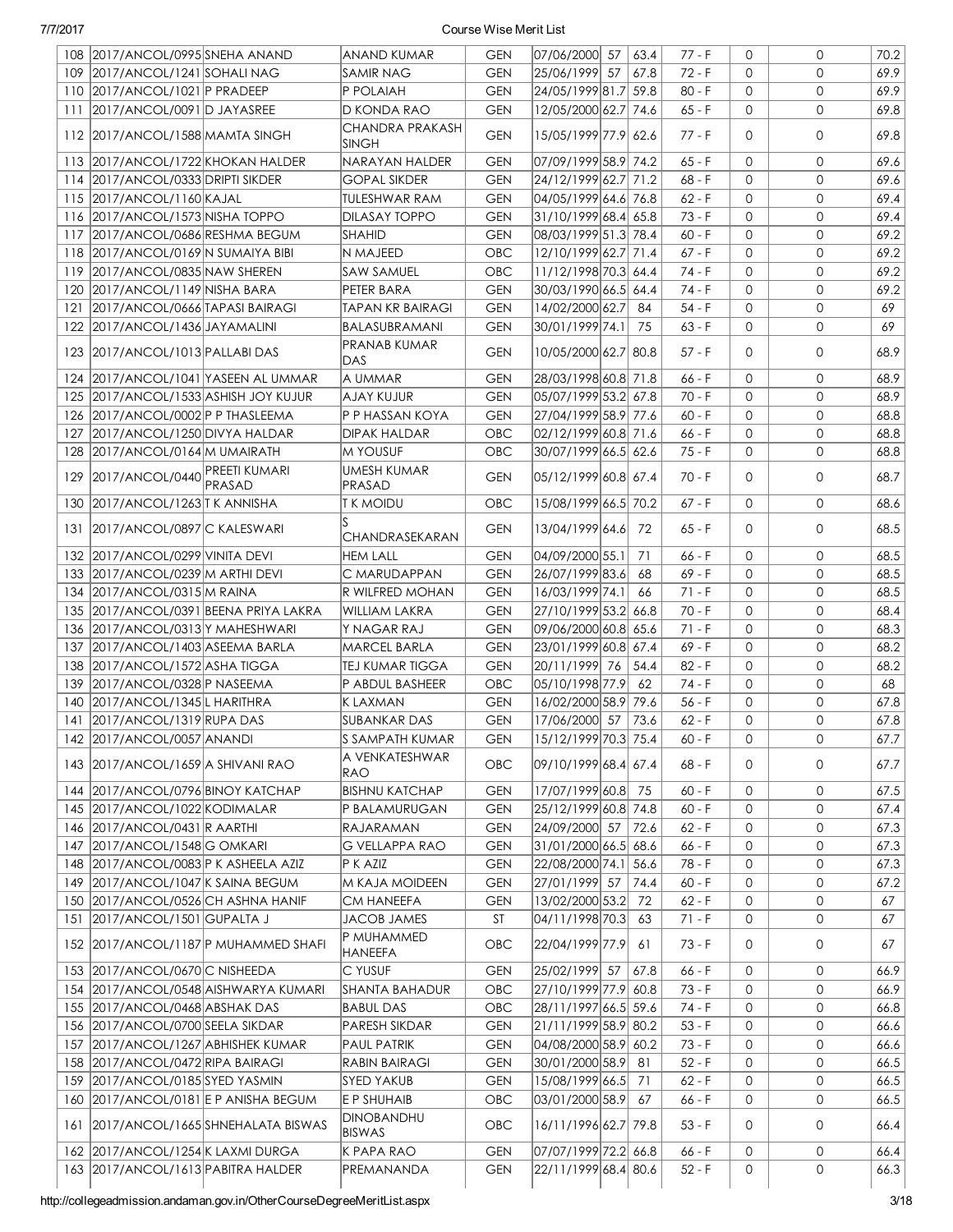|     |                                       |                                                           | <b>HALDER</b>                      |                     |                                             |      |          |              |                |      |
|-----|---------------------------------------|-----------------------------------------------------------|------------------------------------|---------------------|---------------------------------------------|------|----------|--------------|----------------|------|
|     | 164 2017/ANCOL/1512 PABITRA HALDER    |                                                           | <b>PREMANANDA</b><br><b>HALDER</b> | <b>GEN</b>          | <del>22/11/1999</del> 68.4 80.6             |      | $52 - F$ | $\theta$     | θ              | 66.3 |
|     | 165 2017/ANCOL/0434 B GURUNATHAN      |                                                           | <b>B</b> BOSE                      | <b>GEN</b>          | 11/10/1997 51.3 75.6                        |      | $57 - F$ | $\Omega$     | $\mathbf{O}$   | 66.3 |
|     | 166 2017/ANCOL/0264 FIZA AZAD         |                                                           | ABDUL AZAD                         | <b>GEN</b>          | 06/07/1999 55.1 70.4                        |      | $62 - F$ | $\Omega$     | $\mathbf{0}$   | 66.2 |
|     | 167 2017/ANCOL/0403 HEMA ROY          |                                                           | RANJIT ROY                         | <b>OBC</b>          | 25/05/1999 62.7                             | - 78 | 54 - F   | 0            | 0              | 66   |
|     | 168 2017/ANCOL/1325 SHIBANI MONDAL    |                                                           | NIRMAL MONDAL                      | <b>OBC</b>          | 30/03/1999 53.2 66.8                        |      | 65 - F   | 0            | $\overline{0}$ | 65.9 |
|     | 169 2017/ANCOL/0089 M PRAVEEN         |                                                           | V MALAIYANDI                       | <b>GEN</b>          | 29/12/1998 51.3  74.6                       |      | $51 - F$ | $\Omega$     | 3              | 65.8 |
|     | 170 2017/ANCOL/1035 K USHA RANI       |                                                           | IK NARAYANA RAO                    | <b>GEN</b>          | 01/06/2000 62.7 67.4                        |      | $64 - F$ | $\Omega$     | $\mathbf{0}$   | 65.7 |
| 171 | 2017/ANCOL/1027 DIVIYA NAIDU          |                                                           | M P RAJA                           | <b>GEN</b>          | 08/02/1998 57 64.4                          |      | 67 - F   | $\mathbf{O}$ | $\mathbf{0}$   | 65.7 |
|     | 172 2017/ANCOL/0279 PAVITHRA          |                                                           | D RAMA KRISHNAN                    | <b>GEN</b>          | 18/12/1998 58.9 71.2                        |      | $60 - F$ | $\mathbf{O}$ | $\overline{0}$ | 65.6 |
|     | 173 2017/ANCOL/0501 SUJAN DAS         |                                                           | <b>SWAPAN DAS</b>                  | <b>GEN</b>          | 10/05/1997 43.7 70.2                        |      | 61 - F   | $\Omega$     | $\mathbf{0}$   | 65.6 |
|     | 174 2017/ANCOL/0241 AKSHITH P         |                                                           | PANNEER SELVAM                     | <b>GEN</b>          | 22/07/1999 79.8 66.2                        |      | 65 - F   | $\mathbf 0$  | $\mathbf{0}$   | 65.6 |
| 175 | 2017/ANCOL/1213 ROSHNI RANI           |                                                           | <b>JAGDISH RAM</b>                 | <b>OBC</b>          | 10/11/1996 49.4 63.2                        |      | 68 - F   | $\mathbf{0}$ | $\mathbf{O}$   | 65.6 |
|     | 176 2017/ANCOL/0249 PRIYANKA DAS      |                                                           | <b>GURUPADA DAS</b>                | <b>GEN</b>          | 22/02/2000 58.9 74                          |      | $57 - F$ | $\mathbf{O}$ | $\mathbf{O}$   | 65.5 |
| 177 | 2017/ANCOL/1587 NEHA TOPPO            |                                                           | <b>DILASAY TOPPO</b>               | <b>GEN</b>          | 31/10/1999 76                               | 64   | 67 - F   | $\Omega$     | $\mathbf{O}$   | 65.5 |
|     | 178 2017/ANCOL/1605 ASIYA             |                                                           | IK P MOHAMMED                      | <b>OBC</b>          | 21/05/1999 55.1 74.8                        |      | 56 - F   | $\Omega$     | $\mathbf{O}$   | 65.4 |
| 179 |                                       | 2017/ANCOL/0968 SUCHANDA SARKAR                           | <b>SHIBU SARKAR</b>                | <b>GEN</b>          | 04/05/2000 51.3 74.8                        |      | 56 - F   | $\Omega$     | $\mathbf{O}$   | 65.4 |
|     |                                       | 180 2017/ANCOL/0536 BISWAJIT BHANDAR                      | RANJEET BHANDAR                    | <b>GEN</b>          | 13/06/2000 43.7 67.8                        |      | $63 - F$ | $\Omega$     | $\mathbf{O}$   | 65.4 |
| 181 | 2017/ANCOL/1467 SUSMITA KUMARI        |                                                           | <b>JAMES XESS</b>                  | <b>OBC</b>          | 10/05/1999 64.6 62.8                        |      | 68 - F   | $\Omega$     | 0              | 65.4 |
|     | 182 2017/ANCOL/1723 SUSMITA KUMARI    |                                                           | <b>JAMES XESS</b>                  | $\Theta$ B $\Theta$ | <del>10/05/1999</del> 64.6 6 <del>2.8</del> |      | $68 - F$ | $\Theta$     | θ              | 65.4 |
| 183 | 2017/ANCOL/0507 ASHIS KUMAR ROY       |                                                           | <b>TAPAS KUMAR ROY</b>             | <b>GEN</b>          | 26/03/2000 64.6 62.8                        |      | 68 - F   | $\Omega$     | $\mathbf{0}$   | 65.4 |
| 184 | 2017/ANCOL/1341 BIMALA MONDAL         |                                                           | <b>BIDHAN MONDAL</b>               | <b>OBC</b>          | 10/12/1999 66.5 78.6                        |      | $52 - F$ | $\Omega$     | $\mathbf{O}$   | 65.3 |
| 185 | 2017/ANCOL/1076B MANISHA              |                                                           | B M KONDAIAH                       | <b>GEN</b>          | 10/04/1998 62.7 74.6                        |      | 56 - F   | $\Omega$     | $\mathbf{O}$   | 65.3 |
|     | 186 2017/ANCOL/0959 MANISH KUMAR      | <b>MISTRY</b>                                             | MILAN MISTRY                       | <b>GEN</b>          | 25/11/1999 58.9 73.6                        |      | 57 - F   | 0            | 0              | 65.3 |
|     | 187 2017/ANCOL/0344                   | VITHANALA KRISHNA<br>VAMSI                                | V DURGA<br>NARAYANA RAO            | <b>GEN</b>          | 19/10/1998 62.7 72.6                        |      | 58 - F   | $\Omega$     | 0              | 65.3 |
|     | 188 2017/ANCOL/0916 ANGALA ESWARI     |                                                           | DHEIVENDRAN                        | <b>GEN</b>          | 27/03/2000 62.7 68.4                        |      | 62 - F   | $\Omega$     | 0              | 65.2 |
|     |                                       | 189   2017/ANCOL/0326   PRIYANKA MANDAL                   | <b>PREM CHAND</b><br>MANDAL        | <b>GEN</b>          | 02/04/1999 53.2 64.4                        |      | 66 - F   | $\Omega$     | 0              | 65.2 |
|     | 190 2017/ANCOL/1173 ANISHA TIGGA      |                                                           | TEJ KUMAR TIGGA                    | <b>GEN</b>          | 23/08/1997 64.6 67.2                        |      | $63 - F$ | 0            | $\mathbf{O}$   | 65.1 |
|     |                                       | 191   2017/ANCOL/0584   PRIYANKA MAZUMDER NIRMAL MAZUMDER |                                    | <b>GEN</b>          | 13/09/1999 68.4                             | -81  | $49 - F$ | $\Omega$     | $\mathbf{0}$   | 65   |
|     | 192 2017/ANCOL/1392 G SUMITA          |                                                           | <b>GOVIND SWAMY</b>                | <b>OBC</b>          | 29/01/1999 60.8 65                          |      | 65 - F   | 0            | $\mathbf{0}$   | 65   |
|     | 193 2017/ANCOL/0049 S MONISA          |                                                           | V SELVAMURTHY                      | <b>GEN</b>          | 22/07/2000 60.8 76.6                        |      | $53 - F$ | $\mathbf{O}$ | $\overline{0}$ | 64.8 |
|     | 194 2017/ANCOL/0551 KARTHIK SELVAM    |                                                           | THIRU SELVAM                       | <b>OBC</b>          | 17/05/1999 55.1 63.6                        |      | 66 - F   | $\mathbf{0}$ | $\overline{0}$ | 64.8 |
|     | 195 2017/ANCOL/1135 CHAMPA PODDER     |                                                           | KALIDAS PODDER                     | <b>GEN</b>          | 22/04/1998 62.7 80.4                        |      | 49 - F   | $\mathbf{0}$ | $\mathbf{0}$   | 64.7 |
|     | 196 2017/ANCOL/0061 S KANAKAVALLY     |                                                           | <b>SELVAM</b>                      | <b>GEN</b>          | 04/03/2000 57 68.4                          |      | $61 - F$ | $\mathbf{O}$ | $\mathbf{0}$   | 64.7 |
|     | 197 2017/ANCOL/0139 S ADITYA          |                                                           | KUMAR SAJAN                        | GEN                 | 30/01/1999 57 67.4                          |      | $62 - F$ | 0            | 0              | 64.7 |
|     | 198 2017/ANCOL/1477 M KAVITHA         |                                                           | U MURUGESAN                        | <b>GEN</b>          | 15/10/1999 60.8 76.2                        |      | 53 - F   | 0            | 0              | 64.6 |
|     | 199 2017/ANCOL/1393 NEETA LAKRA       |                                                           | <b>SURESH LAKRA</b>                | <b>GEN</b>          | 31/01/2000 55.1 68.2                        |      | 61 - F   | 0            | 0              | 64.6 |
|     | 200   2017/ANCOL/1521   TANDRA MONDAL |                                                           | <b>TAPAN MONDAL</b>                | <b>OBC</b>          | 08/02/2000 72.2 79                          |      | $50 - F$ | $\mathbf{O}$ | 0              | 64.5 |
| 201 | 2017/ANCOL/0107 SHIV NARAYAN          | <b>BISWAS</b>                                             | PRASANTHO BISWAS                   | <b>GEN</b>          | 22/10/1999 49.4 70.8                        |      | 58 - F   | 0            | 0              | 64.4 |
|     | 202 2017/ANCOL/0470 SDIVYA            |                                                           | IS NAGESWAR RAO                    |                     | CGE/EXSM 24/09/2000 70.3 68.8               |      | $60 - F$ | 0            | 0              | 64.4 |
|     | 203 2017/ANCOL/0274 SNEHASY BISWAS    |                                                           | PRADEEP BISWAS                     | <b>GEN</b>          | 19/11/1998 79.8 56.8                        |      | 72 - F   | 0            | 0              | 64.4 |
|     | 204 2017/ANCOL/1789 ANITA MUNDA       |                                                           | KARAM SINGH<br>MUNDA               | <b>GEN</b>          | 21/05/1998 53.2 70.6                        |      | $58 - F$ | 0            | 0              | 64.3 |
|     | 205 2017/ANCOL/0244 ASHA MONDAL       |                                                           | <b>ASHIT KUMAR</b><br>MONDAL       | <b>GEN</b>          | 15/03/2000 66.5 69.6                        |      | 59 - F   | 0            | 0              | 64.3 |
|     | 206 2017/ANCOL/1272 M SAFEENA BIBI    |                                                           | M MOHAMMED<br>MUSTHAFA             | OBC                 | 31/01/2000 62.7 64.6                        |      | 64 - F   | 0            | 0              | 64.3 |
|     | 207 2017/ANCOL/0519 SWATHI            |                                                           | V ERAIAH                           | <b>GEN</b>          | 23/06/1999 62.7 74.4                        |      | 54 - F   | 0            | 0              | 64.2 |
|     | 208 2017/ANCOL/1113 P SATISH          |                                                           | P TEJESHWAR RAO                    | <b>GEN</b>          | 28/03/2000 68.4 70.4                        |      | 58 - F   | 0            | 0              | 64.2 |
|     | 209 2017/ANCOL/1067 BIKASH DAKUA      |                                                           | KANAI DAKUA                        | <b>GEN</b>          | 09/05/2000 66.5 67.4                        |      | $61 - F$ | 0            | 0              | 64.2 |
|     | 210 2017/ANCOL/0827 S SUNIDHA         |                                                           | C SUBRAMANI                        | <b>GEN</b>          | 26/02/2000 62.7 80.2                        |      | 48 - F   | 0            | 0              | 64.1 |
|     | 211 2017/ANCOL/1300 KAUSHIK ROY       |                                                           | <b>UTTAM ROY</b>                   | OBC                 | 29/02/2000 58.9 74.2                        |      | 48 - F   | 0            | 3              | 64.1 |
|     |                                       | 212 2017/ANCOL/0046 B V DURGAPRASAD                       | <b>B SHYAM SUNDER</b>              | <b>GEN</b>          | 16/06/1999 51.3 71.2                        |      | $57 - F$ | 0            | $\mathbf{0}$   | 64.1 |
|     |                                       | 213 2017/ANCOL/0047 B V DURGAPRASAD                       | <b>B SHYAM SUNDER</b>              |                     | <del>CGE/EXSM 16/06/1999 51.3 71.2</del>    |      | $57 - F$ | $\theta$     | θ              | 64.1 |
|     | 214 2017/ANCOL/1078 C V BOSE          |                                                           | P CHINNA CHAMY                     | <b>GEN</b>          | 24/08/1999 55.1 66.2                        |      | $62 - F$ | 0            | 0              | 64.1 |
|     | 215 2017/ANCOL/0073 J A SNEHA         | <b>ROOPAVATHY</b>                                         | A JOSEPH<br>ATHISAYAM              | <b>GEN</b>          | 04/08/2000 68.4 60.2                        |      | $68 - F$ | 0            | 0              | 64.1 |
|     | 216 2017/ANCOL/1503 ARSH MESHACK      |                                                           | <b>SHAHID MESHACK</b>              | OBC                 | 22/09/1998 60.8 58.2                        |      | $70 - F$ | 0            | 0              | 64.1 |
|     | 217 2017/ANCOL/0311 KHUSBU            |                                                           | <b>SHIV NARAYAN</b>                | <b>GEN</b>          | 04/06/2000 62.7 72                          |      | $56 - F$ | 0            | 0              | 64   |

http://collegeadmission.andaman.gov.in/OtherCourseDegreeMeritList.aspx 4/18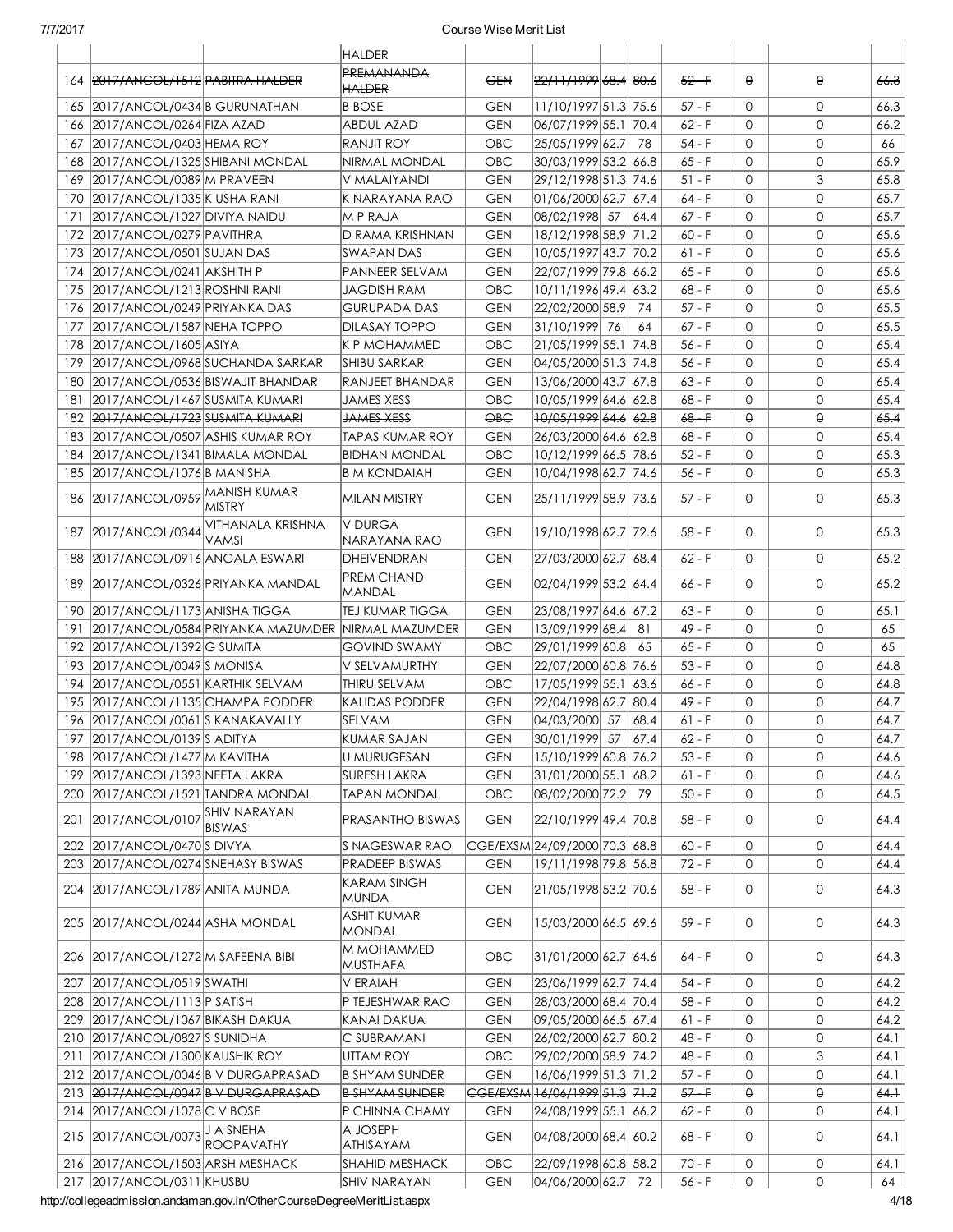|     | 218 2017/ANCOL/0771 JUSTINA SORENG   |                                  | <b>LIBNUS SORENG</b>                | <b>GEN</b> | 30/03/2000 58.9        | 62   | 66 - F   | $\Omega$     | $\mathbf{O}$ | 64   |
|-----|--------------------------------------|----------------------------------|-------------------------------------|------------|------------------------|------|----------|--------------|--------------|------|
|     | 219 2017/ANCOL/0858 ANUBHA DAS       |                                  | AMRITA LAL DAS                      | <b>GEN</b> | 10/08/1999 58.9 69.8   |      | 58 - F   | 0            | $\mathbf{O}$ | 63.9 |
|     | 220 2017/ANCOL/1382 KOUSHIK BISWAS   |                                  | KRISHNA KANTA<br><b>BISWAS</b>      | <b>OBC</b> | 31/03/1999 55.1 72.6   |      | $55 - F$ | 0            | $\mathbf 0$  | 63.8 |
|     | 221 2017/ANCOL/0376 ANKUR PANDEY     |                                  | AJAY KUMAR<br><b>PANDEY</b>         | <b>GEN</b> | 07/06/1999 58.9 67.6   |      | $60 - F$ | $\Omega$     | $\mathbf{O}$ | 63.8 |
|     | 222 2017/ANCOL/0800 T SARASWATI      |                                  | <b>T GANGA RAO</b>                  | <b>GEN</b> | 14/12/1999 58.9 71.4   |      | $56 - F$ | $\Omega$     | $\mathsf{O}$ | 63.7 |
|     | 223 2017/ANCOL/1138 NABAJIT MISTRY   |                                  | <b>INDRAJIT MISTRY</b>              | <b>GEN</b> | 25/03/2000 57          | 66.4 | $61 - F$ | $\Omega$     | $\mathsf{O}$ | 63.7 |
|     | 224 2017/ANCOL/0458 JYOTSNA TRIPATHI |                                  | <b>RAVI PRAKASH</b><br>TRIPATHI     | <b>GEN</b> | 29/10/1999 62.7 65.4   |      | $62 - F$ | $\Omega$     | $\mathbf{O}$ | 63.7 |
|     | 225 2017/ANCOL/0253 A AGILAN         |                                  | ARUMUGA<br>SETHUPATHY               | <b>GEN</b> | 15/04/2000 60.8 67.2   |      | $60 - F$ | $\Omega$     | $\mathbf{O}$ | 63.6 |
| 226 | 2017/ANCOL/0932 RITIKA DAS           |                                  | NEPAL DAS                           | <b>GEN</b> | 17/09/2000 60.8 65.8   |      | $61 - F$ | $\Omega$     | $\mathsf{O}$ | 63.4 |
| 227 | 2017/ANCOL/1440 PRITI BISWAS         |                                  | <b>HAROLAL BISWAS</b>               | OBC        | 18/10/1999 62.7        | 71.6 | $55 - F$ | $\Omega$     | $\mathsf{O}$ | 63.3 |
| 228 | 2017/ANCOL/1038 MARTHA KULLU         |                                  | <b>TARCIUS KULLU</b>                | <b>GEN</b> | 06/01/1999 57          | 74.4 | $52 - F$ | $\mathbf{O}$ | 0            | 63.2 |
| 229 | 2017/ANCOL/0171 DIBAKAR BAROI        |                                  | <b>MOTI BAROI</b>                   | <b>GEN</b> | 13/03/2000 70.3 64.4   |      | $62 - F$ | $\mathbf{0}$ | $\mathsf{O}$ | 63.2 |
| 230 | 2017/ANCOL/1320 MOHAMMED             | SHARUKH                          | SEKH MOHAMMED                       | <b>GEN</b> | 13/12/1999 53.2 76.2   |      | $50 - F$ | $\Omega$     | 0            | 63.1 |
| 231 | 2017/ANCOL/1681 R ISAAC              |                                  | <b>SAMUEL</b>                       | ST         | 13/05/1999 58.9 75.2   |      | $51 - F$ | $\Omega$     | 0            | 63.1 |
|     | 232 2017/ANCOL/1333 SANDHIYA         |                                  | V SEGAR                             | <b>GEN</b> | 17/02/2000 58.9 74.2   |      | $52 - F$ | $\mathbf{0}$ | 0            | 63.1 |
| 233 | 2017/ANCOL/1679 SURJIT KUMAR         |                                  | SOMRU                               | <b>GEN</b> | 21/11/1999 64.6 68.2   |      | 58 - F   | $\mathbf{O}$ | $\mathbf{O}$ | 63.1 |
|     | 234 2017/ANCOL/1249 SOUMEN MONDAL    |                                  | <b>BHADRESHWAR</b><br><b>MONDAL</b> | <b>GEN</b> | 01/08/1999 53.2 62.2   |      | 64 - F   | $\Omega$     | $\mathbf{O}$ | 63.1 |
|     | 235 2017/ANCOL/0217 SUPRIYA MONDAL   |                                  | <b>BASUDEV MONDAL</b>               | <b>GEN</b> | 05/07/1999 64.6        | 82   | $44 - F$ | $\Omega$     | $\mathsf{O}$ | 63   |
|     | 236 2017/ANCOL/1408 G SHWETA RAO     |                                  | <b>G MADHAV RAO</b>                 | <b>GEN</b> | 02/01/2000 60.8        | 58   | 68 - F   | $\mathbf{0}$ | $\mathsf{O}$ | 63   |
| 237 | 2017/ANCOL/0247 NAZIA FATHIMA        |                                  | <b>L KASSALY</b><br>MARAIKAR        | <b>GEN</b> | 02/11/1999 53.2 74.79  |      | 51 - F   | $\Omega$     | 0            | 62.9 |
|     | 238 2017/ANCOL/0080 MARY KALPANA     | TIGGA                            | SELVASTER TIGGA                     | <b>GEN</b> | 13/02/1999 58.9 72.8   |      | $56 - S$ | $\Omega$     | $\mathsf{O}$ | 62.9 |
| 239 | 2017/ANCOL/1003 STINU                |                                  | <b>ANTONY JUDY</b>                  | <b>GEN</b> | 08/03/1997 55.1        | 69.8 | $56 - F$ | $\Omega$     | $\mathbf{0}$ | 62.9 |
| 240 | 2017/ANCOL/0232G GURUMOORTHY         |                                  | G SOMESWAR RAO                      | <b>GEN</b> | 04/03/2000 49.4 61.8   |      | 64 - F   | $\Omega$     | $\mathbf{O}$ | 62.9 |
| 241 | 2017/ANCOL/0233 G GURUMOORTHY        |                                  | G SOMESWAR RAO                      | <b>GEN</b> | $04/03/2000$ 49.4 61.8 |      | $64 +$   | $\Theta$     | $\Theta$     | 62.9 |
|     | 242 2017/ANCOL/1460 ARPITA SAHA      |                                  | <b>GOURANGO SAHA</b>                | OBC        | 22/06/1998 53.2 71.6   |      | $54 - F$ | $\mathbf{0}$ | 0            | 62.8 |
|     | 243 2017/ANCOL/0084 M NAGESHWARI     |                                  | N MURUGESHAN                        | <b>GEN</b> | 12/12/1999 58.9 75.4   |      | $50 - F$ | $\mathbf{0}$ | $\mathbf{O}$ | 62.7 |
| 244 | 2017/ANCOL/0821 PRIYA KERKETTA       |                                  | HILARUS KERKETTA                    | <b>GEN</b> | 08/04/1998 58.9 74.4   |      | $51 - F$ | $\Omega$     | $\mathbf{O}$ | 62.7 |
|     | 245 2017/ANCOL/1438 J NANDINI        |                                  | J GOPAL                             | <b>GEN</b> | 30/03/1999 57          | 70.4 | $55 - F$ | $\mathbf{O}$ | $\mathbf{O}$ | 62.7 |
|     | 246 2017/ANCOL/1111 VANMUKHI LAXMI   |                                  | M ARIVALAGAN                        | <b>GEN</b> | 24/02/1999 53.2 69.2   |      | $56 - F$ | $\mathbf{O}$ | $\mathbf{O}$ | 62.6 |
|     | 247 2017/ANCOL/1766 IRENE            |                                  | <b>DERICK FRED</b>                  | <b>ST</b>  | 05/06/2000 62.7 66.2   |      | $59 - F$ | $\Omega$     | $\mathbf{O}$ | 62.6 |
|     | 248 2017/ANCOL/0218 C SINDHU PANDI   |                                  | M CHANDRA PANDI                     | GEN        | 30/06/2000 66.5 58.2   |      | 67 - F   | 0            | 0            | 62.6 |
| 249 | 2017/ANCOL/1506 RITA ROY             |                                  | <b>BHABESH ROY</b>                  | OBC        | 30/12/1999 55.1        | 65   | 60 - F   | 0            | $\mathbf{0}$ | 62.5 |
|     | 250 2017/ANCOL/0014 VISHANT          |                                  | M RAJAGURU                          | <b>GEN</b> | 03/09/1999 60.8        | 59   | $66 - F$ | 0            | 0            | 62.5 |
|     | 251 2017/ANCOL/1099 VISHANT          |                                  | <b>M RAJAGURU</b>                   | <b>GEN</b> | 03/09/1999 60.8        | 59   | $66 - F$ | $\Theta$     | θ            | 62.5 |
|     | 252 2017/ANCOL/1762 PROSANJIT BAROI  |                                  | PARESH CH BAROI                     | <b>GEN</b> | 21/01/1999 62.7 77.8   |      | $47 - F$ | 0            | 0            | 62.4 |
| 253 | 2017/ANCOL/0012 NAZIYA HUSSAIN       |                                  | MOHD HUSSAIN                        | <b>GEN</b> | 24/04/2000 62.7        | 75.8 | 49 - F   | 0            | 0            | 62.4 |
|     | 254 2017/ANCOL/0954 TANUJA BISWAS    |                                  | SHASHADHAR<br><b>BISWAS</b>         | <b>GEN</b> | 21/02/2000 53.2 68.6   |      | 56 - F   | 0            | 0            | 62.3 |
| 255 | 2017/ANCOL/0465 R BHARAT KUMAR       |                                  | R SEKHAR RAO                        | <b>GEN</b> | 20/11/1999 76          | 66.6 | $58 - F$ | $\mathbf{0}$ | 0            | 62.3 |
| 256 | 2017/ANCOL/1700 NIKITA SINGH         |                                  | <b>SANJAY SINGH</b>                 | <b>GEN</b> | 06/10/2000 57          | 55.6 | $69 - F$ | 0            | 0            | 62.3 |
| 257 | 2017/ANCOL/0306 ZAID YOUNUS          |                                  | <b>MOHAMMED</b><br>YOUNUS           | OBC        | 13/04/1999 68.4 64.4   |      | $60 - F$ | 0            | 0            | 62.2 |
| 258 | 2017/ANCOL/1551 SUROJIT DAS          |                                  | NITAI DAS                           | <b>GEN</b> | 22/06/1998 64.6 60.4   |      | 64 - F   | 0            | 0            | 62.2 |
| 259 | 2017/ANCOL/1462 B SHALINI            |                                  | K BALA KRISHNAN                     | OBC        | 14/06/2000 58.9        | 60.2 | $64 - F$ | 0            | 0            | 62.1 |
| 260 | 2017/ANCOL/1293 PRADEEP KUMAR        | MANDAL                           | SHATRUGHAN<br>MANDAL                | <b>GEN</b> | 04/02/1998 66.5        | 71   | $53 - F$ | 0            | 0            | 62   |
| 261 |                                      | 2017/ANCOL/0814 SHORMISTA MONDAL | <b>SANKAR MONDAL</b>                | OBC        | 19/06/2000 53.2        | 70   | $54 - F$ | 0            | 0            | 62   |
| 262 | 2017/ANCOL/0498 RAKESH KUMAR         | <b>LOHRA</b>                     | <b>ASHOK KUMAR</b><br><b>LOHRA</b>  | <b>GEN</b> | 12/08/1997 58.9        | 60   | 64 - F   | 0            | 0            | 62   |
| 263 | 2017/ANCOL/0820 VINODHINY            |                                  | <b>MURUGESAN</b>                    | <b>GEN</b> | 15/10/1999 58.9        | 59   | $65 - F$ | 0            | 0            | 62   |
| 264 | 2017/ANCOL/0137 P ABISHEIK           |                                  | P PANKAJAKSHAN                      | <b>GEN</b> | 23/05/1999 60.8        | 54   | $70 - F$ | 0            | 0            | 62   |
|     | 265 2017/ANCOL/0726 STRUKSHA         |                                  | S VENKATA<br>RAMANA                 | <b>GEN</b> | 18/05/2000 70.3 61.8   |      | $62 - F$ | 0            | 0            | 61.9 |
|     | 266 2017/ANCOL/1644 MILKA            |                                  | LATE CHRISOSTOM                     | ST         | 02/06/2000 62.7 59.8   |      | $64 - F$ | 0            | 0            | 61.9 |
| 267 | 2017/ANCOL/0462 DIPANKAR MAJHI       |                                  | <b>RUHIDAS MAJHI</b>                | <b>GEN</b> | 22/12/1999 64.6 69.6   |      | $54 - F$ | 0            | 0            | 61.8 |
|     | 268 2017/ANCOL/0843 SANDHYA          |                                  | S KUMAR                             | <b>GEN</b> | 23/02/2000 51.3 75.4   |      | 48 - F   | 0            | 0            | 61.7 |
|     |                                      |                                  |                                     |            |                        |      |          |              |              |      |

http://collegeadmission.andaman.gov.in/OtherCourseDegreeMeritList.aspx 5/18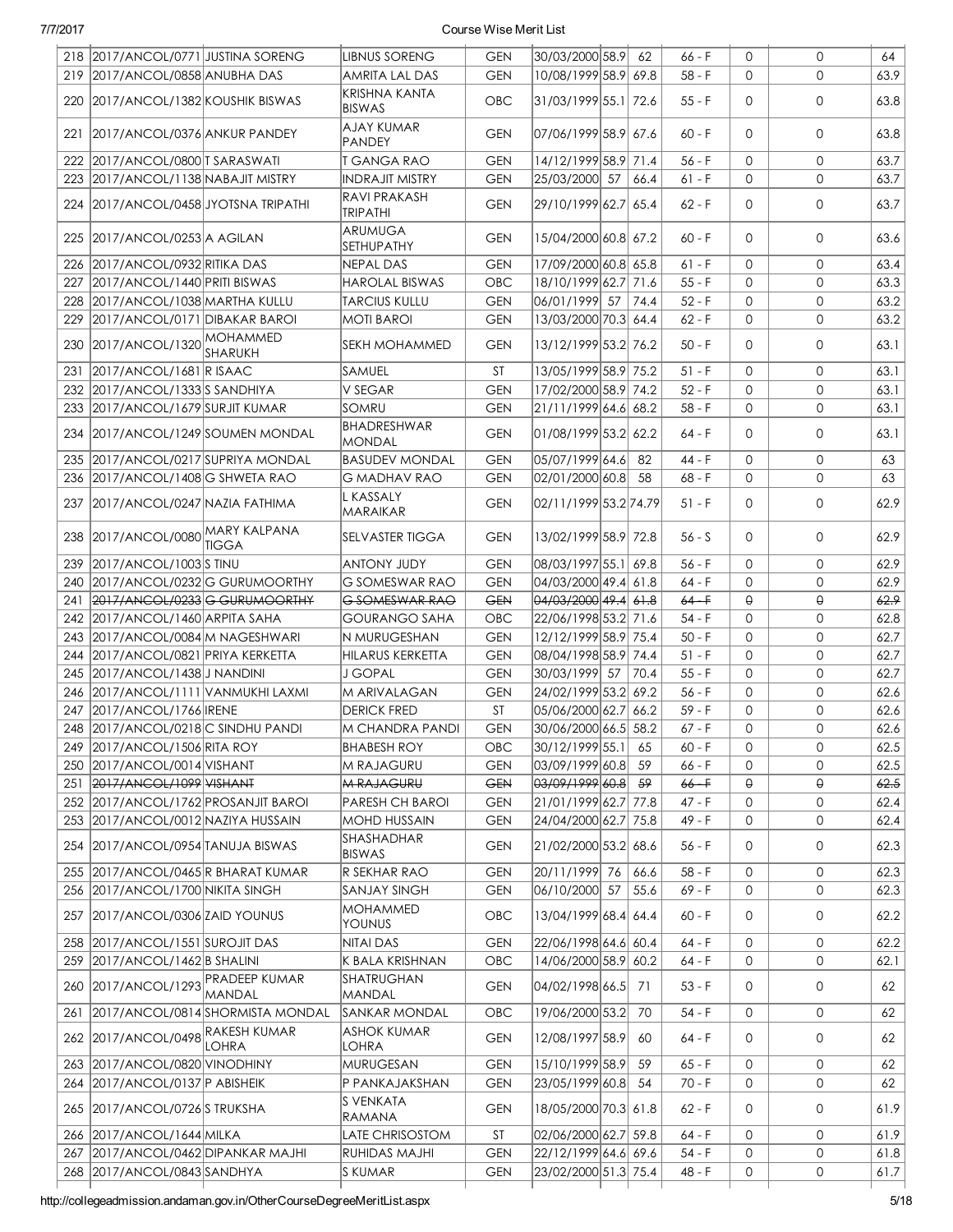|     | 269 2017/ANCOL/0583 SUFAINA NASRIN      |                                           | K ABDUL BASHEER                       | OBC        | 14/03/1999 57                            | 68.4 | $55 - F$          | $\Omega$     | 0            | 61.7    |
|-----|-----------------------------------------|-------------------------------------------|---------------------------------------|------------|------------------------------------------|------|-------------------|--------------|--------------|---------|
| 270 | 2017/ANCOL/0590 P HARIDA                |                                           | <b>C PONNAIYA</b>                     | <b>GEN</b> | 26/02/1999 49.4                          | 65.4 | 58 - F            | $\Omega$     | $\Omega$     | 61.7    |
| 271 | 2017/ANCOL/0357 S T SONU SELVAM         |                                           | IS TAMIL SELVAM                       | <b>GEN</b> | 20/05/1999 62.7 61.4                     |      | $62 - F$          | $\mathbf{0}$ | $\mathbf{0}$ | 61.7    |
|     |                                         | 272 2017/ANCOL/0520 K SARAVANA KUMAR      | <b>S KADAMBAM</b>                     | <b>GEN</b> | 29/11/1998 55.1 69.2                     |      | 54 - F            | $\Omega$     | $\mathbf{0}$ | 61.6    |
| 273 | 2017/ANCOL/0866 MANISHA SANGA           |                                           | MANGRA SANGA                          | <b>GEN</b> | 03/12/1999 77.9                          | 80   | $43 - F$          | $\Omega$     | $\mathbf{0}$ | 61.5    |
|     | 274 2017/ANCOL/1088 JOVITA MINJ         |                                           | <b>LUIM BOL</b>                       | <b>GEN</b> | 24/02/1998 60.8                          | 68   | $55 - F$          | $\Omega$     | $\mathbf{0}$ | 61.5    |
|     | 275 2017/ANCOL/0219 TONUJIT MRIDHA      |                                           | <b>TARUN MRIDHA</b>                   | <b>GEN</b> | 02/03/2000 58.9                          | 68   | $55 - F$          | $\Omega$     | $\mathbf{0}$ | 61.5    |
|     | 276 2017/ANCOL/1131 NENCY SORENG        |                                           | <b>KABIANUS SORENG</b>                | <b>GEN</b> | 06/07/2000 58.9                          | 61   | $62 - F$          | $\Omega$     | $\mathbf{0}$ | 61.5    |
| 277 | 2017/ANCOL/1517 SHAILAJA                |                                           | Isalamon                              | <b>GEN</b> | 24/05/1999 51.3                          | -56  | $67 - F$          | $\Omega$     | $\mathbf{0}$ | 61.5    |
|     | 278 2017/ANCOL/0642 LIPIKA DEVNATH      |                                           | <b>GANESH DEVNATH</b>                 | <b>GEN</b> | 25/04/2000 62.7 73.8                     |      | 49 - F            | $\mathbf{O}$ | $\mathbf{0}$ | 61.4    |
|     | 279 2017/ANCOL/1106 RABIN HAWLADER      |                                           | <b>HARICHAN</b><br>HAWLADER           | <b>GEN</b> | 06/10/1997 60.8 79.6                     |      | $46 - S$          | $\Omega$     | $\mathbf{0}$ | 61.3    |
|     | 280 2017/ANCOL/1107 RABIN HAWLADER      |                                           | <b>HARICHAN</b><br><b>HAWLADER</b>    | <b>GEN</b> | 06/10/1997 60.8 79.6                     |      | $46 - S$          | $\theta$     | $\Theta$     | $6 + 3$ |
|     |                                         | 281   2017/ANCOL/0350   MOKHANA PRIYA V B | V<br>BALASHANMUGAM                    | <b>GEN</b> | 13/08/1999 49.4 73.6                     |      | 49 - F            | $\Omega$     | $\mathbf{0}$ | 61.3    |
|     |                                         | 282 2017/ANCOL/0430 RAJNI DUNG DUNG       | EMANUEL DUNG<br>DUNG                  | <b>GEN</b> | 07/09/1999 58.9 69.6                     |      | $53 - F$          | $\Omega$     | $\mathbf{0}$ | 61.3    |
| 283 | 2017/ANCOL/0667 M HARI PRIYA            |                                           | P MUTHU KUMAR                         | <b>GEN</b> | 26/02/1999 58.9 72.4                     |      | $50 - F$          | $\Omega$     | $\mathbf{0}$ | 61.2    |
| 284 | 2017/ANCOL/0443 PRATAP                  | ROYCHOUDHARY                              | <b>SWARUP</b><br><b>ROYCHOUDHARY</b>  | <b>GEN</b> | 21/02/2000 57                            | 65.4 | $57 - F$          | $\Omega$     | $\mathbf{0}$ | 61.2    |
|     | 285 2017/ANCOL/1354 NEHA LAL            |                                           | KESHAB LAL                            | OBC        | 03/09/1999 53.2 61.4                     |      | 61 - F            | $\Omega$     | $\mathbf{O}$ | 61.2    |
| 286 | 2017/ANCOL/1180 FARHEEN NISHA           |                                           | ALI SHER                              | OBC        | 20/07/1999 76                            | 60.4 | $62 - F$          | $\Omega$     | $\mathbf{0}$ | 61.2    |
|     | 287 2017/ANCOL/0038 MANPREET KAUR       |                                           | <b>DHARMENDER</b><br>ISINGH           | <b>GEN</b> | 30/09/1997 55.1 56.4                     |      | $66 - F$          | $\Omega$     | $\mathbf{0}$ | 61.2    |
|     | 288 2017/ANCOL/0981 NIKEETA MAITY       |                                           | ITAPAN KUMAR<br><b>MAITY</b>          | <b>GEN</b> | 20/08/1998 51.3 56.4                     |      | 66 - F            | $\Omega$     | 0            | 61.2    |
| 289 | 2017/ANCOL/0754 GAYATRI KUMARI          |                                           | <b>GHANSHYA RAM</b>                   | <b>GEN</b> | 05/03/2000 64.6 73.2                     |      | 49 - F            | $\Omega$     | $\mathbf{0}$ | 61.1    |
|     | 290   2017/ANCOL/0070   ISHIKA ADHIKARI |                                           | <b>MOHAN KUMAR</b><br><b>ADHIKARI</b> | <b>GEN</b> | 16/11/2000 60.8 72.2                     |      | $50 - F$          | $\Omega$     | $\mathbf{0}$ | 61.1    |
|     | 291 2017/ANCOL/0491 NEHA SWAROOP        |                                           | SHIV SWAROOP                          | <b>GEN</b> | 08/06/1999 47.5 65.2                     |      | $57 - F$          | $\Omega$     | $\mathbf{0}$ | 61.1    |
|     | 292 2017/ANCOL/0288 L SAMIKSHA          |                                           | <b>LAWSON LUCAS</b>                   | ST         | 09/09/1999 45.6                          | 62   | $60 - F$          | $\mathbf{0}$ | $\mathbf{0}$ | 61      |
|     | 293 2017/ANCOL/0997 M CHELLAPRIYA       |                                           | <b>SMURUGA</b><br><b>BHOOPATHY</b>    | <b>GEN</b> | 08/01/1999 68.4                          | 60   | $62 - F$          | $\Omega$     | $\mathbf{0}$ | 61      |
|     | 294 2017/ANCOL/0456 D S SARANYA         |                                           | <b>D SUNDER RAJ</b>                   | <b>GEN</b> | 01/03/2000 55.1 58.8                     |      | $63 - F$          | $\Omega$     | $\mathbf{0}$ | 60.9    |
|     | 295 2017/ANCOL/0272 PRIYA MONDAL        |                                           | <b>ANIL MONDAL</b>                    | <b>GEN</b> | 16/07/1999 60.8 74.6                     |      | $47 - F$          | $\Omega$     | $\mathbf{0}$ | 60.8    |
|     | 296 2017/ANCOL/1664 SUNIT BISWAS        |                                           | <b>SUBRATA BISWAS</b>                 | OBC        | 15/01/1999 64.6 67.6                     |      | 54 - F            | $\Omega$     | $\mathbf{0}$ | 60.8    |
| 297 | 2017/ANCOL/1363 BIDYA MAZUMDER          |                                           | <b>BIDHAN MAZUMDER</b>                | OBC        | 20/03/1999 53.2 60.6                     |      | $61 - F$          | $\Omega$     | $\mathbf{O}$ | 60.8    |
|     | 298 2017/ANCOL/0400 MAMTA PAKHAR        |                                           | P GOPAL PAKHAR                        | <b>GEN</b> | 13/08/1999 79.8 57.6                     |      | 64 - F            | $\Omega$     | $\mathbf 0$  | 60.8    |
|     | 299  2017/ANCOL/0761 VISHAL KUMAR       |                                           | SANJEEV KUMAR                         | GEN        | 13/03/2000 58.9 72.4                     |      | 49 - F            | 0            | 0            | 60.7    |
|     | 300 2017/ANCOL/0294 MAHESH SANGA        |                                           | <b>BAHA SANGA</b>                     | GEN        | 03/04/1999 62.7 67.4                     |      | $54 - F$          | 0            | 0            | 60.7    |
| 301 | 2017/ANCOL/1645 MAINA DEVI              |                                           | RAM LAKHAN                            | <b>GEN</b> | 01/02/2000 55.1 59.2                     |      | $62 - F$          | 0            | 0            | 60.6    |
|     | 302 2017/ANCOL/0651 SHILPI MAL          |                                           | DINESH KUMAR MAL                      | <b>GEN</b> | 24/09/2000 66.5                          | 72   | 49 - F            | 0            | 0            | 60.5    |
|     | 303 2017/ANCOL/1356 NISHA DEVI          |                                           | NARENDER BARIK                        | <b>GEN</b> | 09/02/2000 66.5                          | 66   | $55 - F$          | 0            | 0            | 60.5    |
|     | 304   2017/ANCOL/0985   TSHARAT KUMAR   |                                           | <b>T LOKNATH</b>                      | <b>GEN</b> | 25/09/1999 72.2                          | 63   | $58 - F$          | 0            | 0            | 60.5    |
|     | 305 2017/ANCOL/0250 B LIKITA SRI        |                                           | <b>B CHIRANJEEVULU</b>                | <b>GEN</b> | 21/03/1999 64.6                          | 63   | $58 - F$          | 0            | 0            | 60.5    |
|     | 306 2017/ANCOL/0254 B SONIYA            |                                           | V<br>BALASUBRAMANIAM                  | <b>GEN</b> | 20/08/2000 68.4                          | 59   | $62 - F$          | 0            | 0            | 60.5    |
|     | 307 2017/ANCOL/1370 B SONIYA            |                                           | V<br><b>BALASUBRAMANIAM</b>           | <b>GEN</b> | 20/08/2000 68.4                          | -59  | <del>62 - F</del> | θ            | $\Theta$     | 60.5    |
|     | 308   2017/ANCOL/0767   ANKITA DAS      |                                           | KRISHNA DAS                           | <b>GEN</b> | 30/10/1999 53.2 70.8                     |      | $50 - F$          | 0            | 0            | 60.4    |
|     | 309 2017/ANCOL/0481                     | ANKIT KUMAR<br><b>JOYDHAR</b>             | KAMAL JOYDHAR                         | <b>GEN</b> | 16/04/1999 49.4 69.8                     |      | 54 - S            | 0            | 0            | 60.4    |
|     | 310 2017/ANCOL/0802 VIKASH              |                                           | GYAN SINGH                            | OBC        | 07/08/1999 62.7 68.8                     |      | $52 - F$          | 0            | 0            | 60.4    |
|     | 311 2017/ANCOL/0448 S PRIYA             |                                           | SUBRAMANI                             | <b>GEN</b> | 04/05/1998 58.9 55.8                     |      | 65 - F            | $\mathbf{0}$ | $\mathbf{0}$ | 60.4    |
|     |                                         | 312 2017/ANCOL/0972 ROHIT KUMAR SHEEL     | AMAR SHEEL                            | <b>GEN</b> | 23/07/2000 62.7 74.6                     |      | 46 - F            | 0            | 0            | 60.3    |
|     | 313 2017/ANCOL/0325 K JOTHY             |                                           | K MEERA SAHEB                         | <b>GEN</b> | 02/09/1998 58.9 74.6                     |      | $46 - F$          | $\mathbf{O}$ | 0            | 60.3    |
|     | 314 2017/ANCOL/0556 PRIYANKA SARKAR     |                                           | <b>BIJAY SARKAR</b>                   | <b>GEN</b> | 16/03/2000 57                            | 67.4 | $53 - F$          | 0            | 0            | 60.2    |
|     | 315 2017/ANCOL/0933 SABITA BISWAS       |                                           | PARIMAL BISWAS                        | <b>GEN</b> | 16/07/2000 49.4                          | 67.4 | $53 - F$          | 0            | 0            | 60.2    |
|     | 316 2017/ANCOL/0934 SABITA BISWAS       |                                           | PARIMAL BISWAS                        | <b>GEN</b> | <del> 16/07/2000</del>   <del>49.4</del> | 67.4 | $53 - F$          | θ            | $\Theta$     | 60.2    |
| 317 | 2017/ANCOL/1640 ASISTHA MINJ            |                                           | <b>FRANCIS MINJ</b>                   | <b>GEN</b> | 24/05/2000 57                            | 66.4 | $54 - F$          | 0            | 0            | 60.2    |
|     | 318 2017/ANCOL/0504 SUJAYA MONDAL       |                                           | <b>BALAI MONDAL</b>                   | <b>GEN</b> | 09/05/1999 57                            | 64.4 | $56 - F$          | 0            | 0            | 60.2    |
|     |                                         | 319 2017/ANCOL/0198 M K ALTHAF UMMER      | M K UMMER                             | <b>GEN</b> | 09/10/1999 60.8 54.4                     |      | $66 - F$          | 0            | 0            | 60.2    |
|     | 320 2017/ANCOL/1580 LAXMIDAS            |                                           | MINTU DAS                             | <b>GEN</b> | 09/02/2000 55.1 70.2                     |      | $50 - F$          | 0            | 0            | 60.1    |

http://collegeadmission.andaman.gov.in/OtherCourseDegreeMeritList.aspx 6/18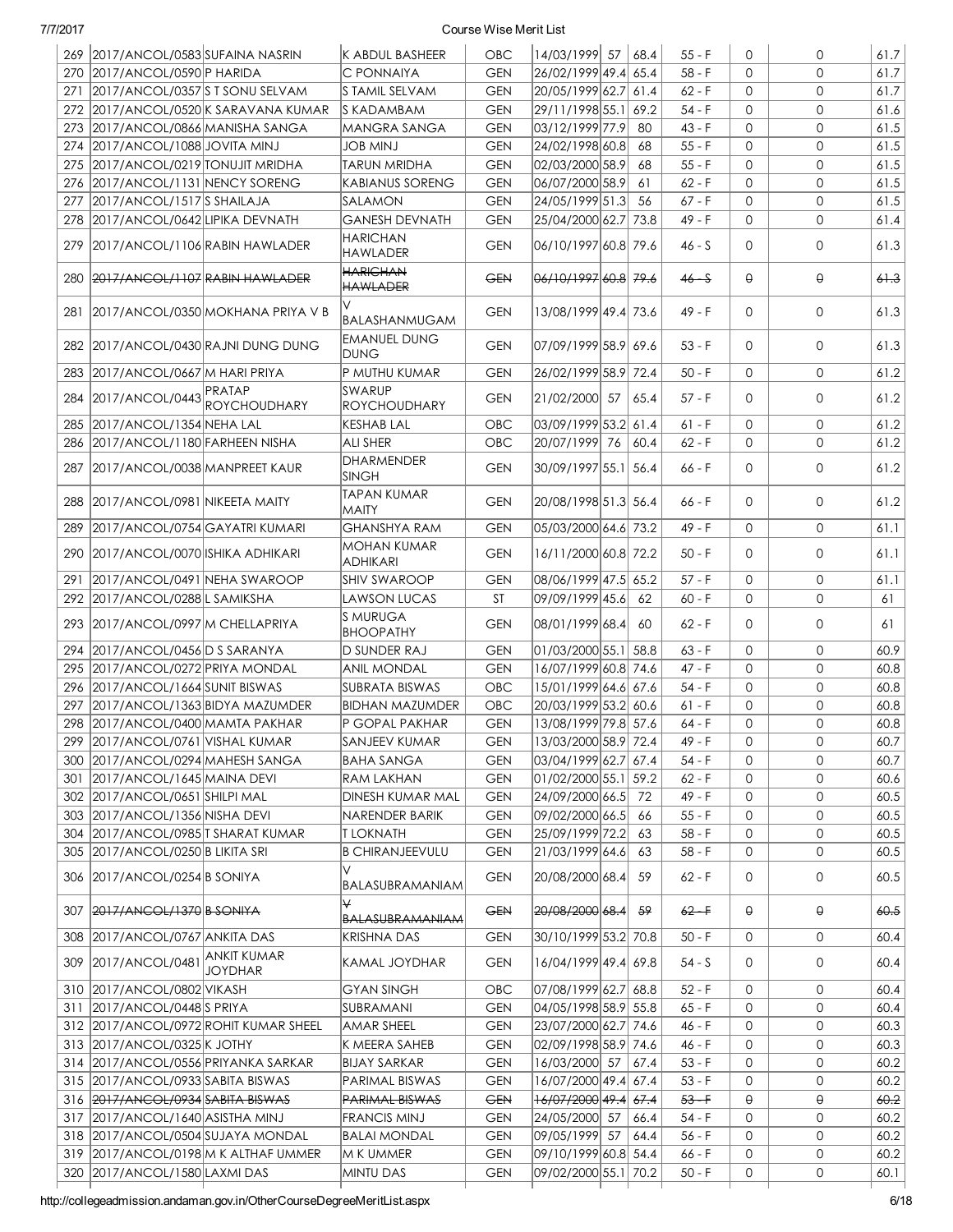|     | 321 2017/ANCOL/1056 K FAIZA NAZREEN  |                                                         | IK MOHAMMED                    | <b>GEN</b> | 19/04/2000 55.1 59.2           |      | $61 - F$    | 0            | 0            | 60.1 |
|-----|--------------------------------------|---------------------------------------------------------|--------------------------------|------------|--------------------------------|------|-------------|--------------|--------------|------|
|     | 322 2017/ANCOL/1166 PRITI DAS        |                                                         | <b>DILIP DAS</b>               | <b>OBC</b> | 02/03/1999 62.7 79.8           |      | $40 - F$    | $\Omega$     | $\mathbf{O}$ | 59.9 |
|     | 323 2017/ANCOL/1577 RAJU BISWAS      |                                                         | RANJIT BISWAS                  | <b>GEN</b> | 04/05/1998 55.1 73.8           |      | 46 - F      | $\Omega$     | $\mathbf{O}$ | 59.9 |
|     | 324 2017/ANCOL/0508 V MEERA          |                                                         | C VELUSAMY                     | <b>GEN</b> | 27/12/1999 51.3 72.8           |      | 47 - F      | $\Omega$     | $\mathbf{0}$ | 59.9 |
|     |                                      | 325 2017/ANCOL/0793 SHUVO PRAMANICK                     | <b>ASHIS PRAMANICK</b>         | <b>GEN</b> | 12/07/1999 64.6 69.8           |      | $50 - F$    | $\Omega$     | 0            | 59.9 |
|     | 326 2017/ANCOL/1428 KARAMJIT KAUR    |                                                         | KULWANTH SINGH                 | <b>GEN</b> | 14/04/2000 70.3 72.6           |      | 47 - F      | $\Omega$     | 0            | 59.8 |
| 327 | 2017/ANCOL/1637 ZEBA ZAHIR           |                                                         | IZAHIR ALI                     | <b>GEN</b> | 22/06/1999 47.5 61.6           |      | 58 - F      | 0            | 0            | 59.8 |
|     | 328 2017/ANCOL/0558 ANKITA KERKETTA  |                                                         | <b>JENGA KERKETTA</b>          | <b>GEN</b> | 27/03/1999 70.3 56.6           |      | $63 - F$    | $\mathbf{0}$ | 0            | 59.8 |
|     | 329 2017/ANCOL/0961 BABY DAS         |                                                         | SWAPAN DAS                     | <b>GEN</b> | 30/11/1999 57 78.4             |      | 41 - F      | 0            | 0            | 59.7 |
|     | 330 2017/ANCOL/1369 TMARIYA          |                                                         | <b>T ABDUL REHMAN</b>          | <b>OBC</b> | 13/06/2000 60.8 60.4           |      | 59 - F      | 0            | 0            | 59.7 |
|     | 331 2017/ANCOL/0936 G LATHA          |                                                         | <b>G ANAND RAO</b>             | <b>GEN</b> | 11/02/2000 72.2 78.2           |      | $41 - F$    | $\mathbf{O}$ | $\mathbf{0}$ | 59.6 |
|     | 332 2017/ANCOL/0502 SUJATA ROY       |                                                         | <b>TALASH MONI ROY</b>         | <b>GEN</b> | 28/12/1999 72.2 80             |      | 39 - F      | $\mathbf{O}$ | 0            | 59.5 |
|     | 333 2017/ANCOL/1025 DIPANKAR SARKAR  |                                                         | LATE BISHU SARKAR              | <b>GEN</b> | 16/09/1998 53.2 64             |      | $55 - F$    | 0            | 0            | 59.5 |
|     | 334 2017/ANCOL/0383 K GANESH         |                                                         | K NAGESH                       | <b>GEN</b> | 21/06/2000 55.1 75.8           |      | 43 - F      | $\mathbf{O}$ | 0            | 59.4 |
|     |                                      | 335 2017/ANCOL/1689 AMIT RANJAN GAIN                    | <b>SUBAL GAIN</b>              | <b>OBC</b> | 17/05/2000 53.2 71.8           |      | 47 - F      | $\Omega$     | $\mathbf{O}$ | 59.4 |
|     |                                      |                                                         | <b>FRANCIS XAVIER</b>          |            |                                |      |             |              |              |      |
|     | 336 2017/ANCOL/1685 DEVIYA RUNDA     |                                                         | RUNDA                          | <b>OBC</b> | 22/11/1998 51.3  61.8          |      | 57 - F      | $\Omega$     | 0            | 59.4 |
| 337 | 2017/ANCOL/1432 ANKITA DAS           |                                                         | TAPAN DAS                      | <b>OBC</b> | 05/04/2000 60.8 56.8           |      | 62 - F      | 0            | 0            | 59.4 |
|     | 338 2017/ANCOL/1484 NIKITA BECK      |                                                         | <b>ANDRIAS BECK</b>            | <b>GEN</b> | 09/06/2000 57                  | 74.6 | 44 - F      | $\Omega$     | $\mathbf{O}$ | 59.3 |
| 339 | 2017/ANCOL/0919S KARTHIKARANI        |                                                         | R SELVAM                       | <b>GEN</b> | 31/03/1998 60.8 63.6           |      | 55 - F      | 0            | 0            | 59.3 |
|     |                                      | 340 2017/ANCOL/1568 ABDUL SHAHID AFRIDI                 | ABDUL HAMEED                   | <b>GEN</b> | 20/11/1998 55.1  63.6          |      | 55 - F      | 0            | 0            | 59.3 |
| 341 | 2017/ANCOL/0926 V VINOD KUMAR        |                                                         | <b>MALAKONDRAYUDU</b>          | <b>GEN</b> | 03/09/1999 70.3 65.4           |      | $53 - F$    | $\Omega$     | 0            | 59.2 |
|     | 342 2017/ANCOL/0722 A MAGESWARI      |                                                         | P ARASAPPAN                    | <b>GEN</b> | 02/11/1999 55.1 64.4           |      | 54 - F      | $\Omega$     | 0            | 59.2 |
|     | 343 2017/ANCOL/1732 REBECCA          |                                                         | <b>MICHAEL</b>                 | ST         | 10/05/1995 53.2 58.4           |      | 60 - F      | $\Omega$     | 0            | 59.2 |
|     | 344   2017/ANCOL/0908 K PARAMESHWARI |                                                         | V KARUNANITHI                  | <b>GEN</b> | 01/04/2000 60.8 71.2           |      | 47 - F      | $\mathbf 0$  | 0            | 59.1 |
|     |                                      | 345 2017/ANCOL/0243 M THILAKA BARATHI                   | IM MARUTHA MUTHU               | <b>GEN</b> | 25/06/1999 58.9 71.2           |      | 47 - F      | $\mathbf 0$  | 0            | 59.1 |
|     | 346 2017/ANCOL/1327 ABHISHEK INDWAR  |                                                         | PETER INDWAR                   | <b>GEN</b> | 02/09/1999 49.4  71.2          |      | 47 - F      | $\Omega$     | $\mathbf{O}$ | 59.1 |
|     | 347 2017/ANCOL/1487 SDIVYA           |                                                         | M SEKHAR                       | <b>GEN</b> | 01/08/1999 76                  | 58.2 | $60 - F$    | $\mathbf 0$  | 0            | 59.1 |
|     | 348 2017/ANCOL/0603 ANWAR SADIQ      |                                                         | <b>ALAVI</b>                   | <b>GEN</b> | 18/05/1999 66.5 58.2           |      | $60 - F$    | 0            | $\mathbf{O}$ | 59.1 |
|     | 349 2017/ANCOL/0059 PREMA KUMARI     |                                                         | IM SRINIVAS RAO                | <b>GEN</b> | 20/07/1999 58.9 65             |      | $53 - F$    | 0            | $\mathbf{O}$ | 59   |
|     | 350 2017/ANCOL/0846 SANGEETA DAS     |                                                         | ISWAPAN DAS                    | <b>GEN</b> | 15/06/1998 58.9 78.6           |      | 39 - F      | 0            | 0            | 58.8 |
|     | 351 2017/ANCOL/0263 NAMITA BAI       |                                                         | HARINADAN RAM                  | <b>GEN</b> | 20/08/1999 79.8 70.6           |      | 47 - F      | 0            | $\mathbf{O}$ | 58.8 |
|     | 352 2017/ANCOL/1295 NAWNET TIRKEY    |                                                         | PETRUS TIRKEY                  | <b>GEN</b> | 21/01/1998 55.1 78.4           |      | 39 - F      | $\mathsf{O}$ | $\mathbf{0}$ | 58.7 |
|     | 353 2017/ANCOL/0484 S JEMIMAH        |                                                         | E SIVA                         | <b>GEN</b> | 06/08/1999 57 74.4             |      | 43 - F      | $\mathbf{0}$ | $\mathbf{O}$ | 58.7 |
|     | 354 2017/ANCOL/0743 PROTAP MONDAL    |                                                         | SUSANTA MONDAL                 | <b>GEN</b> | 17/06/1999 76                  | 77.2 | $40 - F$    | 0            | $\mathbf{O}$ | 58.6 |
|     | 355 2017/ANCOL/1733 LALITA KISPOTTA  |                                                         | <b>SHIVLAL KISPOTTA</b>        | <b>GEN</b> | 11/03/1999 45.6 70.2           |      | 47 - F      | $\mathbf{0}$ | $\mathbf{O}$ | 58.6 |
|     | 356 2017/ANCOL/0480 MAHESHWARI       |                                                         | S VELU                         | <b>GEN</b> | 02/09/1999 66.5 60.2           |      | $57$ - $\,$ | $\mathbf{0}$ | $\mathbf{O}$ | 58.6 |
|     | 357 2017/ANCOL/0267 PREETI           |                                                         | SUBRAMANI                      | <b>GEN</b> | 19/08/1999 57                  | 74   | 43 - F      | $\Omega$     | $\mathbf{O}$ | 58.5 |
|     | 358 2017/ANCOL/0193 RESHABH SHAW     |                                                         | <b>ABHIMANYU SHAW</b>          | <b>GEN</b> | 29/03/1998 60.8 68             |      | 49 - F      | 0            | 0            | 58.5 |
| 359 | 2017/ANCOL/1586 DIVYA AMITA          | <b>KONGARI</b>                                          | <b>JOHN CLEMENT</b><br>KONGARI | <b>GEN</b> | 26/07/2000 70.3                | 66   | $51 - F$    | 0            | 0            | 58.5 |
|     |                                      | 360   2017/ANCOL/1115   PARAMASIVAMVELLAR R SUBRAMANIAM |                                | <b>GEN</b> | 19/11/1997 49.4                | 62   | 55 - F      | 0            | 0            | 58.5 |
| 361 | 2017/ANCOL/1502 ZAKIR HUSSAIN        |                                                         | K UMMAR                        | OBC        | 20/11/1999 57                  | 57   | $60 - F$    | 0            | 0            | 58.5 |
|     | 362 2017/ANCOL/0907 SAREEN           |                                                         | JALEEL                         | <b>GEN</b> | 06/06/1998 58.9 62.8           |      | $54 - F$    | 0            | 0            | 58.4 |
|     | 363 2017/ANCOL/1457 R RAMYA          |                                                         | M RAJU                         | <b>GEN</b> | 22/08/1999 58.9 62.8           |      | $54 - F$    | 0            | 0            | 58.4 |
|     | 364 2017/ANCOL/1614 RAVINA           |                                                         | <b>HAZIKIAH</b>                | ST         | 08/05/1999 72.2 58.8           |      | 58 - F      | 0            | 0            | 58.4 |
|     | 365 2017/ANCOL/1309 R PALLAVI        |                                                         | <b>G RAJENDRAN</b>             | <b>GEN</b> | 13/11/1999 64.6 55.8           |      | $61 - F$    | 0            | 0            | 58.4 |
|     | 366 2017/ANCOL/1053 T SATISH KUMAR   |                                                         | <b>T VENKAT RAO</b>            | <b>GEN</b> | 21/03/2000 62.7 58.4           |      | $58 - F$    | 0            | 0            | 58.2 |
|     | 367 2017/ANCOL/0849 SUMAN DEBNATH    |                                                         | NARESH DEBNATH                 | <b>GEN</b> | 24/11/1999 66.5  61.2          |      | $55 - F$    | 0            | 0            | 58.1 |
|     | 368 2017/ANCOL/1006                  | KOTTALA JYOTHI                                          | K APPA RAO                     | <b>GEN</b> | 01/06/2000 66.5 60.2           |      | 56 - F      | 0            | 0            | 58.1 |
| 369 | 2017/ANCOL/0701 V JAYANTHI           | PRASAD                                                  | V THIRUMURTHULU                | <b>GEN</b> | 01/07/1999 55.1                | 70   | 46 - F      | 0            | 0            | 58   |
|     | 370 2017/ANCOL/1660 KIRUBA LAXMI     |                                                         | KRISHNA MURTHY                 | <b>GEN</b> | 05/06/2000 49.4  67.8          |      | 48 - F      | 0            | 0            | 57.9 |
|     |                                      | 371   2017/ANCOL/1386 VENIT SAGAR TOPPO                 | ROMANUS TOPPO                  | <b>GEN</b> | 24/01/1999 57                  | 63.8 | $52 - F$    | 0            | 0            | 57.9 |
|     | 372 2017/ANCOL/1207 VINITH KUMAR     |                                                         | P S MANOJ                      | <b>GEN</b> | 22/09/1999 58.9 57.8           |      | $58 - F$    | 0            | 0            | 57.9 |
|     | 373 2017/ANCOL/1799 RASHMI TANWAR    |                                                         | <b>SUBHASH CHANDER</b>         |            | CGE/EXSM 15/12/1999 55.3  55.8 |      | 60 - F      | 0            | 0            | 57.9 |
|     | 374 2017/ANCOL/0261 A SONI           |                                                         | SHAYAM SUNDER<br>RAO           | <b>GEN</b> | 03/06/1998 64.6  68.6          |      | 47 - F      | 0            | 0            | 57.8 |
|     | 375 2017/ANCOL/1523 TRISHA ROY       |                                                         | <b>BIPLOB ROY</b>              | <b>GEN</b> | 12/08/1999 45.6 63.6           |      | $52 - F$    | 0            | 0            | 57.8 |
|     | 376 2017/ANCOL/0079 DIPANKAR SIKDAR  |                                                         | NIROD SIKDAR                   | <b>GEN</b> | 05/03/1995 41.8 60.6           |      | 55 - F      | 0            | 0            | 57.8 |
|     |                                      | 377 2017/ANCOL/1481 C NILOFFER RAHMAN                   | C ABDUL RAHMAN                 | OBC        | 26/02/2000 60.8 59.6           |      | $56 - F$    | 0            | 0            | 57.8 |
|     | 378 2017/ANCOL/1448 DHANARAJ K       |                                                         | K KANNAN                       | <b>GEN</b> | 06/04/1996 49.4 58.6           |      | $57 - F$    | 0            | 0            | 57.8 |
|     | 379 2017/ANCOL/1674 V SHAHINA SHIRIN |                                                         | K HAMZA                        | <b>OBC</b> | 09/03/2000 60.8 52.6           |      | $63 - F$    | $\mathsf{O}$ | 0            | 57.8 |
|     |                                      |                                                         |                                |            |                                |      |             |              |              |      |

http://collegeadmission.andaman.gov.in/OtherCourseDegreeMeritList.aspx 7/18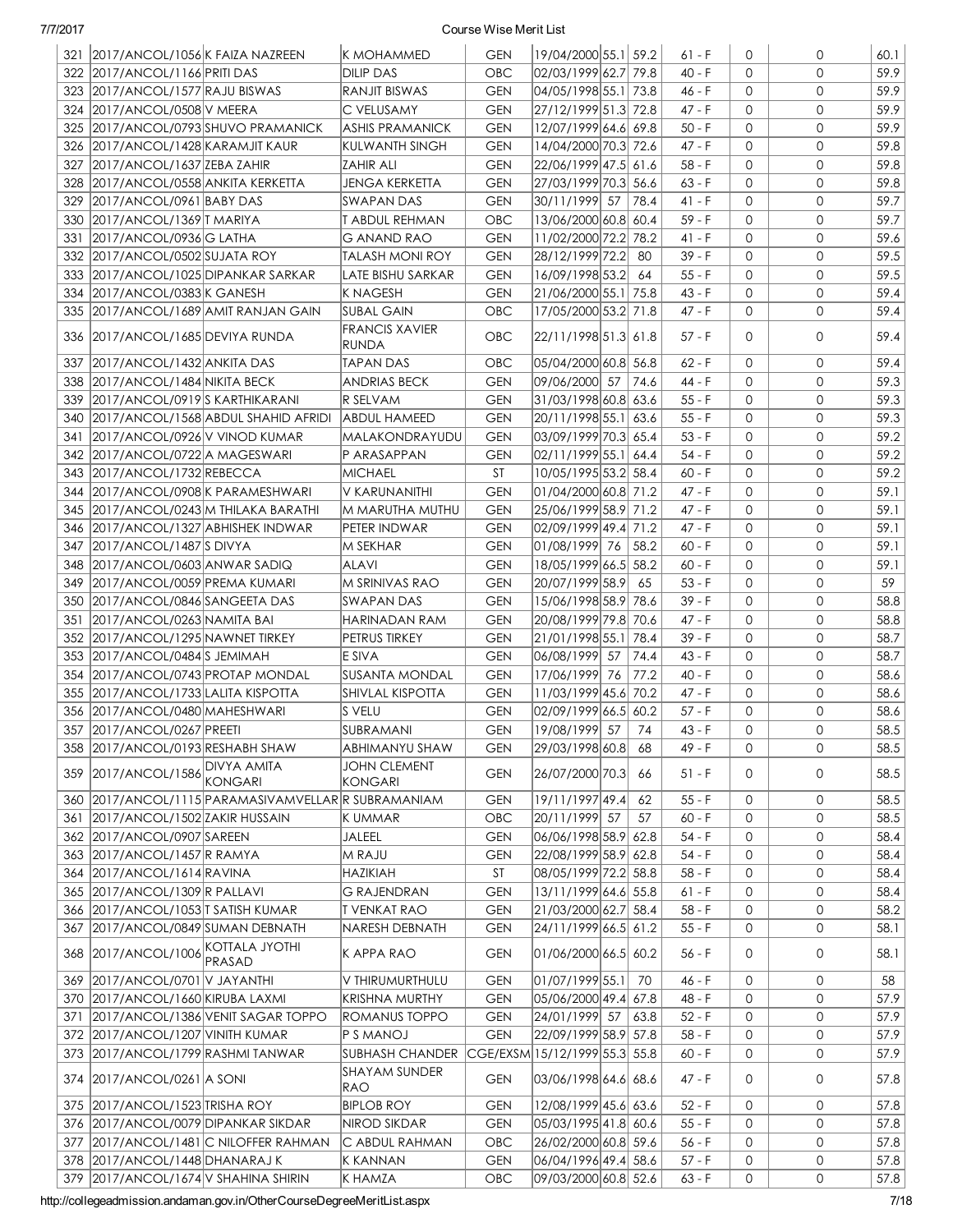|     | 380 2017/ANCOL/0474 J PRADEEP       |                                      | L JESURAJ                              | <b>GEN</b> | 04/05/2000 49.4 69.4  |      | 46 - F   | 0            | $\mathbf{O}$          | 57.7  |
|-----|-------------------------------------|--------------------------------------|----------------------------------------|------------|-----------------------|------|----------|--------------|-----------------------|-------|
| 381 | 2017/ANCOL/0486DIPANKAR SIKDAR      |                                      | NIROD SIKDAR                           | OBC        | 05/03/1995 41.8 60.4  |      | $55 - F$ | $\Omega$     | 0                     | 57.7  |
|     | 382 2017/ANCOL/0560 T BAVANA        |                                      | T SIMADRI                              | <b>GEN</b> | 20/09/1999 66.5 74.2  |      | 41 - F   | $\Omega$     | 0                     | 57.6  |
| 383 | 2017/ANCOL/0204 G RESHMA DEVI       |                                      | K GUNASEKARAN                          | <b>GEN</b> | 04/10/2000 57         | 58.2 | $57 - F$ | $\Omega$     | $\mathbf{0}$          | 57.6  |
| 384 | 2017/ANCOL/0795 J DINESH            |                                      | t Joseph                               | <b>GEN</b> | 01/12/1998 60.8 57.2  |      | 58 - F   | $\Omega$     | $\mathbf{0}$          | 57.6  |
|     | 385 2017/ANCOL/0245 PRATIBHA V      |                                      | <b>PAITER V</b>                        | <b>GEN</b> | 11/09/1997 45.6 56.2  |      | $59 - F$ | $\mathbf{O}$ | $\mathbf{O}$          | 57.6  |
|     | 386 2017/ANCOL/1255 SUSMITA MADHU   |                                      | <b>BINOD MADHU</b>                     | <b>GEN</b> | 10/06/2000 70.3       | 66   | 49 - F   | $\Omega$     | 0                     | 57.5  |
| 387 | 2017/ANCOL/1584 TAPASH KUMAR        | <b>HALDER</b>                        | <b>TARAK NATH</b><br><b>HALDER</b>     | <b>GEN</b> | 12/12/1998 60.8       | 65   | $50 - F$ | $\Omega$     | $\mathbf{0}$          | 57.5  |
| 388 | 2017/ANCOL/1429 B SIVA              |                                      | <b>B GANGA RAJU</b>                    | OBC        | 02/08/1999 62.7       | 54   | $61 - F$ | $\Omega$     | $\mathbf{0}$          | 57.5  |
| 389 | 2017/ANCOL/0718 KAUSHIK KHAN        |                                      | <b>MEKHAIL KHAN</b>                    | <b>GEN</b> | 28/02/1999 57         | 60.8 | $54 - F$ | $\Omega$     | $\mathbf{O}$          | 57.4  |
| 390 | 2017/ANCOL/1070 P DURGA MAHESH      |                                      | P MALAKONDIAH                          | <b>GEN</b> | 16/01/2000 45.6 56.8  |      | $58 - F$ | $\mathbf{O}$ | $\mathbf{O}$          | 57.4  |
| 391 | 2017/ANCOL/0196 P DURGA MAHESH      |                                      | P MALAKONDIAH                          | <b>GEN</b> | 16/01/2000 45.6 56.8  |      | $58 - F$ | $\Theta$     | $\boldsymbol{\Theta}$ | 57.4  |
|     | 392 2017/ANCOL/0601 P DURGA MAHESH  |                                      | P MALAKONDIAH                          | <b>GEN</b> | 16/01/2000 45.6 56.8  |      | $58 - F$ | $\Theta$     | $\Theta$              | 57.4  |
| 393 | 2017/ANCOL/0592 B UMA DEVI          |                                      | <b>B SRINIVASA RAO</b>                 | <b>GEN</b> | 30/09/1999 51.3 64.62 |      | $50 - F$ | $\Omega$     | 0                     | 57.31 |
| 394 | 2017/ANCOL/1321 SHILA MONDAL        |                                      | NIRMAL MONDAL                          | OBC        | 30/03/1999 51.3 66.6  |      | $51 - S$ | $\Omega$     | $\mathbf{0}$          | 57.3  |
| 395 | 2017/ANCOL/1405 SIBANKAR PAUL       |                                      | <b>SHANKAR PAUL</b>                    | <b>GEN</b> | 02/02/2000 55.1 64.6  |      | $50 - F$ | $\Omega$     | $\mathbf{0}$          | 57.3  |
|     | 396 2017/ANCOL/1703 MITA DAS        |                                      | NANDA GOPAL DAS                        | <b>GEN</b> | 08/01/2000 62.7 58.6  |      | 56 - F   | $\mathbf{O}$ | 0                     | 57.3  |
| 397 |                                     |                                      |                                        |            |                       |      |          | $\mathbf{0}$ | $\mathbf{0}$          |       |
|     | 2017/ANCOL/0900 SWATHA KUJUR        |                                      | <b>BINOY KUJUR</b>                     | <b>GEN</b> | 07/08/1998 58.9 56.6  |      | 58 - F   |              |                       | 57.3  |
|     |                                     | 398 2017/ANCOL/1002 JYOSNA MAZUMDER  | BABULAL<br><b>MAZUMDER</b>             | <b>GEN</b> | 07/02/2000 57         | 72.4 | $42 - F$ | $\Omega$     | 0                     | 57.2  |
| 399 | 2017/ANCOL/1043 AJAY                |                                      | <b>IGNATIOUS</b>                       | <b>ST</b>  | 13/02/1996 51.3 63.4  |      | $51 - F$ | $\Omega$     | $\mathbf{0}$          | 57.2  |
|     | 400 2017/ANCOL/1756 B VAIBHAV       |                                      | <b>B SATYANARAYAN</b><br><b>MURTHY</b> | <b>OBC</b> | 23/03/2000 55.1 53.4  |      | 61 - F   | $\Omega$     | $\mathbf{0}$          | 57.2  |
| 401 | 2017/ANCOL/0824 SURMILA             |                                      | SAMUEL                                 | <b>ST</b>  | 10/03/2000 53.2 61.2  |      | $53 - F$ | $\Omega$     | $\mathbf{0}$          | 57.1  |
|     | 402 2017/ANCOL/0617 B SNEGA         |                                      | P BABU                                 | <b>GEN</b> | 08/05/1999 70.3 66.07 |      | 48 - F   | $\Omega$     | $\mathbf{0}$          | 57.04 |
|     |                                     | 403 2017/ANCOL/1626 PRIYANKA DHANWAR | KALACHAND<br><b>DHANWAR</b>            | <b>GEN</b> | 31/12/1999 51.3       | 81   | $33 - F$ | $\Omega$     | $\mathbf{0}$          | 57    |
|     | 404 2017/ANCOL/0387 RIMPA MALLICK   |                                      | SUJAN MALLICK                          | <b>GEN</b> | 04/03/1998 60.8       | 78   | $36 - F$ | $\Omega$     | $\mathbf{0}$          | 57    |
|     | 405 2017/ANCOL/1225 GUNDOOR KHARIA  |                                      | SOMARA KHARIA                          | <b>GEN</b> | 27/11/1999 64.6       | 68   | 46 - F   | $\mathbf{O}$ | $\mathbf{O}$          | 57    |
|     | 406 2017/ANCOL/1210 M RAJESWARI     |                                      | M NARSIMA RAO                          | <b>GEN</b> | 19/05/1999 55.1       | 66   | 48 - F   | $\Omega$     | $\mathbf{0}$          | 57    |
| 407 | 2017/ANCOL/1093 ANIRBAN BAWALI      |                                      | AMAL KRISHNA<br><b>BAWALI</b>          | <b>GEN</b> | 28/03/1999 62.7       | 63   | $51 - F$ | $\Omega$     | $\mathbf{0}$          | 57    |
| 408 | 2017/ANCOL/0081 AKANSHA SIL         |                                      | ASHIM KUMAR SIL                        | <b>GEN</b> | 13/06/1999 58.9 65.8  |      | 48 - F   | $\Omega$     | $\mathbf{0}$          | 56.9  |
| 409 | 2017/ANCOL/1357 K BASKAR            |                                      | K DILLI RAO                            | <b>GEN</b> | 07/04/1999 53.2 63.8  |      | $53 - S$ | $\Omega$     | $\mathbf{0}$          | 56.9  |
| 410 | 2017/ANCOL/0045 M MANOJ KUMAR       |                                      | R MURUGESAN                            | <b>GEN</b> | 31/05/1999 55.1 61.8  |      | $52 - F$ | $\mathbf{0}$ | 0                     | 56.9  |
| 411 | 2017/ANCOL/0775 SIDHANT KR SINGH    |                                      | SATISH KR SINGH                        | <b>GEN</b> | 26/06/2000 57         | 58.8 | 49 - F   | $\mathbf{O}$ | 3                     | 56.9  |
|     | 412 2017/ANCOL/0368 AMRITA PANDEY   |                                      | RAJESH KUMAR<br><b>PANDEY</b>          | <b>GEN</b> | 16/08/1999 55.1 57.8  |      | $56 - F$ | $\Omega$     | $\mathbf{0}$          | 56.9  |
|     | 413 2017/ANCOL/1024 TITHI HAWLADAR  |                                      | MAKHAN<br><b>HAWLADAR</b>              | <b>GEN</b> | 22/11/1999 49.4 64.6  |      | 49 - F   | 0            | 0                     | 56.8  |
|     | 414 2017/ANCOL/1220 ALKA SINGH      |                                      | <b>GYAN SINGH</b>                      | OBC        | 20/09/1999 60.8 64.4  |      | 49 - F   | 0            | 0                     | 56.7  |
|     | 415 2017/ANCOL/1729 SACHIN MONDAL   |                                      | <b>BABLU MONDAL</b>                    | <b>GEN</b> | 11/07/1997 64.6 55.4  |      | $58 - F$ | $\mathbf{O}$ | 0                     | 56.7  |
|     | 416 2017/ANCOL/1195 MANOJIT BISWAS  |                                      | <b>BIMAL BISWAS</b>                    | <b>GEN</b> | 21/08/1999 70.3 53.4  |      | $60 - F$ | 0            | 0                     | 56.7  |
|     | 417 2017/ANCOL/1214 S HEMA          |                                      | M SHAKTIVEL                            | <b>GEN</b> | 10/05/2000 47.5 65.2  |      | 48 - F   | 0            | 0                     | 56.6  |
|     |                                     |                                      | PRIYOLAL                               |            |                       |      |          |              |                       |       |
|     |                                     | 418 2017/ANCOL/1140 SUNANDA HOWLADAR | <b>HOWLADAR</b>                        | <b>GEN</b> | 18/12/1998 55.1       | 70   | 43 - F   | 0            | 0                     | 56.5  |
|     | 419 2017/ANCOL/1004 CLERINA         |                                      | ARNOLD                                 | <b>ST</b>  | 19/04/1999 53.2       | 63   | $50 - F$ | 0            | 0                     | 56.5  |
|     | 420 2017/ANCOL/1641 BIRJEET BARA    |                                      | ANJELUS BARA                           | <b>GEN</b> | 22/10/1997 62.7       | 61   | $52 - F$ | 0            | 0                     | 56.5  |
|     | 421 2017/ANCOL/1353 A PREETHA       |                                      | C ARUMUGAM                             | <b>GEN</b> | 25/08/1999 49.4 67.8  |      | 45 - F   | 0            | 0                     | 56.4  |
|     | 422 2017/ANCOL/1340 D SHANTHI       |                                      | <b>D YOGESWAR RAO</b>                  | <b>GEN</b> | 25/09/1999 58.9 66.8  |      | 46 - F   | 0            | 0                     | 56.4  |
|     | 423 2017/ANCOL/0437 VIJAY KUMAR ROY |                                      | <b>VANUDEV ROY</b>                     | <b>GEN</b> | 15/04/2000 55.1 57.76 |      | $55 - F$ | 0            | 0                     | 56.38 |
|     | 424 2017/ANCOL/1238 VIJAY HORO      |                                      | LUCAS HORO                             | <b>GEN</b> | 30/10/1998 49.4 68.6  |      | 44 - F   | $\mathbf{O}$ | 0                     | 56.3  |
|     | 425 2017/ANCOL/0148 ABHISHEK AGUAN  |                                      | <b>SAMBHU AGUAN</b>                    | <b>GEN</b> | 25/10/1999 55.1 64.6  |      | 48 - F   | $\mathbf{O}$ | 0                     | 56.3  |
|     | 426 2017/ANCOL/1650 SMEENA          |                                      | S LAXMINARAYAN                         | <b>GEN</b> | 27/08/1995 64.6 63.6  |      | 49 - F   | $\mathbf{0}$ | 0                     | 56.3  |
| 427 | 2017/ANCOL/1760 PREMA KUMARI        |                                      | DHALU URAON                            | <b>GEN</b> | 22/12/1999 57         | 71.4 | $41 - F$ | $\mathbf{0}$ | 0                     | 56.2  |
|     | 428 2017/ANCOL/0845 NITISH DAS      |                                      | NIMAI CH DAS                           | <b>GEN</b> | 20/10/1999 55.1  67.4 |      | $45 - F$ | 0            | 0                     | 56.2  |
| 429 | 2017/ANCOL/1344 NAZIA BEGUM         |                                      | NAUSHAD MALIK                          | <b>GEN</b> | 21/10/1999 60.8 54.4  |      | $58 - F$ | 0            | 0                     | 56.2  |
|     | 430 2017/ANCOL/1680 G NAG MANI      |                                      | <b>G KRISHNA</b>                       | <b>GEN</b> | 03/06/1998 53.2 68.2  |      | $47 - S$ | 0            | 0                     | 56.1  |
|     | 431 2017/ANCOL/1673 TULSI KUMARI    |                                      | <b>ROOP LALL</b><br>THAMANG            | <b>GEN</b> | 17/11/1998 49.4 62.2  |      | $50 - F$ | 0            | 0                     | 56.1  |
|     | 432 2017/ANCOL/0142 NOOPUR BAROI    |                                      | MAHANANDA<br><b>BAROI</b>              | <b>GEN</b> | 01/09/2000 66.5       | 76   | $36 - F$ | 0            | 0                     | 56    |
|     | 433 2017/ANCOL/0776 G VENKATESWARA  |                                      | <b>G DESAIAH</b>                       | <b>GEN</b> | 05/04/1995 68.4       | 66   | 46 - F   | $\circ$      | 0                     | 56    |

http://collegeadmission.andaman.gov.in/OtherCourseDegreeMeritList.aspx 8/18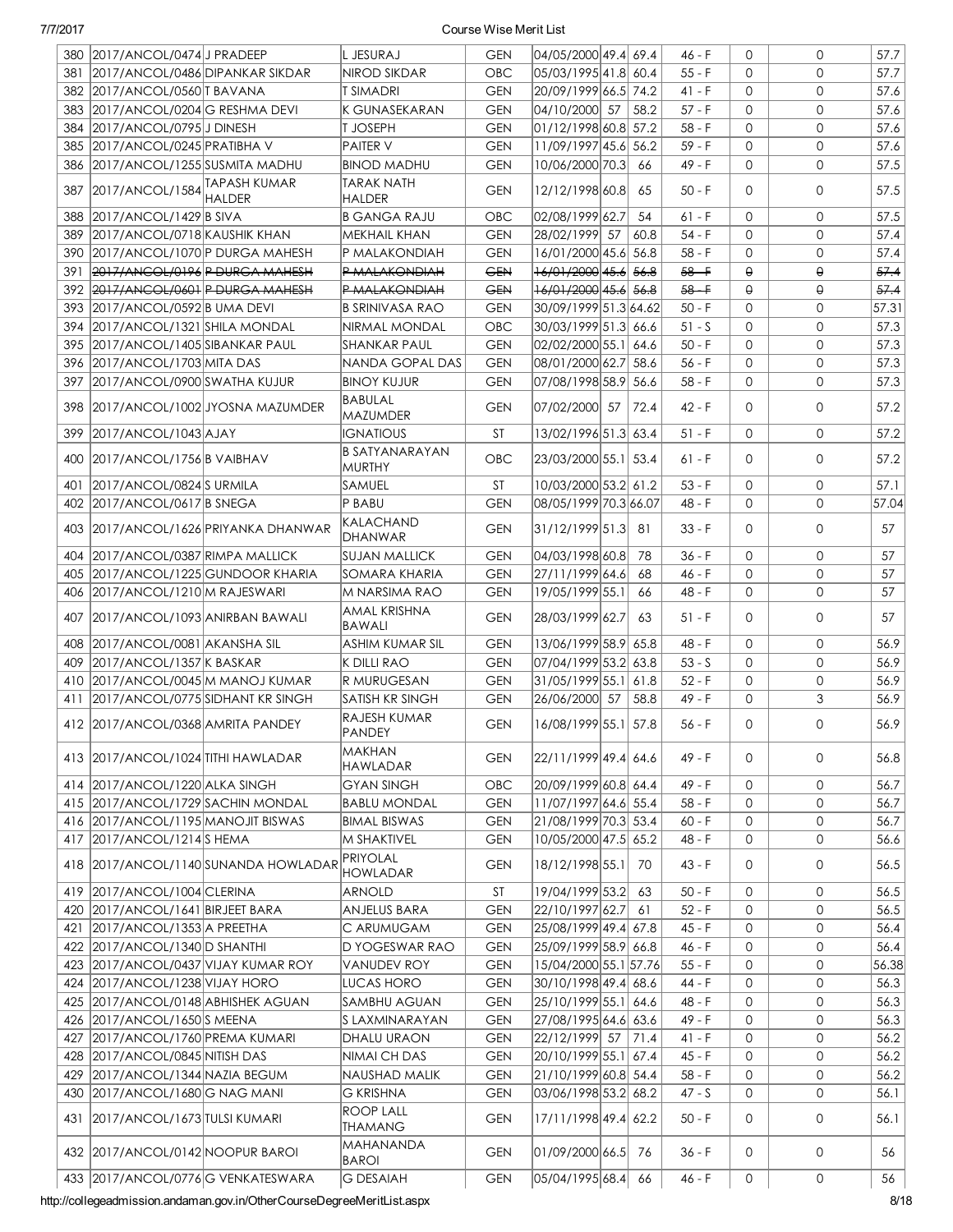|     | $\mathbf{I}$<br><b>RAO</b>                                 |                                     |            | $\blacksquare$         |                  |              |              |      |
|-----|------------------------------------------------------------|-------------------------------------|------------|------------------------|------------------|--------------|--------------|------|
|     | 434 2017/ANCOL/1534 G KALYAN KUMAR                         | G NARAYANA                          | <b>GEN</b> | 10/04/2000 51.3        | $47 - F$<br>65   | $\Omega$     | $\mathbf{0}$ | 56   |
|     | 435 2017/ANCOL/1678 AKRAM RAHMAN                           | MIZANOOR<br>RAHMAN                  | <b>GEN</b> | 10/08/1999 49.4        | 62<br>50 - F     | $\Omega$     | $\mathbf{0}$ | 56   |
| 436 | 2017/ANCOL/0921 PREETI MISTRY                              | MANILAL MISTRY                      | <b>GEN</b> | 03/05/1998 62.7        | $52 - F$<br>60   | $\Omega$     | $\mathbf{0}$ | 56   |
| 437 | 2017/ANCOL/0170 A J ALBERT                                 | ALBERTUS                            | <b>ST</b>  | 10/04/1999 51.3        | 59<br>$53 - F$   | $\Omega$     | $\mathbf{O}$ | 56   |
|     | 438 2017/ANCOL/0567 M SANDHYA                              | MUTHU KARUPPAN                      | <b>GEN</b> | 31/10/1998 60.8 74.6   | $37 - F$         | $\Omega$     | $\mathbf{O}$ | 55.8 |
|     | 439 2017/ANCOL/0525 MILAN KUMAR                            | YOUPAK BAHADUR                      | <b>GEN</b> | 07/12/1999 58.9 70.6   | 41 - F           | $\Omega$     | $\mathbf 0$  | 55.8 |
|     | 440 2017/ANCOL/1223 ARVIND KULLU                           | GREGORI KULLU                       | <b>GEN</b> | 21/07/1999 55.1 70.6   | $41 - F$         | $\Omega$     | $\mathbf 0$  | 55.8 |
| 441 | 2017/ANCOL/1199 MALA                                       | MANUEL                              | <b>ST</b>  | 28/03/1996 55.1 57.6   | $54 - F$         | $\Omega$     | $\mathbf 0$  | 55.8 |
|     | 442 2017/ANCOL/1752 SHILPA BECK                            | RANJIT BECK                         | <b>GEN</b> | 06/06/1995 66.5 52.6   | $59 - F$         | $\Omega$     | $\mathbf{0}$ | 55.8 |
|     | 443 2017/ANCOL/1692 T SIVA                                 | <b>T CHIRANJEEVI</b>                | <b>GEN</b> | 14/04/1999 49.4 71.4   | $40 - F$         | $\mathbf{O}$ | $\mathbf{O}$ | 55.7 |
|     | 444 2017/ANCOL/1103 SURAJ MINJ                             | SANICHAR MINJ                       | <b>GEN</b> | 07/05/1998 53.2 62.4   | 49 - F           | $\mathbf{0}$ | $\mathbf 0$  | 55.7 |
|     | 445 2017/ANCOL/0752 SANDHYA KUMARI                         | MOHAN RAM                           | <b>GEN</b> | 23/08/1998 72.2 54.4   | $57 - F$         | $\mathbf{0}$ | $\mathbf 0$  | 55.7 |
|     | 446 2017/ANCOL/0826 D NIVYA                                | V DORAI                             | <b>GEN</b> | 01/05/2000 64.6 71.2   | 40 - F           | $\Omega$     | $\mathbf{0}$ | 55.6 |
|     | 447 2017/ANCOL/1376 ANISH UL REHMAN                        | MOHAMMED<br><b>HUSSAIN</b>          | <b>OBC</b> | 27/09/1995 47.5 70.2   | 41 - F           | $\Omega$     | $\mathbf{0}$ | 55.6 |
| 448 | 2017/ANCOL/0675 PRABHA DUNG DUNG                           | <b>EMIL DUNG DUNG</b>               | <b>GEN</b> | 26/01/1999 60.8 65.2   | 46 - F           | $\Omega$     | $\mathbf{0}$ | 55.6 |
| 449 | 2017/ANCOL/1191 SHARON SNEHA                               | CLEMENT KISPOTTA                    | <b>GEN</b> | 21/09/1996 49.4 61.2   | $50 - F$         | $\Omega$     | $\mathbf{0}$ | 55.6 |
| 450 | 2017/ANCOL/1768 KULDEEP KINDO                              | KRISTOPHER KINDO                    | <b>GEN</b> | 04/09/1999 49.4 60.2   | $51 - F$         | $\Omega$     | $\mathbf{0}$ | 55.6 |
| 451 | 2017/ANCOL/0138 M NISHAD                                   | A ABDUL MAJEED                      | <b>GEN</b> | 03/06/1999 74.1 50.2   | $61 - F$         | $\mathbf{O}$ | $\mathbf{0}$ | 55.6 |
| 452 | 2017/ANCOL/0857 V L VIDYA                                  | M K VINAY KUMAR                     | <b>GEN</b> | 20/03/2000 55.1        | 66<br>45 - F     | $\mathbf{O}$ | $\mathbf{0}$ | 55.5 |
|     | 453 2017/ANCOL/1128 SHIKH SHAJIDA<br><b>KHATOON</b>        | <b>SHEIK NAZRUL ISLAM</b>           | <b>GEN</b> | 30/10/1999 62.7   71.8 | 39 - F           | $\mathbf{0}$ | 0            | 55.4 |
|     | 454 2017/ANCOL/0187 ABHISHEK BEPARI                        | <b>INDRA KUMAR</b><br><b>BEPARI</b> | <b>GEN</b> | 21/01/2000 57          | 65.8<br>45 - F   | $\Omega$     | $\mathbf{0}$ | 55.4 |
|     | 455 2017/ANCOL/1082L JOY MARGRET                           | LASAR                               | <b>GEN</b> | 16/05/2000 49.4 62.8   | 48 - F           | $\Omega$     | $\mathbf{0}$ | 55.4 |
|     | 456 2017/ANCOL/1288 BARSHA HALDAR                          | TAPAS HALDAR                        | <b>GEN</b> | 17/09/1999 62.7 61.8   | 49 - F           | $\Omega$     | $\mathbf{0}$ | 55.4 |
| 457 | 2017/ANCOL/0645 SIRAJUDHEEN                                | K ABDUL KHADER                      | <b>GEN</b> | 30/09/1999 58.9 57.8   | $53 - F$         | $\mathbf{O}$ | $\mathbf{0}$ | 55.4 |
| 458 | 2017/ANCOL/1374 SWARAJ BAIDYA                              | NAZROOL BAIDYA                      | <b>GEN</b> | 12/01/2000 58.9 68.6   | $42 - F$         | $\Omega$     | $\mathbf{0}$ | 55.3 |
|     | <b>ANUP KUMAR</b><br>459 2017/ANCOL/0976<br><b>GHARAMI</b> | ARUN GHARAMI                        | <b>GEN</b> | 01/09/1999 55.1 66.6   | 44 - F           | $\Omega$     | $\mathbf{O}$ | 55.3 |
|     | 460 2017/ANCOL/0622 KHOWELEKA<br><b>MAZUMDER</b>           | <b>KAMLESH</b><br>MAZUMDER          | <b>GEN</b> | 06/06/1999 60.8 62.6   | 48 - F           | $\Omega$     | $\mathbf{0}$ | 55.3 |
| 461 | 2017/ANCOL/0925 GIPHUS                                     | PAUL                                | ST         | 15/02/1998 51.3  62.4  | $48 - F$         | $\Omega$     | $\mathbf{0}$ | 55.2 |
|     | 462 2017/ANCOL/1544 AMIT TETE                              | KARLUS TETE                         | <b>GEN</b> | 15/07/1998 57          | 55.4<br>$55 - F$ | $\Omega$     | $\mathbf{0}$ | 55.2 |
| 463 | 2017/ANCOL/1742 SUSMITA BISWAS                             | SUBAL BISWAS                        | <b>GEN</b> | 01/03/2001 47.5 73.2   | $37 - F$         | $\Omega$     | $\mathbf{0}$ | 55.1 |
| 464 | 2017/ANCOL/0819 SELVA KUMARI                               | SIVA PARIMAL                        | <b>GEN</b> | 09/01/2000 68.4 71.2   | $39 - F$         | $\mathbf{0}$ | $\mathbf{0}$ | 55.1 |
|     | 465 2017/ANCOL/0088 SHARAD                                 | V SUNIL                             | <b>GEN</b> | 11/12/1999 64.6 50.2   | $60 - F$         | $\Omega$     | $\mathbf{0}$ | 55.1 |
| 466 | 2017/ANCOL/0640 NISHI KINDO                                | <b>AUGUSTUS KINDO</b>               | GEN        | 22/08/1999 64.6        | 44 - F<br>66     | $\mathbf 0$  | 0            | 55   |
| 467 | 2017/ANCOL/1023 SEEMA DHANI MINJ                           | ANUDHAN MINJ                        | GEN        | 27/12/1999 51.3        | $45 - F$<br>65   | 0            | 0            | 55   |
|     | 468 2017/ANCOL/1543 NEHA BARA                              | <b>JUNAS BARA</b>                   | <b>GEN</b> | 28/02/2000 72.2 76.8   | $33 - F$         | $\mathbf 0$  | 0            | 54.9 |
| 469 | 2017/ANCOL/0114 SOWMIYA                                    | MARIMUTHU                           | <b>GEN</b> | 25/12/1999 60.8 70.8   | $39 - F$         | $\mathbf{0}$ | 0            | 54.9 |
|     | 470   2017/ANCOL/1734 ANAMIKA DAKUA                        | LATE NARAD<br>CHANDRA DAKUA         | <b>GEN</b> | 20/12/1998 57          | 62.8<br>47 - F   | 0            | 0            | 54.9 |
| 471 | 2017/ANCOL/1687 PRINCE                                     | <b>LUCAS</b>                        | ST         | 21/12/1998 60.8 59.8   | $50 - F$         | $\mathbf{O}$ | 0            | 54.9 |
|     | 472 2017/ANCOL/1611 REYA BHENGRA                           | <b>JAYTUN BHENGRA</b>               | <b>GEN</b> | 07/08/2000 51.3 56.8   | $53 - F$         | $\mathbf{O}$ | 0            | 54.9 |
|     | 473 2017/ANCOL/1366 PRIYATOSH MONDAL                       | PUSHPENDU<br>MONDAL                 | <b>GEN</b> | 08/07/1998 62.7 65.6   | 44 - F           | 0            | 0            | 54.8 |
| 474 | 2017/ANCOL/1102 M KALAI SELVI                              | <b>MURUGESAN</b>                    | <b>GEN</b> | 25/05/1999 47.5 65.4   | 44 - F           | $\mathbf{O}$ | 0            | 54.7 |
|     | 475 2017/ANCOL/1708 MOHAMMED AZIZ                          | MOHAMMED<br><b>KHALIM</b>           | <b>GEN</b> | 16/10/1997 72.2 58.4   | $51 - F$         | 0            | 0            | 54.7 |
| 476 | 2017/ANCOL/1287 SONALI SINGH                               | <b>SARDEEP SINGH</b>                | OBC        | 07/10/1998 51.3        | 66<br>43 - F     | $\mathbf{O}$ | 0            | 54.5 |
|     | 477 2017/ANCOL/0086 CHANDRA MAYA                           | LAL BAHADUR                         | <b>GEN</b> | 21/11/1999 47.5        | 63<br>$46 - F$   | $\mathbf{O}$ | 0            | 54.5 |
|     | 478 2017/ANCOL/0641 MOLINA                                 | <b>DAVID</b>                        | ST         | 29/10/1998 49.4 61.8   | $50 - S$         | $\mathbf{0}$ | 0            | 54.4 |
| 479 | 2017/ANCOL/0856 PRITI ROY                                  | SATISH ROY                          | OBC        | 02/08/1999 45.6 58.8   | $50 - F$         | 0            | 0            | 54.4 |
| 480 | 2017/ANCOL/0396 M SHIMA RANI                               | M SUBRAMANIAM                       | <b>GEN</b> | 24/09/1999 66.5 55.8   | $53 - F$         | 0            | 0            | 54.4 |
| 481 | 2017/ANCOL/1262 SHANTI PRIYA NAIK                          | <b>KAMAL NAIK</b>                   | <b>GEN</b> | 19/08/1999 62.7 55.8   | $53 - F$         | $\mathbf{0}$ | 0            | 54.4 |
|     | 482 2017/ANCOL/1769 NITIN ROY                              | <b>BASUDEV ROY</b>                  | <b>GEN</b> | 15/01/2000 51.3 67.6   | $41 - F$         | $\mathbf{O}$ | 0            | 54.3 |
|     | 483 2017/ANCOL/0648 RITUPARNA MONDAL                       | <b>ASHOK MONAL</b>                  | <b>GEN</b> | 09/02/2000 62.7 65.6   | 43 - F           | $\mathbf{O}$ | 0            | 54.3 |
|     | 484 2017/ANCOL/0224 BIVASH MAZUMDER                        | <b>BINOY MAZUMDER</b>               | <b>GEN</b> | 06/03/1998 58.9 62.6   | $46 - F$         | $\mathbf{O}$ | 0            | 54.3 |
|     | 485 2017/ANCOL/1339 OSHEEN                                 | PAUL                                | ST         | 27/01/1999 58.9 59.6   | 49 - F           | 0            | 0            | 54.3 |
|     | 486 2017/ANCOL/1437 K REENUKA GOWARI                       | <b>KONDAL RAO</b>                   | <b>GEN</b> | 07/11/1999 62.7 56.6   | $52 - F$         | 0            | 0            | 54.3 |
|     | 487 2017/ANCOL/0703 KALAMMA                                | <b>RAJA RAO</b>                     | <b>GEN</b> | 23/08/1999 64.6 72.4   | $36 - F$         | 0            | $\mathbf{O}$ | 54.2 |

http://collegeadmission.andaman.gov.in/OtherCourseDegreeMeritList.aspx 9/18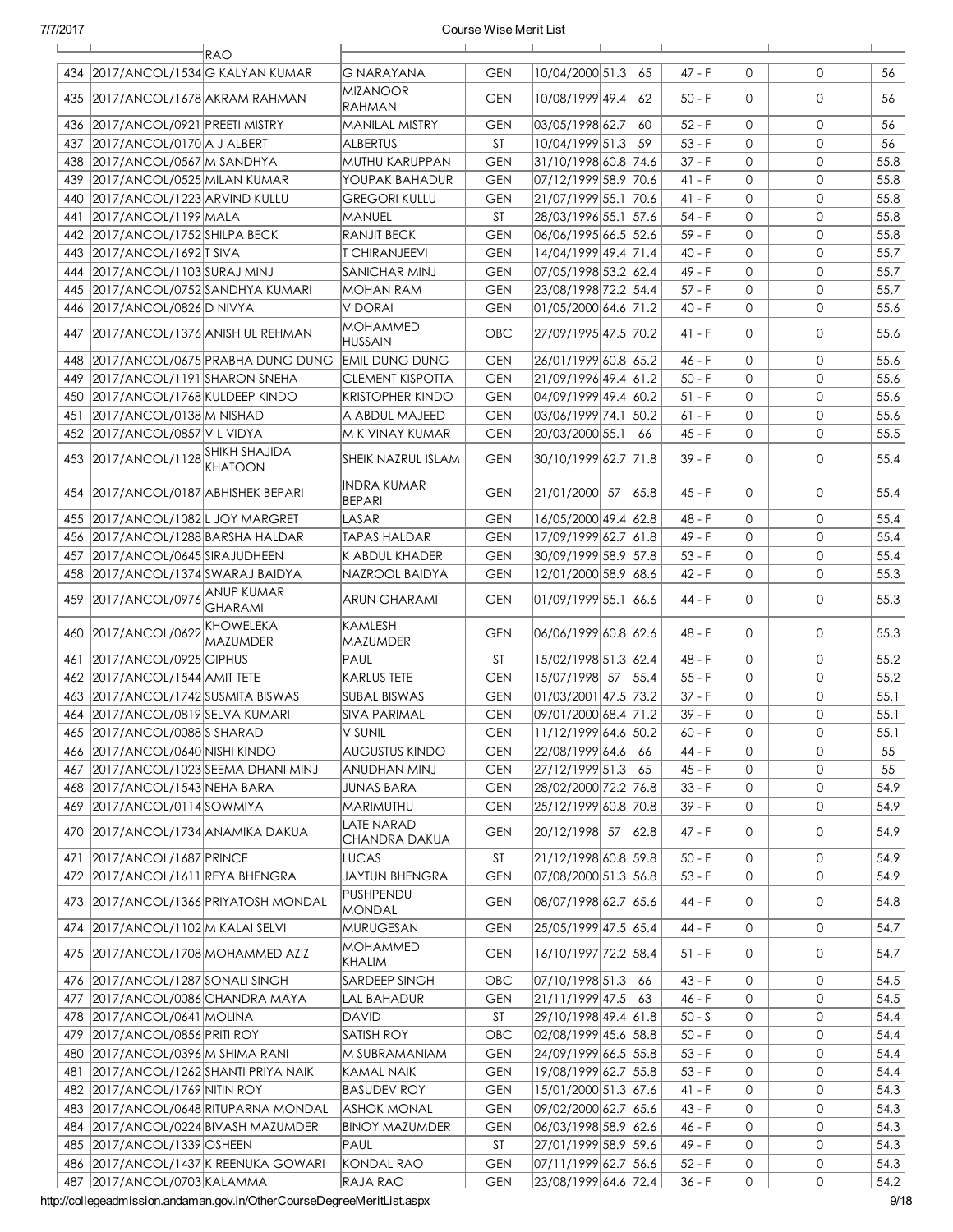|     | 488 2017/ANCOL/0692 M AFREEN SABURA | JAYLANI                                | <b>S MOHAIDEEN</b><br>ABDUL KADER | <b>GEN</b> | 26/04/1999 60.8 65.4 |      | $43 - F$ | $\Omega$     | $\mathbf{0}$ | 54.2 |
|-----|-------------------------------------|----------------------------------------|-----------------------------------|------------|----------------------|------|----------|--------------|--------------|------|
| 489 | 2017/ANCOL/0618 M ARCHANA           |                                        | M VISHNU                          | <b>GEN</b> | 28/06/2000 58.9 62.4 |      | 46 - F   | $\Omega$     | $\mathsf{O}$ | 54.2 |
|     | 490 2017/ANCOL/0314 MUNIYASAMY      |                                        | R GANESHAN                        | <b>GEN</b> | 05/06/2000 49.4 66.2 |      | $45 - S$ | $\Omega$     | $\mathbf 0$  | 54.1 |
| 491 | 2017/ANCOL/1169 DEVKARAN SINGH      |                                        | <b>K R SINGH</b>                  | <b>GEN</b> | 14/04/1999 57        | 56.2 | $52 - F$ | $\Omega$     | $\mathbf{O}$ | 54.1 |
|     | 492 2017/ANCOL/1608 NISHAR HANIF A  |                                        | <b>HANEEFA A</b>                  | <b>GEN</b> | 03/09/1999 57        | 55.2 | $53 - F$ | $\Omega$     | $\mathbf{O}$ | 54.1 |
|     | 493   2017/ANCOL/0889 SUCHITA LAKRA |                                        | ABRAHAM LAKRA                     | <b>GEN</b> | 21/06/1996 60.8      | 66   | 42 - F   | $\mathbf{O}$ | $\mathbf 0$  | 54   |
|     | 494 2017/ANCOL/1740 FELICITUS       |                                        | <b>CLEMENT</b>                    | <b>ST</b>  | 10/02/2000 58.9      | 63   | 45 - F   | $\mathbf{0}$ | $\mathbf{0}$ | 54   |
|     | 495 2017/ANCOL/1549 B RAVI SHANKER  |                                        | <b>B GURUMURTHY</b>               | <b>GEN</b> | 25/05/1998 70.3      | 58   | $50 - F$ | $\mathbf{0}$ | $\mathbf{O}$ | 54   |
| 496 | 2017/ANCOL/0495 AYESHA PARVEEN      |                                        | <b>MOHAMMED SAGIR</b>             | <b>GEN</b> | 10/06/2000 57        | 67.8 | $40 - F$ | $\mathbf{0}$ | $\mathbf{O}$ | 53.9 |
| 497 |                                     | 2017/ANCOL/1494 K SHYAM PRASANTH       | IM KANNAN                         | <b>GEN</b> | 08/01/1998 49.4 64.8 |      | $43 - F$ | $\Omega$     | $\mathbf{0}$ | 53.9 |
| 498 | 2017/ANCOL/0478 AMAN TOPPO          |                                        | <b>RANJIT TOPPO</b>               | <b>GEN</b> | 10/12/1999 55.1      | 60.8 | 41 - F   | 0            | 3            | 53.9 |
| 499 |                                     | 2017/ANCOL/0656 V K JASEERA NASREEN    | <b>V K KUNJAYAMOO</b>             | <b>GEN</b> | 08/07/1997 58.9 69.6 |      | $41 - S$ | $\Omega$     | $\mathbf 0$  | 53.8 |
| 500 | 2017/ANCOL/0585 BIPIN MINJ          |                                        | VIJAY KUMAR MINJ                  | <b>GEN</b> | 07/12/1996 45.6 66.6 |      | $41 - F$ | $\Omega$     | $\mathsf{O}$ | 53.8 |
| 501 | 2017/ANCOL/1658 MUSKAN AKTHAR       |                                        | KALIM AKTHAR                      | <b>GEN</b> | 05/09/1999 47.5 63.6 |      | 44 - F   | $\Omega$     | $\mathbf{0}$ | 53.8 |
|     | 502 2017/ANCOL/1554 ABHISEK TIRKEY  |                                        | <b>CHOTTU TIRKEY</b>              | <b>GEN</b> | 02/11/1997 57        | 57.6 | $50 - F$ | $\Omega$     | $\Omega$     | 53.8 |
| 503 | 2017/ANCOL/1183 P ASVANI            |                                        | P KESAV RAO                       | <b>GEN</b> | 17/05/1998 49.4 54.6 |      | $53 - F$ | $\Omega$     | $\mathbf{O}$ | 53.8 |
| 504 | 2017/ANCOL/1015 S MONISHA           |                                        | <b>S MOHAN RAO</b>                | <b>GEN</b> | 19/06/1999 43.7      | 68.4 | $39 - F$ | $\Omega$     | $\Omega$     | 53.7 |
| 505 | 2017/ANCOL/1246 G PRASENT KAVIYA    |                                        | SATYA NARAYANA                    | <b>GEN</b> | 31/12/1999 49.4 65.4 |      | 42 - F   | 0            | $\mathbf{O}$ | 53.7 |
|     | 506 2017/ANCOL/0914 PRITY MANDAL    |                                        | SANKAR MANDAL                     | <b>GEN</b> | 28/05/2000 47.5 63.4 |      | 44 - F   | $\Omega$     | $\mathbf{0}$ | 53.7 |
| 507 | 2017/ANCOL/1468 ASHMITA LUGUN       |                                        | THEOFIL LUGUN                     | <b>GEN</b> | 11/07/2000 53.2 71.2 |      | $36 - F$ | $\Omega$     | $\mathbf{0}$ | 53.6 |
| 508 | 2017/ANCOL/0844 M DHANALAKSHMI      |                                        | M MARIMUTHU                       | <b>GEN</b> | 17/12/1999 57        | 59.2 | 48 - F   | $\Omega$     | $\mathbf{0}$ | 53.6 |
| 509 | 2017/ANCOL/1559 AVINASH TOPPO       |                                        | LORENG TOPPO                      | <b>GEN</b> | 05/06/1997 57        | 73   | 34 - F   | $\Omega$     | $\mathbf{O}$ | 53.5 |
|     |                                     | 510 2017/ANCOL/0227 NARAYAN MAZUMDER   | ABHIRAM<br>MAZUMDER               | <b>GEN</b> | 23/08/1999 53.2      | 67   | $43 - S$ | $\Omega$     | 0            | 53.5 |
| 511 | 2017/ANCOL/1683 SAHIB SAMIR         |                                        | <b>ABDUL SAMEER</b>               | <b>GEN</b> | 17/03/1999 45.6      | 62   | $45 - F$ | $\mathbf{0}$ | $\mathbf{0}$ | 53.5 |
|     | 512 2017/ANCOL/0904 AMIT BISWAS     |                                        | <b>ABHIRAM BISWAS</b>             | <b>GEN</b> | 01/06/2000 53.2      | 61   | 46 - F   | $\Omega$     | $\mathbf{O}$ | 53.5 |
|     | 513 2017/ANCOL/1649 ANOSE TIRKEY    |                                        | RAJESH PRASAD<br>TIRKEY           | <b>GEN</b> | 02/02/1998 43.7      | 52   | 55 - F   | $\Omega$     | 0            | 53.5 |
|     | 514 2017/ANCOL/1247 G PEBEYAL       |                                        | S GOVINDA RAJAN                   | <b>GEN</b> | 10/09/1999 66.5 73.8 |      | $33 - F$ | $\Omega$     | $\mathbf{0}$ | 53.4 |
|     | 515 2017/ANCOL/1566 SONIYA KUMARI   |                                        | C H SATYA<br>NARAYAN              | <b>GEN</b> | 23/10/1999 55.1 67.8 |      | 39 - F   | $\Omega$     | 0            | 53.4 |
|     | 516 2017/ANCOL/1606 SABIRA KHATOON  |                                        | K MUSTAFA                         | <b>GEN</b> | 26/03/1997 49.4 64.8 |      | 42 - F   | 0            | $\mathsf{O}$ | 53.4 |
| 517 | 2017/ANCOL/1653 P AFZAL AHMED       |                                        | P AHMED                           | <b>GEN</b> | 28/03/1998 60.8 56.8 |      | $50 - F$ | $\Omega$     | $\mathbf 0$  | 53.4 |
|     |                                     | 518 2017/ANCOL/0714 MOHAMMAD IMRAIN    | <b>MOHAMMED</b><br>SAMIULLAH      | <b>GEN</b> | 12/10/1999 64.6 54.8 |      | 52 - F   | $\Omega$     | $\mathbf{0}$ | 53.4 |
|     | 519 2017/ANCOL/0523 SAROJ DEVI      |                                        | YOUPAK BAHADUR                    | <b>GEN</b> | 02/12/1998 66.5 52.8 |      | 54 - F   | $\Omega$     | $\mathbf{O}$ | 53.4 |
| 520 |                                     | 2017/ANCOL/0457 PRATIKSHA MONDAL       | SANKAR MONDAL                     | <b>GEN</b> | 29/10/1998 58.9 76.6 |      | $33 - S$ | $\Omega$     | $\Omega$     | 53.3 |
|     | 521 2017/ANCOL/1119 JAYA ROY        |                                        | <b>BIKASH ROY</b>                 | <b>GEN</b> | 21/06/1997 66.5 69.6 |      | 37 - F   | 0            | 0            | 53.3 |
|     | 522 2017/ANCOL/1120 JAYA ROY        |                                        | <b>BIKASH ROY</b>                 | <b>GEN</b> | 21/06/1997 66.5 69.6 |      | $37 - F$ | θ            | $\Theta$     | 53.3 |
|     | 523   2017/ANCOL/1349   KALAISELVI  |                                        | A MARIYAPPAN                      | GEN        | 06/01/1999 49.4 67.6 |      | 42 - S   | 0            | 0            | 53.3 |
|     | 524   2017/ANCOL/1098   MISWARIYA   |                                        | K MURUGESAN                       | GEN        | 13/03/1999 51.3 62.6 |      | 44 - F   | 0            | 0            | 53.3 |
|     | 525 2017/ANCOL/1746 RUBEENA MINJ    |                                        | MANUAL MINJ                       | GEN        | 21/01/2000 47.5 52.6 |      | 54 - F   | $\Omega$     | 0            | 53.3 |
| 526 | 2017/ANCOL/0037 B ARUN RAJ          |                                        | V BABU                            | <b>GEN</b> | 17/01/1997 49.4 50.6 |      | $56 - F$ | 0            | 0            | 53.3 |
| 527 |                                     | 2017/ANCOL/1500 SAGAR KUMAR DEY        | <b>SUBIR KUMAR DEY</b>            | <b>GEN</b> | 07/07/1999 60.8 72.4 |      | $34 - F$ | 0            | 0            | 53.2 |
|     | 528 2017/ANCOL/0282 K MALAVIKA      |                                        | P KUMARVELU                       | <b>GEN</b> | 22/06/2000 55.1 71.4 |      | $35 - F$ | 0            | 0            | 53.2 |
| 529 | 2017/ANCOL/1547 ANKIT SAHA          |                                        | <b>BABUL SAHA</b>                 | OBC        | 10/05/2000 70.3 57.4 |      | 49 - F   | 0            | 0            | 53.2 |
| 530 | 2017/ANCOL/1776                     | IM SHIVA KUMAR<br>REDDY                | M THIRIMURTHULU                   | <b>GEN</b> | 24/10/1997 53.2 54.4 |      | 52 - F   | 0            | 0            | 53.2 |
| 531 | 2017/ANCOL/1231 D MOHINI            |                                        | LIMMAYYA                          | <b>GEN</b> | 03/07/1998 62.7      | 68.2 | $38 - F$ | 0            | 0            | 53.1 |
|     | 532 2017/ANCOL/0629 ABISHEK         |                                        | P BABU                            | <b>GEN</b> | 10/11/1999 66.5      | 54   | $52 - F$ | $\mathbf{0}$ | 0            | 53   |
|     |                                     | 533   2017/ANCOL/0380 VARSHA DUNG DUNG | LIBNUS DUNG DUNG                  | <b>GEN</b> | 26/06/1999 62.7      | 72.8 | $33 - F$ | $\mathbf{0}$ | 0            | 52.9 |
|     | 534 2017/ANCOL/1299 SUSHEELA TOPPO  |                                        | LATE EMLUS TOPPO                  | <b>GEN</b> | 04/03/2000 64.6 69.8 |      | $36 - F$ | 0            | 0            | 52.9 |
|     | 535   2017/ANCOL/1699   D SAIRAM    |                                        | D V RAMA KRISHNA                  | <b>GEN</b> | 14/08/1998 57        | 59.8 | $46 - F$ | 0            | 0            | 52.9 |
|     | 536 2017/ANCOL/0998 M SANGEETHA     |                                        | M MARIYAPPAN                      | <b>GEN</b> | 20/09/1997 49.4 51.8 |      | $54 - F$ | 0            | 0            | 52.9 |
|     | 537 2017/ANCOL/0825 SURADHANI DHALI |                                        | <b>HARIDAS DHALI</b>              | <b>GEN</b> | 20/10/1999 51.3 71.6 |      | $34 - F$ | 0            | 0            | 52.8 |
|     | 538 2017/ANCOL/1343 MAMTA LAKRA     |                                        | SANJAN LAKRA                      | <b>GEN</b> | 24/08/1998 49.4 64.6 |      | $41 - F$ | 0            | 0            | 52.8 |
| 539 | 2017/ANCOL/0770 MILRATE LAKRA       |                                        | <b>KORNELIUS LAKRA</b>            | <b>GEN</b> | 27/08/1995 51.3 63.4 |      | $42 - F$ | 0            | 0            | 52.7 |
| 540 | 2017/ANCOL/1770 PRITI KUJUR         |                                        | <b>LATE PASCAL KUJUR</b>          | OBC        | 06/08/2000 53.2 64.2 |      | $41 - F$ | 0            | 0            | 52.6 |
| 541 | 2017/ANCOL/0360 ANNIE ALISHA        |                                        | CRISPAS                           | ST         | 16/10/1995 57 56.2   |      | 49 - F   | 0            | 0            | 52.6 |
| 542 | 2017/ANCOL/0516 SUBRATA BISWAS      |                                        | <b>BABLU BISWAS</b>               | <b>GEN</b> | 27/09/2000 55.1 71.8 |      | 33 - F   | 0            | 0            | 52.4 |
|     | 543 2017/ANCOL/0029 G UMASHREE      |                                        | <b>GLAVA RAJU</b>                 | <b>GEN</b> | 13/02/2000 47.5 63.8 |      | $41 - F$ | 0            | 0            | 52.4 |
|     | 544   2017/ANCOL/0374   TANYA       |                                        | B SATYANARAYAN                    | <b>GEN</b> | 07/08/2000 66.5 57.8 |      | 47 - F   | 0            | 0            | 52.4 |
|     |                                     |                                        |                                   |            |                      |      |          |              |              |      |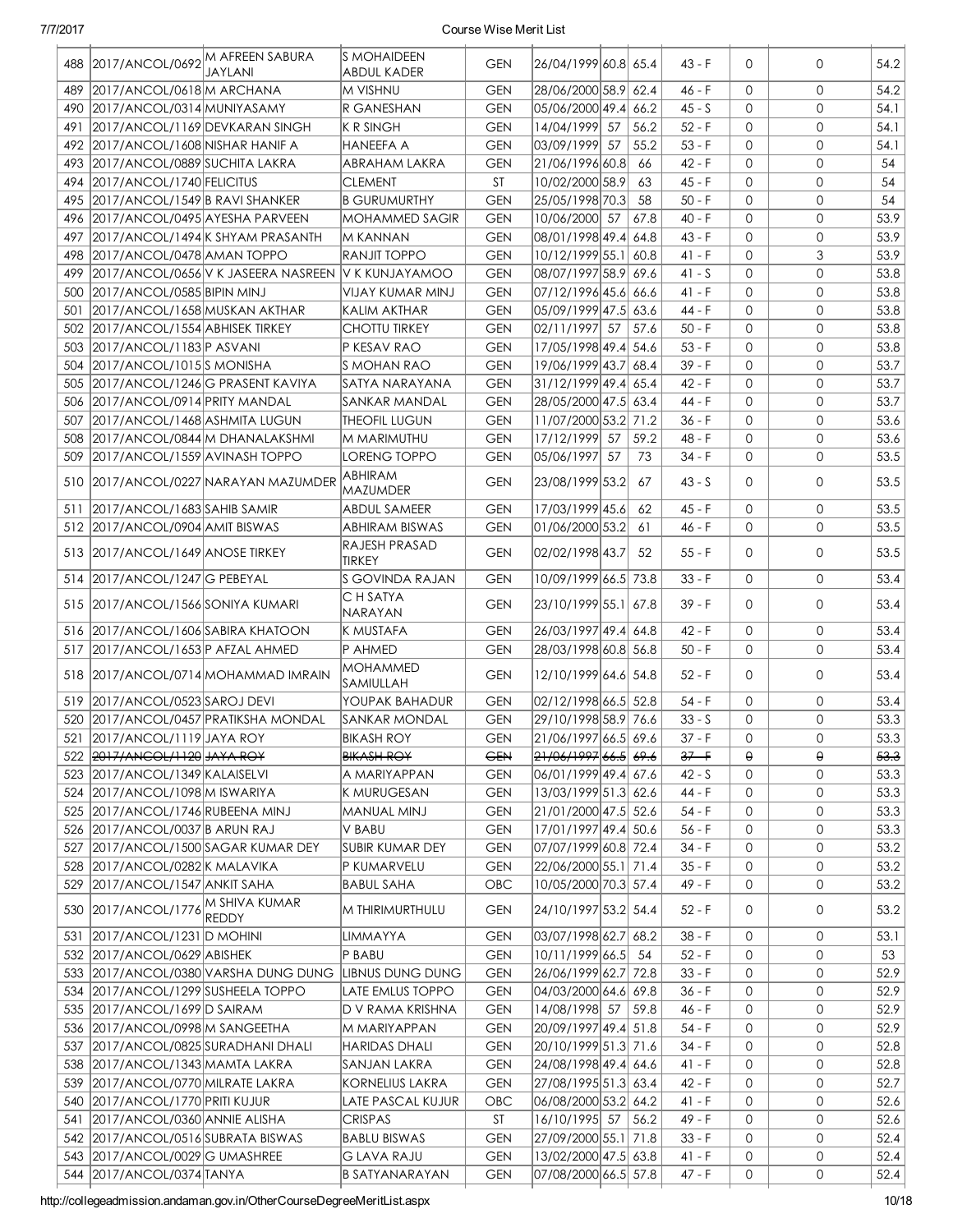|     | 545 2017/ANCOL/0202 SUSHMITA MISTRY    |                                      | <b>RABIN MISTRY</b>                | <b>OBC</b> | 10/06/1999 57            | 57.8 | $47 - F$ | $\Omega$     | $\mathbf 0$  | 52.4         |
|-----|----------------------------------------|--------------------------------------|------------------------------------|------------|--------------------------|------|----------|--------------|--------------|--------------|
|     | 546 2017/ANCOL/1528 B RAJESHWARI       |                                      | <b>B PUNNAIAH</b>                  | <b>GEN</b> | 13/08/1999 64.6 68.6     |      | $36 - F$ | $\Omega$     | $\Omega$     | 52.3         |
|     | 547 2017/ANCOL/0579 PRAVEEN LAKRA      |                                      | <b>KORNELIUS LAKRA</b>             | <b>GEN</b> | 30/10/1998 53.2 59.6     |      | $45 - F$ | $\Omega$     | $\mathbf{0}$ | 52.3         |
|     | 548 2017/ANCOL/1073 QUEENIE SALONA     |                                      | <b>BENHUR</b>                      | ST         | 09/04/1995 62.7 58.6     |      | 46 - F   | $\Omega$     | $\mathbf{0}$ | 52.3         |
| 549 | 2017/ANCOL/1458 RISH                   |                                      | levi                               | ST         | 27/05/1997 51.3 56.6     |      | 48 - F   | $\Omega$     | $\mathbf{0}$ | 52.3         |
|     | 550 2017/ANCOL/1546 VIJAY LAKSHMI      |                                      | VASUDEVAN                          | <b>GEN</b> | 07/04/2000 58.9 70.4     |      | $34 - F$ | $\Omega$     | $\mathbf{0}$ | 52.2         |
| 551 | 2017/ANCOL/1277 R SASHIKALA            |                                      | RAJENDRAN                          | <b>GEN</b> | 08/11/1999 74.1 68.4     |      | $36 - F$ | $\Omega$     | $\mathbf{O}$ | 52.2         |
|     | 552 2017/ANCOL/0958 ASHISH LAKRA       |                                      | ISHAK LAKRA                        | <b>GEN</b> | 12/03/1999 49.4 59.4     |      | $45 - F$ | $\Omega$     | $\mathbf{O}$ | 52.2         |
|     | 553 2017/ANCOL/0611 DIPTI TIRKEY       |                                      | ANSALAM TIRKEY                     | <b>GEN</b> | 13/08/1999 45.6 58.4     |      | 46 - F   | $\Omega$     | $\mathbf{O}$ | 52.2         |
|     |                                        |                                      |                                    |            |                          |      | $34 - F$ | $\Omega$     | $\mathbf{O}$ |              |
|     | 554 2017/ANCOL/1176 DHARMICK ROY       |                                      | NIMAI ROY                          | <b>GEN</b> | 11/02/2000 53.2 70.2     | 69.2 |          | $\Omega$     | $\mathbf{0}$ | 52.1<br>52.1 |
| 555 | 2017/ANCOL/0864 SUDIPTA OJHA           |                                      | RATHIN OJHA                        | <b>GEN</b> | 20/01/2000 62.7          |      | $35 - F$ |              |              |              |
|     | 556 2017/ANCOL/0119 ANITA KUJUR        |                                      | ANIL KUJUR                         | <b>GEN</b> | 26/09/1999 57            | 57.2 | $47 - F$ | $\Omega$     | $\mathbf{0}$ | 52.1         |
| 557 | 2017/ANCOL/0444 NILESH BARAL           |                                      | NITAI BARAL                        | <b>GEN</b> | 21/09/1999 55.1          | 60   | $44 - F$ | $\mathbf{0}$ | $\mathbf{0}$ | 52           |
|     | 558 2017/ANCOL/1404 P POOJA            |                                      | P KRISHNAMURTHY                    | <b>GEN</b> | 03/07/1999 70.3          | 53   | $51 - F$ | $\Omega$     | $\mathbf{0}$ | 52           |
|     | 559 2017/ANCOL/1491 S RADHIKA          |                                      | SRINIVASAN                         | <b>GEN</b> | 29/06/1996 43.7          | 52   | $52 - F$ | $\Omega$     | $\mathbf{0}$ | 52           |
|     | 560 2017/ANCOL/1642 SIMRAN DEEP KAUR   |                                      | CHAIN SINGH                        | <b>GEN</b> | 29/06/1999 55.1 70.8     |      | $33 - F$ | $\mathbf{0}$ | $\mathbf{0}$ | 51.9         |
|     | 561 2017/ANCOL/0248 K P ISHRATH        |                                      | K P ABDUL RAFIQUE                  | <b>GEN</b> | 28/06/1998 64.6 53.8     |      | $50 - F$ | $\mathbf{0}$ | $\mathbf{0}$ | 51.9         |
|     | 562 2017/ANCOL/1407 D JAI PRAKASH      |                                      | MALESHWAR RAO                      | <b>GEN</b> | 03/06/1999 60.8 49.8     |      | $48 - F$ | $\mathbf{0}$ | 3            | 51.9         |
|     | 563 2017/ANCOL/1621 SANJIB DUTTA       |                                      | <b>SATYEN DUTTA</b>                | <b>GEN</b> | 03/11/1999 49.4  67.6    |      | $36 - F$ | $\Omega$     | $\mathbf{0}$ | 51.8         |
|     | 564   2017/ANCOL/0408   R SENHA        |                                      | R RAVI KUMAR                       | <b>GEN</b> | 21/07/1998 49.4 52.6     |      | $51 - F$ | $\Omega$     | $\mathbf{0}$ | 51.8         |
|     | 565 2017/ANCOL/1317 H HARI PRAKASH     |                                      | A HARIDAS                          | <b>GEN</b> | 27/11/1999 64.6  51.6    |      | $52 - F$ | $\Omega$     | $\Omega$     | 51.8         |
|     | 566 2017/ANCOL/1493 JYOTHI             |                                      | LATE M GANGA                       | <b>GEN</b> | 03/03/2000 51.3 64.4     |      | $39 - F$ | $\Omega$     | $\mathbf{0}$ | 51.7         |
|     |                                        |                                      | RAJU                               |            |                          |      |          |              |              |              |
| 567 | 2017/ANCOL/1472 RUBY                   |                                      | ARUL DAS                           | <b>GEN</b> | 17/12/1998 66.5 63.4     |      | $40 - F$ | $\mathbf 0$  | $\mathbf{0}$ | 51.7         |
|     | 568 2017/ANCOL/1264 SUNIL RAJ          |                                      | GANDHI RAJ                         | <b>GEN</b> | 22/03/1998 62.7 57.4     |      | 46 - F   | $\Omega$     | $\mathbf{0}$ | 51.7         |
| 569 | 2017/ANCOL/1294 RITHIKA PAUL           |                                      | <b>BUDHIMANTA PAUL</b>             | OBC        | 21/12/2000 51.3 69.2     |      | 34 - F   | $\Omega$     | $\mathbf 0$  | 51.6         |
|     | 570 2017/ANCOL/1147 SHAHEEN            |                                      | SHAFIUDEEN                         | <b>GEN</b> | 13/02/2000 62.7          | 52.2 | $51 - F$ | $\Omega$     | $\mathbf{O}$ | 51.6         |
| 571 | 2017/ANCOL/0917 NACHIAMMAL             |                                      | A RAMAN                            | <b>GEN</b> | 29/06/1999 45.6          | 67   | $36 - F$ | $\Omega$     | $\mathbf{O}$ | 51.5         |
| 572 | 2017/ANCOL/1624 N NANDINI              |                                      | R NAGARAJAN                        | <b>GEN</b> | 12/07/2000 55.1          | 63   | $40 - F$ | $\Omega$     | $\mathbf{O}$ | 51.5         |
| 573 | 2017/ANCOL/1686 EPCEPA RANI            |                                      | MOOSE                              | <b>GEN</b> | 23/09/1999 55.1          | 61   | 42 - F   | $\mathbf{0}$ | $\mathbf{0}$ | 51.5         |
| 574 | 2017/ANCOL/1085 M SANDHIYA             |                                      | M MALAIKAN                         | <b>GEN</b> | 29/07/1998 55.1          | 56   | $47 - F$ | $\Omega$     | $\mathbf{0}$ | 51.5         |
|     | 575 2017/ANCOL/1539                    | VISHAL KUMAR<br><b>MISHRA</b>        | <b>BHANU PRAKASH</b><br>MISHRA     | <b>GEN</b> | 30/09/1999 53.2          | -51  | $52 - F$ | $\Omega$     | $\mathbf{0}$ | 51.5         |
|     | 576 2017/ANCOL/1415                    | PASUPUREDDI<br><b>CHANDU</b>         | PASUPUREDDI JOGA<br>RAO            | <b>GEN</b> | 20/08/2000 49.4 69.8     |      | $33 - F$ | $\Omega$     | $\mathbf{0}$ | 51.4         |
| 577 | 2017/ANCOL/1759 J G PREETHI            |                                      | P J RAO                            | <b>GEN</b> | 06/11/1998 57            | 60.8 | 42 - F   | $\Omega$     | $\mathbf{0}$ | 51.4         |
|     | 578 2017/ANCOL/1508 SUSHMA SANJEETA    |                                      |                                    |            |                          |      |          |              |              |              |
|     |                                        | SURIN                                | <b>SUGAD SURIN</b>                 | <b>GEN</b> | 10/05/1999 55.1 59.8     |      | $43 - F$ | $\Omega$     | $\mathbf{0}$ | 51.4         |
|     | 579 2017/ANCOL/0561 SUTESH SHIL        |                                      | NIBASH SHIL                        | <b>GEN</b> | 07/07/2000 43.7 56.8     |      | 46 - F   | $\circ$      | 0            | 51.4         |
|     | 580   2017/ANCOL/0901   SANJANA BAIDYA |                                      | JAGDISH BAIDYA                     | <b>GEN</b> | 07/04/1999 53.2  61.6    |      | $44 - S$ | $\Omega$     | $\mathbf 0$  | 51.3         |
|     | 581 2017/ANCOL/0658 ANISHA MINJ        |                                      | ALOIS MINJ                         | <b>GEN</b> | 18/07/1998 60.8 54.6     |      | 48 - F   | 0            | $\mathbf 0$  | 51.3         |
|     | 582 2017/ANCOL/1570 MANISH MISTRY      |                                      | MRINAL MISTRY                      | OBC        | 27/09/2000 62.7 69.4     |      | $33 - F$ | 0            | $\mathbf{O}$ | 51.2         |
|     | 583 2017/ANCOL/1470 C S CHANDAN        |                                      | V CHANDRA<br>SHEKAR                | <b>GEN</b> | 24/07/2000 70.3 56.4     |      | 46 - F   | 0            | $\mathbf 0$  | 51.2         |
|     | 584 2017/ANCOL/0803 SANJU KACHAP       |                                      | <b>JARI KACHAP</b>                 | <b>GEN</b> | 01/10/1998 49.4 60.2     |      | 42 - F   | $\mathbf 0$  | 0            | 51.1         |
|     | 585 2017/ANCOL/0450 KRISHNA VENI       |                                      | A PANCHACHARAM                     | <b>GEN</b> | 02/09/1999 51.3          | 68   | $34 - F$ | 0            | 0            | 51           |
|     | 586 2017/ANCOL/1052 M PANDI SELVI      |                                      | A MATHIYALAGAN                     | <b>GEN</b> | 04/08/2000 53.2          | 65   | $37 - F$ | $\mathbf 0$  | 0            | 51           |
|     | 587 2017/ANCOL/1268 DAVID KUMAR        |                                      | A KUMAR                            | <b>GEN</b> | 02/09/1999 57            | 60   | $42 - F$ | 0            | 0            | 51           |
|     | 588 2017/ANCOL/1672JJ MURULY KRISHNA   |                                      | J YESU RATNAM                      | <b>GEN</b> | 29/01/1999 47.5          | 60   | $42 - F$ | $\mathbf 0$  | 0            | 51           |
|     | 589 2017/ANCOL/1189 ABHISHEK KUJUR     |                                      | RAJESHWAR KUJUR                    |            | CGE/EXSM 18/09/1998 53.2 | 52   | $50 - F$ | $\mathbf 0$  | 0            | 51           |
|     | 590 2017/ANCOL/1459 D VIKASH           |                                      | D DHARMA RAO                       | <b>GEN</b> |                          | 48   | $54 - F$ | 0            | 0            | 51           |
|     |                                        |                                      |                                    |            | 26/05/1998 41.8          |      |          |              | $\mathbf{0}$ |              |
|     | 591 2017/ANCOL/1126 SIMRAN             |                                      | <b>SANT RAM</b><br>PROMATHA RANJAN | <b>GEN</b> | 10/03/1999 49.4 59.8     |      | $42 - F$ | 0            |              | 50.9         |
|     | 592 2017/ANCOL/0545 PROBIN BISWAS      |                                      | <b>BISWAS</b>                      | <b>GEN</b> | 04/12/1999 47.5 59.8     |      | 42 - F   | 0            | $\mathbf 0$  | 50.9         |
|     | 593 2017/ANCOL/1716 V MANISHA          |                                      | V GAVA RAJU                        | <b>GEN</b> | 13/03/1998 53.2 65.6     |      | $36 - F$ | $\mathbf{O}$ | 0            | 50.8         |
|     | 594 2017/ANCOL/1720 SOMESH MONDAL      |                                      | KRISHNA MONDAL                     | <b>GEN</b> | 16/05/1999 53.2 63.6     |      | $38 - F$ | $\mathbf{O}$ | $\mathbf{0}$ | 50.8         |
|     |                                        | 595   2017/ANCOL/0847 KUSHAL GHARAMI | KRISHNA KANTA<br>GHARAMI           | <b>GEN</b> | 24/02/2000 68.4 58.6     |      | 43 - F   | 0            | 0            | 50.8         |
|     |                                        |                                      |                                    |            |                          |      |          |              |              |              |
|     | 596 2017/ANCOL/1754 SONI KUMARI        |                                      | <b>BHIM BHAGAT</b>                 | <b>GEN</b> | 24/07/1997 58.9 65.4     |      | $36 - F$ | $\mathbf 0$  | 0            | 50.7         |
|     | 597 2017/ANCOL/0735 SREE GANESH        |                                      | JANASATYAN                         | <b>GEN</b> | 21/08/1997 77.9 60.4     |      | $41 - F$ | 0            | 0            | 50.7         |
|     | 598 2017/ANCOL/1330 CHITTI BABU        |                                      | <b>G HEMA RAO</b>                  | <b>GEN</b> | 29/04/1995 55.1 55.25    |      | 46 - F   | 0            | $\mathbf{0}$ | 50.62        |
|     | 599 2017/ANCOL/1564 M PRIYANKA         |                                      | S MURUGANANDAM                     | <b>GEN</b> | 17/12/1998 74.1 57.2     |      | 44 - F   | 0            | $\mathbf{0}$ | 50.6         |
|     | 600 2017/ANCOL/1628 ABHISHAEK          |                                      | <b>GOPAL</b>                       | OBC        | 15/08/1995 51.3          | 61   | 40 - F   | 0            | 0            | 50.5         |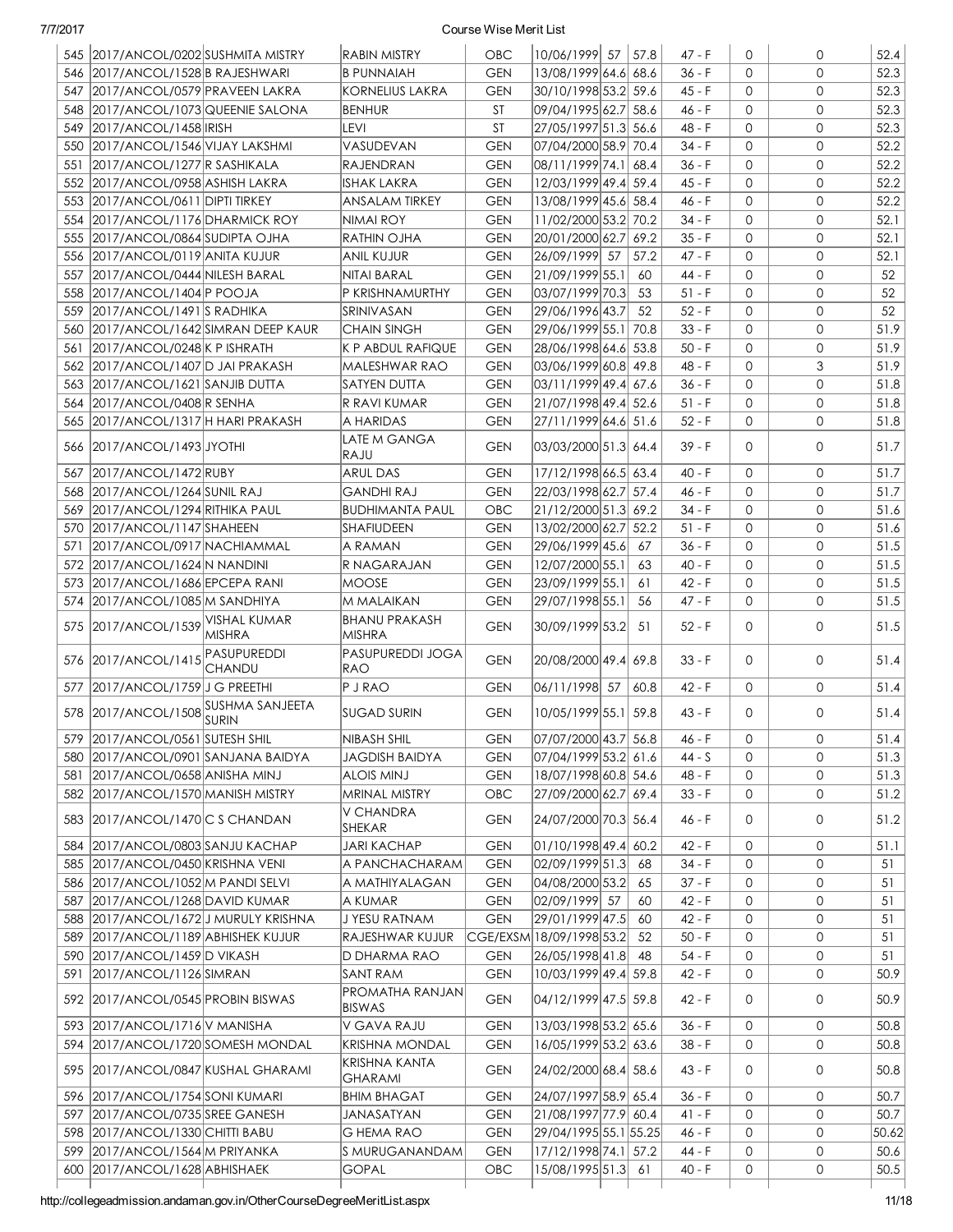|     |                                       | 601 2017/ANCOL/1545 MOHAMMED ISMAIL<br>ALI    | IYOUSUF MOOSA                 | ST                | 21/01/1998 53.2 58                          |      | $43 - F$        | $\Omega$     | 0            | 50.5   |
|-----|---------------------------------------|-----------------------------------------------|-------------------------------|-------------------|---------------------------------------------|------|-----------------|--------------|--------------|--------|
|     | 602 2017/ANCOL/0276D YASHIKA          |                                               | C DURAIRAJ                    | GEN               | 10/03/1999 49.4                             | -57  | $44 - F$        | Û            | $\sigma$     | 50.5   |
|     | 603 2017/ANCOL/0830 SUDIP MONDAL      |                                               | <b>GOBINDA MONDAL</b>         | <b>GEN</b>        | 15/05/1998 74.1                             | -51  | $50 - F$        | $\mathbf{O}$ | $\mathbf{0}$ | 50.5   |
|     | 604 2017/ANCOL/1033 KABERI ROY        |                                               | ASHOK KUMAR ROY               | <b>GEN</b>        | 18/05/1996 58.9                             | 51   | $50 - F$        | $\mathbf{O}$ | $\mathbf{0}$ | 50.5   |
|     | 605 2017/ANCOL/1525 PRIYA MAZUMDER    |                                               | PRASANTA<br>MAZUMDER          | <b>OBC</b>        | 07/09/1997 57                               | 67.8 | $33 - F$        | $\Omega$     | 0            | 50.4   |
|     | 606 2017/ANCOL/1646 SUJEET RAJ        |                                               | JUGRAJ                        | OBC               | 21/05/1999 51.3 64.8                        |      | $36 - F$        | $\Omega$     | $\mathbf{0}$ | 50.4   |
| 607 | 2017/ANCOL/1726 MOHAN RAO             |                                               | CHANDRA SEKHAR                | <b>GEN</b>        | 30/03/1999 64.6 60.8                        |      | $40 - F$        | $\Omega$     | $\Omega$     | 50.4   |
|     | 608 2017/ANCOL/0106 K WAJID ALI       |                                               | K HAMZA                       | <b>GEN</b>        | 03/07/1998 62.7 56.8                        |      | 44 - F          | $\Omega$     | $\mathbf{0}$ | 50.4   |
|     | 609 2017/ANCOL/1518 C SHAKIRA BIBI    |                                               | C ABOO BACKER                 | OBC               | 18/12/1999 60.8 54.8                        |      | $46 - F$        | $\Omega$     | $\mathbf{0}$ | 50.4   |
|     | 610 2017/ANCOL/1595 K KAVIYA          |                                               | C KALAIARASAN                 | <b>GEN</b>        | 09/01/2000 49.4 65.4                        |      | $35 - F$        | $\mathbf{O}$ | $\mathbf{0}$ | 50.2   |
|     |                                       | 611   2017/ANCOL/1401   AKASH RITHICK BARLA   | <b>KANCHAN BARLA</b>          | <b>GEN</b>        | 05/10/2000 70.3 64.4                        |      | $36 - F$        | $\mathbf{O}$ | 0            | 50.2   |
|     | 612 2017/ANCOL/1157 SUMIT MANDAL      |                                               | SWAPAN MANDAL                 | <b>GEN</b>        | 29/10/1997 45.6 58.4                        |      | $45 - S$        | $\mathbf{O}$ | $\mathbf{0}$ | 50.2   |
|     |                                       | 613 2017/ANCOL/1390 K LAXMINARAYANA           | LATE K PEDDI RAJU             | <b>GEN</b>        | 24/12/1998 47.5 53.4                        |      | $50 - S$        | $\Omega$     | $\mathbf{0}$ | 50.2   |
|     | 614 2017/ANCOL/1495 C JABIR           |                                               | C MUSTAFA                     | <b>OBC</b>        | 24/06/1999 58.9 50.4                        |      | $50 - F$        | $\Omega$     | $\mathbf{0}$ | 50.2   |
|     | 615 2017/ANCOL/1124 SOURAB SIL        |                                               | <b>KANAK SIL</b>              | <b>GEN</b>        | 04/04/1998 41.5 67.2                        |      | $33 - F$        | $\Omega$     | $\mathbf{0}$ | 50.1   |
|     |                                       | 616 2017/ANCOL/1793 EROTHU HEMALATHA          | E SANTHA RAO                  | <b>GEN</b>        | 18/07/1999 58.9 62.2                        |      | $38 - F$        | $\Omega$     | $\mathbf{0}$ | 50.1   |
|     | 617 2017/ANCOL/0510 JAGRITI SINGH     |                                               | <b>KUNDAN SINGH</b>           | <b>GEN</b>        | 14/01/1999 45.6 55.2                        |      | 45 - F          | $\mathbf{O}$ | $\mathbf{0}$ | 50.1   |
|     | 618 2017/ANCOL/0602 JAGRITI SINGH     |                                               | <b>KUNDAN SINGH</b>           | $0$ <sub>BC</sub> | <del>14/01/1999</del> 45.6 55. <del>2</del> |      | $45 - F$        | $\Theta$     | $\theta$     | $50 +$ |
|     | 619 2017/ANCOL/1051 NAMITA NAND       |                                               | <b>NAND LALL</b>              | <b>GEN</b>        | 27/05/1999 49.4                             | 52.2 | 48 - F          | $\mathbf{O}$ | $\mathbf{0}$ | 50.1   |
| 620 | 2017/ANCOL/1537 SARITA KUMARI         |                                               | PANDU MUNDA                   | <b>GEN</b>        | 29/10/1999 57                               | 67   | $33 - F$        | $\Omega$     | $\mathbf{0}$ | 50     |
| 621 | 2017/ANCOL/0631 NEBEDITA BAROI        |                                               | <b>NARAYAN BAROI</b>          | <b>GEN</b>        | 06/04/2000 55.1                             | 65   | $35 - F$        | $\mathbf{O}$ | $\mathbf{0}$ | 50     |
|     |                                       | 622 2017/ANCOL/1706 C H LAXMI PRASANNA        | IC H RAJU                     | <b>GEN</b>        | 14/11/1998 55.1                             | 60.8 | $39 - F$        | $\Omega$     | $\mathbf{0}$ | 49.9   |
| 623 | 2017/ANCOL/0156 SHIRA KUMARI          |                                               | LATE M BAHADUR                | <b>GEN</b>        | 21/04/1998 49.4  59.8                       |      | $40 - F$        | $\Omega$     | $\mathbf{0}$ | 49.9   |
|     | 624 2017/ANCOL/0464 SANTOSH KUMAR     |                                               | <b>JOGA RAO</b>               | <b>GEN</b>        | 01/09/1996 49.4 52.8                        |      | $47 - F$        | $\Omega$     | $\mathbf{0}$ | 49.9   |
| 625 | 2017/ANCOL/0451 SUSILA                |                                               | <b>SOTI LALL</b>              | <b>GEN</b>        | 07/04/1999 62.7 57.6                        |      | $45 - S$        | $\mathbf{O}$ | $\mathbf{0}$ | 49.8   |
|     | 626 2017/ANCOL/1269 BABLU DAS         |                                               | KRISHNA DAS                   | <b>OBC</b>        | 03/04/1994 50.8 45.4                        |      | $54 - F$        | $\mathbf{0}$ | 0            | 49.7   |
| 627 | 2017/ANCOL/1318 JUHI MAJHI            |                                               | <b>JOYDEV MAJHI</b>           | <b>OBC</b>        | 28/11/1997 47.5 59.38                       |      | $40 - F$        | $\Omega$     | $\mathbf{0}$ | 49.69  |
|     | 628 2017/ANCOL/0531 B SANDHIYA        |                                               | <b>B ESWAR RAO</b>            | <b>GEN</b>        | 02/05/1997 55.1 66.2                        |      | $33 - F$        | $\Omega$     | $\mathbf{0}$ | 49.6   |
| 629 |                                       |                                               |                               | <b>GEN</b>        |                                             |      |                 | $\Omega$     | $\mathbf{0}$ | 49.6   |
|     | 2017/ANCOL/0130 KUSHAL KIRTONIA       |                                               | <b>KESHAB KIRTONIA</b><br>CH  |                   | 10/09/1999 45.6 60.2                        |      | 39 - F          |              |              |        |
|     | 630   2017/ANCOL/0973 C H KIRAN KUMAR |                                               | SURYANARAYANA                 | GEN               | 10/06/1999 76                               | 58.2 | $41 - F$        | $\mathbf{0}$ | $\mathbf{0}$ | 49.6   |
| 631 | 2017/ANCOL/0974 C H KIRAN KUMAR       |                                               | H<br><b>SURYANARAYANA</b>     | <b>GEN</b>        | <del>10/06/1999</del> 76                    | 58.2 | $4 \rightarrow$ | $\theta$     | $\Theta$     | 49.6   |
|     | 632 2017/ANCOL/1675 VISHAL KUMAR RAI  |                                               | KISHOR KUMAR RAI              | <b>GEN</b>        | 30/10/1999 55.1                             | 58.2 | $41 - F$        | $\Omega$     | $\Omega$     | 49.6   |
|     | 633 2017/ANCOL/0956 N SUNDERLAL       |                                               | <b>FRANCIS</b>                | <b>ST</b>         | 05/10/1999 76                               | 51.2 | 48 - F          | $\Omega$     | $\Omega$     | 49.6   |
|     | 634 2017/ANCOL/1282 A KARUPIAH        |                                               | R ADAIKAN                     | <b>GEN</b>        | 24/12/1999 45.6                             | 62   | $37 - F$        | $\Omega$     | $\Omega$     | 49.5   |
|     | 635 2017/ANCOL/1636 ALISHA RAJ        |                                               | <b>VINOD RAJ</b>              | <b>GEN</b>        | 05/06/1999 45.6 61                          |      | $38 - F$        | $\mathbf 0$  | 0            | 49.5   |
|     | 636 2017/ANCOL/0477 G BABU            |                                               | <b>G SATYA</b><br>NARAYANA    | <b>GEN</b>        | 29/03/1997 45.6                             | 57   | 42 - F          | $\mathbf{0}$ | $\mathsf{O}$ | 49.5   |
|     | 637 2017/ANCOL/0283 NISHA BISWAS      |                                               | NIHAR RANJAN<br><b>BISWAS</b> | <b>GEN</b>        | 14/07/1999 58.9                             | 56   | 43 - F          | $\Omega$     | 0            | 49.5   |
|     | 638 2017/ANCOL/1417 K VASANTI KUMARI  |                                               | <b>K VENKATESH</b>            | <b>GEN</b>        | 20/04/1999 62.7                             | 54   | 45 - F          | $\mathbf{0}$ | 0            | 49.5   |
|     | 639 2017/ANCOL/1757 ALISHA TIRKEY     |                                               | LAXMAN TIRKEY                 | <b>GEN</b>        | 25/10/1998 55.1 64.8                        |      | 34 - F          | $\mathbf 0$  | 0            | 49.4   |
|     | 640 2017/ANCOL/1788 SUCHITRA BEPARI   |                                               | <b>KHOKAN BEPARI</b>          | <b>GEN</b>        | 08/02/2000 53.2 64.8                        |      | $34 - F$        | $\mathbf{0}$ | 0            | 49.4   |
| 641 |                                       | 2017/ANCOL/0905 L K AKASH KANDHAN             | LAXMI KANDHAN                 | <b>GEN</b>        | 25/10/2000 53.2 61.8                        |      | $37 - F$        | $\mathbf{0}$ | 0            | 49.4   |
|     | 642 2017/ANCOL/1453 K MAMTA           |                                               | <b>K NAGURU</b>               | <b>GEN</b>        | 10/07/2000 58.9 60.8                        |      | $38 - F$        | 0            | 0            | 49.4   |
|     |                                       | 643 2017/ANCOL/0111 K SHARAFUN NISHA          | K ABDUL MANAF                 | <b>GEN</b>        | 18/01/1999 55.1 58.8                        |      | $40 - F$        | $\mathbf 0$  | 0            | 49.4   |
|     | 644   2017/ANCOL/1489   V MUKUNDA RAO |                                               | V DURYODHANA                  | <b>GEN</b>        | 05/10/1996 51.3 55.8                        |      | $46 - S$        | 0            | 0            | 49.4   |
|     |                                       | 645 2017/ANCOL/0108 VIKRAM JEET SINGH<br>GILL | SIKANDER SINGH<br>GILL        | <b>GEN</b>        | 04/04/1998 55.1 44.8                        |      | 54 - F          | 0            | 0            | 49.4   |
|     | 646 2017/ANCOL/0154 ASWANI KUMAR      |                                               | KALISHWAR RAM                 | <b>GEN</b>        | 25/03/1999 51.3 63.6                        |      | $35 - F$        | $\mathbf{0}$ | 0            | 49.3   |
|     | 647 2017/ANCOL/1110 PRIYANKA SINGH    |                                               | PANKAJ SINGH                  | <b>GEN</b>        | 17/02/2000 64.6 57.6                        |      | $41 - F$        | $\Omega$     | 0            | 49.3   |
|     | 648 2017/ANCOL/1399 SRONALDO          |                                               | SAMSON                        | ST                | 25/05/1998 57                               | 53.6 | 48 - S          | $\mathbf{0}$ | 0            | 49.3   |
|     | 649 2017/ANCOL/1652 RIYA SARKAR       |                                               | RAM KRISHNA<br>SARKAR         | GEN               | 08/11/1999 47.5 65.4                        |      | $33 - F$        | 0            | 0            | 49.2   |
|     | 650 2017/ANCOL/0287 AKASH GOLDER      |                                               | <b>SUKHEN GOLDER</b>          | <b>GEN</b>        | 14/07/1999 45.6 65.4                        |      | $33 - F$        | $\mathbf 0$  | 0            | 49.2   |
| 651 | 2017/ANCOL/1351 R RAJESHWARI          |                                               | RAMACHANDRAN                  | <b>GEN</b>        | 31/05/2000 49.4 64.4                        |      | 34 - F          | $\Omega$     | 0            | 49.2   |
|     | 652 2017/ANCOL/0353 V CHAKRADHAR      |                                               | V SATYA NARAYAN               | <b>GEN</b>        | 02/02/1998 47.5 53.4                        |      | $45 - F$        | 0            | 0            | 49.2   |
|     | 653 2017/ANCOL/1574 LOVELINA XALXO    |                                               | JAPHIAN XALXO                 | GEN               | 21/06/1999 70.3 65.2                        |      | $33 - F$        | $\mathbf 0$  | 0            | 49.1   |
|     | 654 2017/ANCOL/1196 REENA             |                                               | <b>BENEDICK</b>               | ST                | 18/07/2000 53.2 62.2                        |      | $36 - F$        | 0            | 0            | 49.1   |
|     | 655 2017/ANCOL/0126 K BASKAR          |                                               | k dilli Rao                   | GEN               | 07/04/1999 53.2 61.2                        |      | $40 - S$        | 0            | 0            | 49.1   |
|     |                                       |                                               |                               |                   |                                             |      |                 |              |              |        |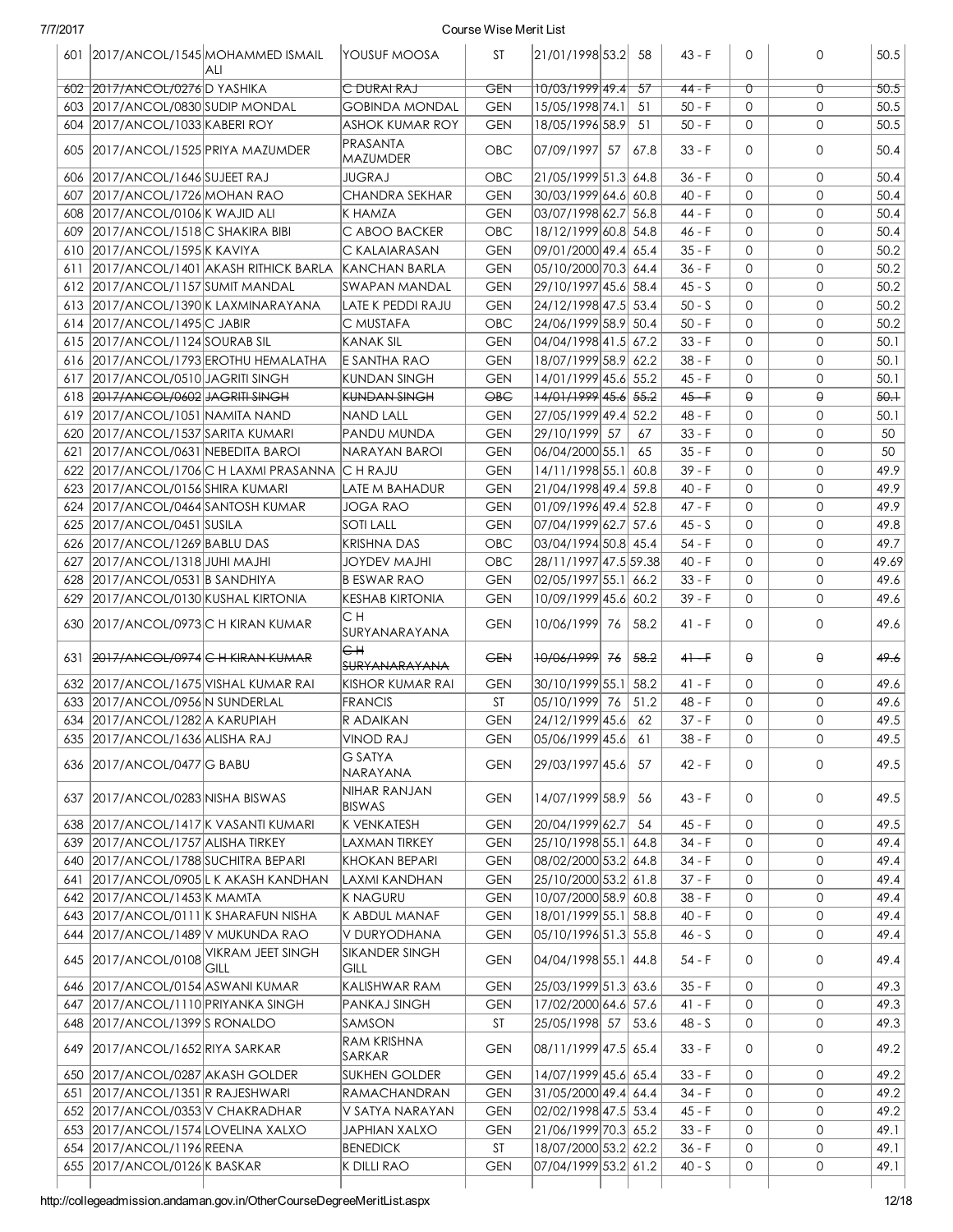|     | 656 2017/ANCOL/1583 SNAGVANI          |                                           | S MALASH RAO                         | <b>GEN</b>               | 27/02/2000 55.1 60.2                       |       | $38 - F$             | $\Omega$     | 0            | 49.1         |
|-----|---------------------------------------|-------------------------------------------|--------------------------------------|--------------------------|--------------------------------------------|-------|----------------------|--------------|--------------|--------------|
|     |                                       | 657   2017/ANCOL/1562   PMANGAYARKARASI   | <b>S PALANIAPPAN</b>                 | <b>GEN</b>               | 29/04/1997 51.3 57.2                       |       | 41 - F               | $\Omega$     | $\Omega$     | 49.1         |
|     | 658 2017/ANCOL/0230 SHRUTHI           |                                           | <b>ANIL ROY</b>                      | <b>GEN</b>               | 23/12/1999 62.7                            | 65    | $33 - F$             | 0            | $\mathbf{O}$ | 49           |
|     | 659 2017/ANCOL/0725 BINOTA DAS        |                                           | <b>BECHARAM DAS</b>                  | <b>GEN</b>               | 12/02/1997 58.9                            | 65    | $33 - F$             | 0            | $\mathbf{O}$ | 49           |
|     | 660 2017/ANCOL/0861 NEHA PANDEY       |                                           | <b>ANIL KUMAR</b><br><b>PANDEY</b>   | <b>GEN</b>               | 21/07/2000 47.5                            | 65    | $33 - F$             | $\Omega$     | $\mathbf{O}$ | 49           |
| 661 | 2017/ANCOL/1476 J SHANTI              |                                           | <b>G JIGEYA</b>                      | <b>GEN</b>               | 21/07/2000 49.4                            | 63    | $35 - F$             | $\Omega$     | $\mathbf{O}$ | 49           |
|     |                                       |                                           | <b>BHARAT SINGH</b>                  |                          |                                            |       |                      |              |              |              |
|     | 662 2017/ANCOL/1648 NEHA KUMARI       |                                           | RAWAT                                | <b>GEN</b>               | 09/03/1999 68.4                            | 62    | 36 - F               | $\Omega$     | $\mathbf{O}$ | 49           |
|     | 663 2017/ANCOL/0719 D VASANTH PERIYA  | <b>SWAMY</b>                              | P DINEY                              | <b>GEN</b>               | 02/03/2000 57                              | 54.8  | 43 - F               | $\Omega$     | 0            | 48.9         |
| 664 | 2017/ANCOL/0758 A GANESHWARI          |                                           | <b>S ALAGIRISAMY</b>                 | <b>GEN</b>               | 20/10/1999 76                              | 51.8  | 46 - F               | $\Omega$     | 0            | 48.9         |
| 665 |                                       | 2017/ANCOL/0423 GERSHONE MATHEWS          | MATHEW JONAH                         | ST                       | 28/11/1993 47.5 48.8                       |       | 49 - F               | $\Omega$     | $\mathbf{O}$ | 48.9         |
| 666 | 2017/ANCOL/0155 SMARIYAMMAL           |                                           | M SONAMUTHU                          | <b>GEN</b>               | 03/04/2000 51.3 63.6                       |       | 34 - F               | $\Omega$     | $\mathbf{O}$ | 48.8         |
| 667 | 2017/ANCOL/1655 NERIUS                |                                           | <b>MOSES</b>                         | <b>ST</b>                | 06/09/1996 66.5 56.6                       |       | $41 - F$             | $\Omega$     | $\mathbf{O}$ | 48.8         |
| 668 | 2017/ANCOL/0172NEHA KUMARI            |                                           | LATE ABHAY KUMAR                     | <b>GEN</b>               | 03/10/1999 72.2 55.6                       |       | $42 - F$             | $\Omega$     | $\mathbf{O}$ | 48.8         |
| 669 | 2017/ANCOL/1565 TUSHAR SINGH          |                                           | <b>BALARAM SINGH</b>                 | OBC                      | 17/06/1999 45.6 63.4                       |       | 34 - F               | $\Omega$     | $\mathbf{O}$ | 48.7         |
| 670 | 2017/ANCOL/1046 S M MONISHA NAIR      |                                           | K P MOHAN NAIR                       | <b>GEN</b>               | 12/09/2000 49.4 58.4                       |       | 39 - F               | $\Omega$     | $\mathbf{O}$ | 48.7         |
|     | 671 2017/ANCOL/1510 C MOHAMMED        | <b>SHAKIR</b>                             | C ABOO BACKER                        | <b>OBC</b>               | 18/12/1999 57 54.4                         |       | 43 - F               | 0            | 0            | 48.7         |
|     | 672 2017/ANCOL/1061 JEEVA RANI        |                                           | <b>ASIA KUMAR</b>                    | <b>GEN</b>               | 15/06/1999 51.3 64.2                       |       | $33 - F$             | $\Omega$     | $\Omega$     | 48.6         |
|     | 673 2017/ANCOL/1567 TJYOTHI           |                                           | T JANAKI RAMAYYA                     |                          | CGE/EXSM 12/12/1999 49.4 61.2              |       | $36 - F$             | $\Omega$     | $\mathbf{O}$ | 48.6         |
|     | 674 2017/ANCOL/1622 N BALA KRISHNA    |                                           | N VALLAIAH                           | <b>GEN</b>               | 17/06/2000 58.9 60.2                       |       | $37 - F$             | $\Omega$     | $\mathbf{O}$ | 48.6         |
|     | 675 2017/ANCOL/1179 NORMA MINJ        |                                           | <b>TELESFOR MINJ</b>                 | <b>GEN</b>               | 16/05/2000 47.5 59.2                       |       | 38 - F               | $\Omega$     | $\mathbf{O}$ | 48.6         |
|     | 676 2017/ANCOL/0747 SUMAN DHANWAR     |                                           | <b>NOEL DHANWAR</b>                  | <b>GEN</b>               | 17/12/1996 49.4 57.2                       |       | $40 - F$             | $\Omega$     | $\mathbf{O}$ | 48.6         |
| 677 | 2017/ANCOL/1569 SUJIT DAS             |                                           | <b>JAGAN NATH DAS</b>                | <b>GEN</b>               | 04/07/1999 62.7 56.2                       |       | 44 - S               | $\Omega$     | $\mathbf{O}$ | 48.6         |
|     | 678 2017/ANCOL/1610 C H SANGEETA      |                                           | C H SUBBA RAO                        | <b>GEN</b>               | 25/02/1998 57                              | 53.2  | $47 - S$             | $\Omega$     | $\Omega$     | 48.6         |
| 679 | 2017/ANCOL/0175D MAHESH               |                                           | DHARMA RAO                           | <b>GEN</b>               | 21/11/1997 57                              | 50.2  | 47 - F               | $\Omega$     | $\mathbf{O}$ | 48.6         |
|     | 680 2017/ANCOL/1395 KRITI DEVI        |                                           | <b>PREM LALL</b>                     | OBC                      | 02/02/1998 47.5                            | -58   | $39 - F$             | $\Omega$     | $\mathbf{O}$ | 48.5         |
| 681 | 2017/ANCOL/1633 ARFAT SALAM           |                                           | <b>ABDUL SALAM</b>                   | OBC                      | 26/04/1999 55.1                            | 54    | 43 - F               | $\Omega$     | 0            | 48.5         |
|     | 682 2017/ANCOL/1634 ARFAT SALAM       |                                           | ABDUL SALAM                          | $\Theta$ B $\Theta$      | 26/04/1999 55.1                            | $-54$ | $43 - F$             | $\Theta$     | θ            | 48.5         |
|     |                                       |                                           |                                      |                          |                                            |       |                      |              |              |              |
|     | 683   2017/ANCOL/0910 R ANAND RAJ     |                                           | <b>RAJENDRAN</b>                     | <b>GEN</b>               | 01/10/1996 41.8                            | 53    | $47 - S$             | $\Omega$     | $\mathbf{O}$ | 48.5         |
|     | 684 2017/ANCOL/0386 B MURLI           |                                           | <b>B HEMA SUNDAR</b><br><b>RAO</b>   | <b>GEN</b>               | 22/05/1999 49.4 63.8                       |       | $33 - F$             | $\Omega$     | 0            | 48.4         |
|     | 685 2017/ANCOL/0345 SLAVANYA          |                                           | S SOMA SEKHAR<br><b>RAO</b>          | <b>GEN</b>               | 15/01/2000 49.4 54.8                       |       | $42 - F$             | $\Omega$     | 0            | 48.4         |
|     | 686 2017/ANCOL/0721 M PRIYA           |                                           | <b>MOHAN RAO</b>                     | <b>GEN</b>               | 24/08/1998 49.4 50.8                       |       | 46 - F               | $\Omega$     | 0            | 48.4         |
|     |                                       |                                           |                                      |                          |                                            |       |                      | $\Omega$     |              |              |
|     | 687 2017/ANCOL/1037 PRIYA KIRO        |                                           | <b>TELESPHOR KIRO</b>                | <b>GEN</b>               | 05/03/1997 39.9 63.6                       |       | $33 - F$             |              | $\mathbf{O}$ | 48.3         |
|     |                                       | 688 2017/ANCOL/0435 KANCHAN MONDAL        | SWAPAN MONDAL                        | <b>GEN</b>               | 30/10/1999 68.4 50.6                       |       | 46 - F               | 0            | 0            | 48.3         |
| 689 | 2017/ANCOL/0147 DIVIYA                |                                           | P SOMESHWAR RAO                      | <b>GEN</b>               | 20/05/2000 47.5 63.4                       |       | $33 - F$             | 0            | 0            | 48.2         |
|     | 690 2017/ANCOL/0605 SHARIKA RANI      |                                           | <b>JANAK RAM</b>                     | <b>GEN</b>               | 31/10/1998 41.8 62.4                       |       | $37 - S$             | 0            | 0            | 48.2         |
|     | 691 2017/ANCOL/1054 VIKASH BOSE       |                                           | <b>SUSHANT BOSE</b>                  | <b>GEN</b>               | 21/12/1999 55.1 58.4                       |       | $38 - F$             | 0            | 0            | 48.2         |
|     | 692 2017/ANCOL/1114 D DURGA PRASAD    | 693   2017/ANCOL/0136   B JAG JEEVAN RAO  | <b>GANAPATHI RAO</b><br>B JANARDHANA | <b>GEN</b><br><b>GEN</b> | 06/04/1997 57 63.2<br>02/10/1997 43.7 61.2 |       | $33 - F$<br>$35 - F$ | 0<br>0       | 0<br>0       | 48.1<br>48.1 |
|     |                                       |                                           | <b>RAO</b>                           |                          |                                            |       |                      |              |              |              |
|     | 694 2017/ANCOL/1148 SOLOME            |                                           | <b>JIMMY POET</b>                    | ST                       | 05/10/1997 51.3 56.2                       |       | 40 - F               | 0            | 0            | 48.1         |
|     | 695   2017/ANCOL/0621   KAVITA BISWAS |                                           | KAMAL BISWAS                         | OBC                      | 17/06/1998 49.4 56.2                       |       | 40 - F               | 0            | $\mathbf 0$  | 48.1         |
|     | 696 2017/ANCOL/0473 SHALINI MALI      |                                           | <b>KARTICK CH MALI</b>               | <b>GEN</b>               | 15/09/1997 64 51.2                         |       | 45 - F               | 0            | 0            | 48.1         |
|     | 697 2017/ANCOL/0869 K SHABIN NISHA    |                                           | K ABDUL MAJEED                       | <b>GEN</b>               | 18/02/2000 60.8 48.2                       |       | 48 - F               | $\mathbf{0}$ | $\mathbf{O}$ | 48.1         |
|     | 698 2017/ANCOL/0117 T HASNAT BIBI     |                                           | T ZAINUDEEN                          | <b>GEN</b>               | 27/11/1999 53.2                            | 57    | $39 - F$             | $\mathbf{0}$ | $\mathbf{O}$ | 48           |
|     | 699 2017/ANCOL/0563 ROHIT BAIDYA      |                                           | D BAIDYA                             | <b>GEN</b>               | 09/10/1998 53.2                            | -56   | 40 - F               | 0            | 0            | 48           |
|     | 700 2017/ANCOL/1589 SHWETA DEVI       |                                           | <b>MUKESH CHANDER</b><br>DAS         | OBC                      | 10/01/1998 47.5                            | -56   | $40 - F$             | 0            | 0            | 48           |
|     | 701 2017/ANCOL/1712 ALLAUDDIN         |                                           | R ALLEN                              | ST                       | 26/07/1994 55.1                            | 47    | 49 - F               | 0            | 0            | 48           |
|     | 702 2017/ANCOL/1691 RAMESH KUJUR      |                                           | SOMRA KUJUR                          | <b>GEN</b>               | 19/10/1996 55.1 62.8                       |       | $33 - F$             | 0            | 0            | 47.9         |
|     | 703 2017/ANCOL/1592 ROHIT KUMAR       |                                           | K LAXMAN RAO                         | <b>GEN</b>               | 23/03/2000 58.9 56.8                       |       | $39 - F$             | 0            | 0            | 47.9         |
|     | 704   2017/ANCOL/1774   SAGAR NARAYAN |                                           | DEEP NARAYAN                         | <b>GEN</b>               | 08/04/1999 58.9 49.8                       |       | $46 - F$             | 0            | 0            | 47.9         |
|     | 705 2017/ANCOL/1454 DEEPALI SARKAR    |                                           | NARAD SARKAR                         | <b>GEN</b>               | 15/06/2000 57 62.6                         |       | $33 - F$             | 0            | 0            | 47.8         |
|     | 706 2017/ANCOL/0953 MRITEN GAIN       |                                           | <b>MIHIR GAIN</b>                    | <b>GEN</b>               | 01/08/2000 64.6 61.6                       |       | 34 - F               | 0            | 0            | 47.8         |
|     |                                       | 707   2017/ANCOL/0534   M DIVYA DHARSHINI | K MAHENDRAN                          | <b>GEN</b>               | 10/10/2000 51.3 60.6                       |       | $35 - F$             | 0            | 0            | 47.8         |
|     | 708 2017/ANCOL/0546 A MUTHU RAJ       |                                           | M ALAGU                              | <b>GEN</b>               | 26/04/2000 43.7 58.6                       |       | $37 - F$             | 0            | 0            | 47.8         |
|     | 709 2017/ANCOL/1270 ZAINAB BIBI       | 710 2017/ANCOL/0808 MOHAMMED SAJJAD       | <b>IQBAL AHMED</b>                   | <b>GEN</b>               | 29/05/1999 53.2 61.4                       |       | $34 - F$             | 0            | 0            | 47.7         |

http://collegeadmission.andaman.gov.in/OtherCourseDegreeMeritList.aspx 13/18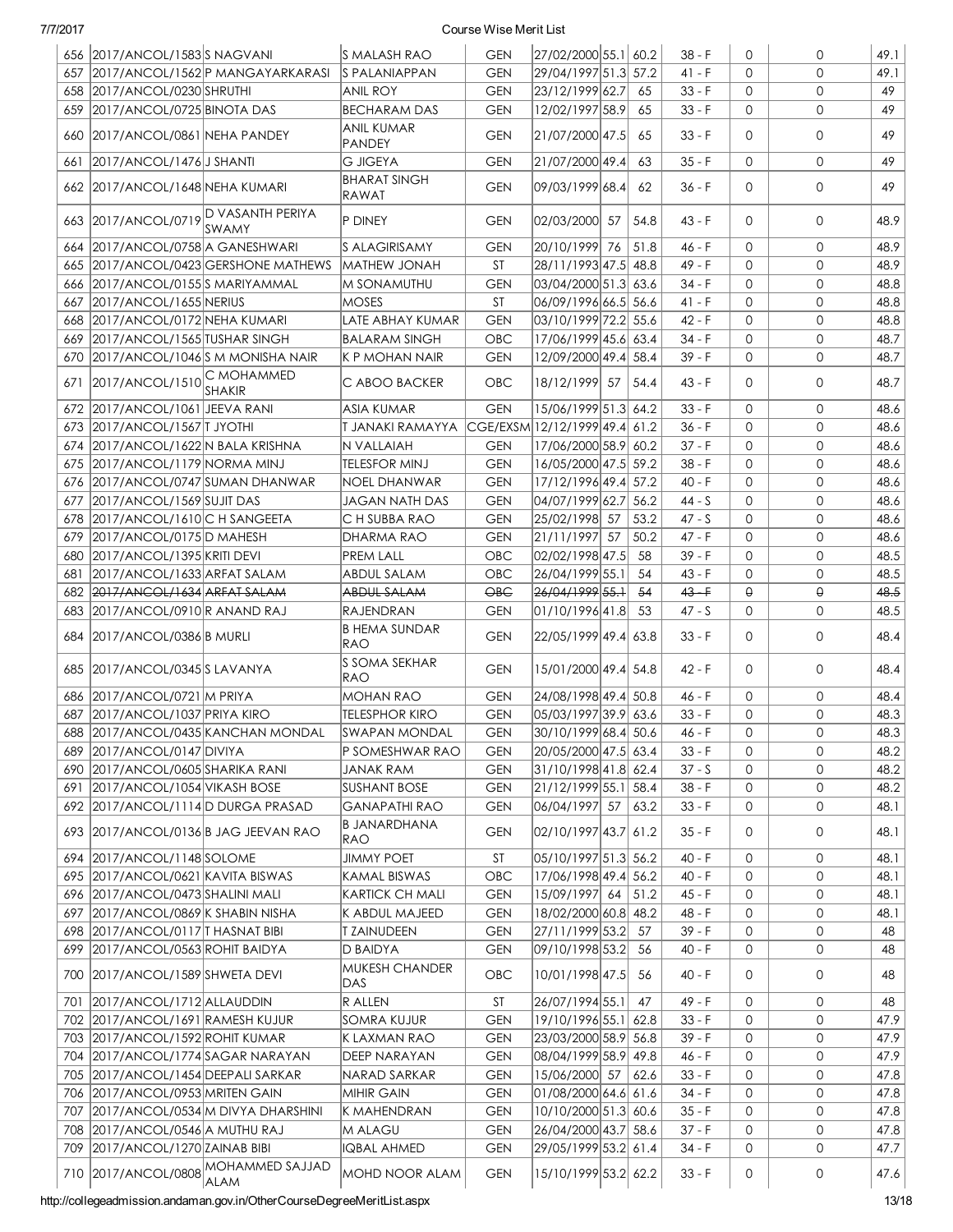| 711 | 2017/ANCOL/0482 NISHANT SORENG          | PETER SORENG                      | <b>GEN</b> | 10/04/1999 53.2 57.2   |      | $38 - F$ | $\Omega$     | 0              | 47.6  |
|-----|-----------------------------------------|-----------------------------------|------------|------------------------|------|----------|--------------|----------------|-------|
|     | 712 2017/ANCOL/1014 RUKSHAR             | <b>HASRAT ALI</b>                 | <b>ST</b>  | 28/03/1993 41.8 47.2   |      | $48 - F$ | $\Omega$     | $\mathbf 0$    | 47.6  |
|     | 2017/ANCOL/1057 ABHISHEK MISTRY         |                                   |            | 06/08/2000 68.4        |      | $39 - F$ | $\Omega$     | $\mathbf{O}$   | 47.5  |
| 713 |                                         | <b>AMAN MISTRY</b>                | <b>GEN</b> |                        | -56  |          |              |                |       |
| 714 | 2017/ANCOL/0103 SHIJIN S KUMAR          | P SUNIL KUMAR                     | <b>GEN</b> | 05/11/1998 39.9        | 54   | $41 - F$ | $\Omega$     | $\mathbf{O}$   | 47.5  |
| 715 | 2017/ANCOL/0466 MEGHA KIRTONIA          | <b>SUSANTO KIRTONIA</b>           | <b>GEN</b> | 01/11/1999 57          | 61.8 | $33 - F$ | $\Omega$     | $\Omega$       | 47.4  |
|     | 716 2017/ANCOL/1030 ROHIT KUMAR BALA    | SADANANDA BALA                    | <b>GEN</b> | 04/05/1998 57          | 56.8 | $38 - F$ | $\Omega$     | $\mathbf{O}$   | 47.4  |
| 717 | 2017/ANCOL/0427 AMAN MINJ               | <b>BALRAM MINJ</b>                | <b>GEN</b> | 22/07/2000 62.7 53.8   |      | 41 - F   | 0            | $\mathbf{O}$   | 47.4  |
|     | 718 2017/ANCOL/1358 SUBRATO MANDAL      | SADANANDA<br>MANDAL               | <b>OBC</b> | 04/03/2000 62.7 50.8   |      | 44 - F   | $\Omega$     | $\mathbf{O}$   | 47.4  |
| 719 | 2017/ANCOL/0903 ALISHA DUNG DUNG        | JOHN DUNG DUNG                    | <b>GEN</b> | 12/05/1999 64.6 61.6   |      | $33 - F$ | $\Omega$     | $\mathsf{O}$   | 47.3  |
| 720 | 2017/ANCOL/0392 SUJOY BALA              | <b>KALACHAND BALA</b>             | <b>GEN</b> | 25/03/1999 55.1 61.6   |      | $36 - S$ | $\Omega$     | $\mathbf 0$    | 47.3  |
| 721 | 2017/ANCOL/1765 MITA HIRA               | JAYANTO HIRA                      | <b>GEN</b> | 30/06/2000 53.2 61.6   |      | $33 - F$ | 0            | $\mathbf{0}$   | 47.3  |
|     | 722 2017/ANCOL/0158 BEULAH              | RAVI                              | <b>GEN</b> | 19/09/1998 43.7 57.6   |      | $37 - F$ | $\Omega$     | $\overline{0}$ | 47.3  |
| 723 | 2017/ANCOL/1389 MUKESH KERKETTA         | <b>FLORENCE KERKETTA</b>          | <b>GEN</b> | 06/01/2000 58.9 61.4   |      | $33 - F$ | $\mathbf{0}$ | $\overline{0}$ | 47.2  |
| 724 | 2017/ANCOL/0488 KOUSHIK SARKAR          | NIMAI SARKAR                      | <b>GEN</b> | 10/11/1999 57          | 61.4 | $33 - F$ | $\mathbf{0}$ | $\mathbf{0}$   | 47.2  |
| 725 | 2017/ANCOL/1397 TROHIT KUMAR            | <b>TAPPARAO</b>                   | <b>GEN</b> | 11/06/2000 58.9 54.4   |      | $40 - F$ | $\mathbf{0}$ | $\mathbf 0$    | 47.2  |
| 726 | 2017/ANCOL/1693 MALATHI                 | ARUMUGAM                          | <b>GEN</b> | 18/12/1998 49.4 60.2   |      | $34 - F$ | $\mathbf{0}$ | $\mathbf 0$    | 47.1  |
|     |                                         | LATE AMAL                         |            |                        |      |          |              |                |       |
| 727 | 2017/ANCOL/0886 ANKIT CHAKRABORTY       | <b>CHAKRABORTY</b>                | <b>GEN</b> | 22/03/2000 51.3 59.2   |      | $35 - F$ | $\Omega$     | $\mathbf{O}$   | 47.1  |
| 728 | 2017/ANCOL/1741 A NANTHINI              | <b>ANNAMALAI</b>                  | GEN        | 10/11/1999 53.2        | 55   | $39 - F$ | $\Omega$     | $\mathbf{O}$   | 47    |
| 729 | 2017/ANCOL/1077 STANEY                  | <b>FELIX</b>                      | <b>ST</b>  | 09/05/2000 51.3        | 55   | $39 - F$ | $\Omega$     | $\mathbf{O}$   | 47    |
| 730 | 2017/ANCOL/1497 SELESTINE DHANWAR       | <b>IGNASIUS</b><br><b>DHANWAR</b> | <b>GEN</b> | 28/10/1997 53.2  60.8  |      | 33 - F   | $\Omega$     | 0              | 46.9  |
| 731 | 2017/ANCOL/1285 B LOHIT RAJ             | <b>B GANAPATI</b>                 | <b>GEN</b> | 11/11/2000 64.6 54.8   |      | $33 - F$ | $\Omega$     | 3              | 46.9  |
|     | 732 2017/ANCOL/0356 NAFEESATHUL MISRIYA | AKBAR ALI                         | <b>GEN</b> | 05/08/1998 51.3 49.8   |      | 44 - F   | $\Omega$     | $\mathbf 0$    | 46.9  |
| 733 | 2017/ANCOL/0649 ROHIT BARA              | JAROM BARA                        | <b>GEN</b> | 03/01/1998 45.6 60.6   |      | $33 - F$ | $\mathbf{0}$ | $\mathbf{0}$   | 46.8  |
| 734 | 2017/ANCOL/0943 SHARLY                  | N SIVA                            | <b>GEN</b> | 30/05/1998 51.3 59.6   |      | 34 - F   | $\Omega$     | $\mathbf{O}$   | 46.8  |
| 735 | 2017/ANCOL/1456 A KRISHNA VINAY         | A SRINIVAS RAO                    | <b>GEN</b> | 16/11/1999 66.5 56.6   |      | 37 - F   | $\Omega$     | $\mathbf{O}$   | 46.8  |
| 736 | 2017/ANCOL/0772B VIGNESH                | M BACKIYA RAJ                     | <b>GEN</b> | 28/04/1998 47.5 52.6   |      | $41 - F$ | $\Omega$     | $\mathbf{O}$   | 46.8  |
| 737 | 2017/ANCOL/1669 SAHID ALI               | V MOIDEEN                         | <b>GEN</b> | 04/05/1999 45.6 50.6   |      | $43 - F$ | $\Omega$     | $\mathbf{O}$   | 46.8  |
| 738 | 2017/ANCOL/0553 RUKSHAR                 | <b>HASRAT ALI</b>                 | <b>ST</b>  | 28/03/1993 41.8 45.6   |      | 48 - F   | $\mathbf{0}$ | $\mathbf{O}$   | 46.8  |
| 739 | 2017/ANCOL/1362 C K MOHD HUSSAIN        | C K KHALID                        | OBC        | 20/09/1999 57          | 59.4 | 34 - F   | $\Omega$     | $\Omega$       | 46.7  |
| 740 | 2017/ANCOL/1347 ANITA BALA              | AMIT KUMAR BALA                   | OBC        | 20/01/1998 51.3 53.4   |      | $43 - S$ | $\Omega$     | $\Omega$       | 46.7  |
|     | 2017/ANCOL/0607 BISHAL BAWALI           |                                   |            |                        |      |          | $\Omega$     | $\Omega$       |       |
| 741 |                                         | <b>KRISHNA BAWALI</b>             | <b>GEN</b> | 09/07/2000 60.8 60.2   |      | $33 - F$ |              |                | 46.6  |
|     | 742 2017/ANCOL/1116 K KARTHIK           | KARUPAIYA                         | <b>GEN</b> | 16/11/1997 47.5 60.2   |      | $33 - F$ | 0            | $\mathbf{O}$   | 46.6  |
|     | 743 2017/ANCOL/0210 N SANMUGANATHAN     | <b>NAGARATHINAM</b>               | <b>GEN</b> | 09/01/1999 51.3 58.2   |      | $35 - F$ | $\Omega$     | $\mathbf{O}$   | 46.6  |
|     | 744 2017/ANCOL/1439 ASHA MONDAL         | <b>MANORANJAN</b><br>MONDAL       | <b>GEN</b> | 20/11/1997 55.1        | 63   | $33 - S$ | $\Omega$     | $\mathbf{O}$   | 46.5  |
|     | 745 2017/ANCOL/1346 SUMITA BARAIK       | <b>JITENDRA BARAIK</b>            | <b>GEN</b> | $ 08/01/1999 53.2 $ 60 |      | $36 - S$ | $\circ$      | $\mathsf{O}$   | 46.5  |
|     | 746 2017/ANCOL/0902 ANAMIKA ROY         | SALIL ROY                         | GEN        | 11/03/2000 47.5        | 60   | $33 - F$ | $\Omega$     | 0              | 46.5  |
|     | 747 2017/ANCOL/0779 A MEGHA             | ARUMUGAM                          | <b>GEN</b> | 07/01/1999 45.6 58     |      | $35 - F$ | 0            | 0              | 46.5  |
|     | 748 2017/ANCOL/0522 SAMPARTI SURESH     | SRIRAM                            | <b>GEN</b> | 03/08/1996 55.1        | 47   | 49 - S   | 0            | 0              | 46.5  |
|     | 749 2017/ANCOL/1486 N LEELAWATHI        | N KALIDAS                         | <b>GEN</b> | 11/09/1998 60.8  59.8  |      | $33 - F$ | 0            | 0              | 46.4  |
|     | 750 2017/ANCOL/1273 KENNY               | JOHN SYLVANUS                     | ST         | 22/11/1996 58.9 51.8   |      | 41 - F   | 0            | 0              | 46.4  |
| 751 | 2017/ANCOL/0597 MANOJ                   | <b>DILLESHWAR RAO</b>             | <b>GEN</b> | 25/04/1999 51.3 51.76  |      | $41 - F$ | 0            | 0              | 46.38 |
|     | 752 2017/ANCOL/1638 GODFREY             | <b>THOMAS</b>                     | ST         | 21/04/1999 55.1 59.6   |      | $33 - F$ | 0            | $\mathbf{O}$   | 46.3  |
| 753 | 2017/ANCOL/1713 SDIVYA                  | <b>S KONDAIAH</b>                 | <b>GEN</b> | 12/11/2000 53.2 55.6   |      | $37 - F$ | 0            | 0              | 46.3  |
| 754 | 2017/ANCOL/0097 C SHAHINA               | C YOUSUF                          | OBC        | 12/11/1999 55.1 47.6   |      | $45 - F$ | $\mathbf{0}$ | 0              | 46.3  |
|     | 755 2017/ANCOL/1074 KARISHMA BISWAS     | <b>SUKUMAR BISWAS</b>             | <b>GEN</b> | 19/08/1998 43.7 56.4   |      | $39 - S$ | $\mathbf{O}$ | 0              | 46.2  |
|     | 756 2017/ANCOL/0389 SUBADHARSHNI        | KANAKA SABAPATHI                  | <b>GEN</b> | 11/08/2000 47.5 55.4   |      | $37 - F$ | 0            | 0              | 46.2  |
| 757 | 2017/ANCOL/1211 K CHITRA DEVI           | P KUNNAN                          | <b>GEN</b> | 02/05/1998 58.9 54.4   |      | 38 - F   | 0            | 0              | 46.2  |
| 758 | 2017/ANCOL/0094 VIJAYA RAGAVI           | M                                 | <b>GEN</b> | 07/09/1999 49.4 59.2   |      | $33 - F$ | 0            | 0              | 46.1  |
|     |                                         | BALASUBRAMANIAN                   |            |                        |      |          |              |                |       |
| 759 | 2017/ANCOL/1104 HEMA RAJ                | <b>KRISHNA MOORTHY</b>            | <b>GEN</b> | 10/11/1998 53.2 56.2   |      | $36 - F$ | $\mathbf{O}$ | 0              | 46.1  |
| 760 | 2017/ANCOL/1522 K GITHA BHAVANI         | K JAIHIND RAO                     | <b>GEN</b> | 29/10/1998 51.3        | 56   | $36 - F$ | 0            | 0              | 46    |
|     | 761   2017/ANCOL/0969 GOUTHAM MONDAL    | <b>GOURANGO</b><br><b>MONDAL</b>  | <b>GEN</b> | 05/10/1999 62.7 58.8   |      | $33 - F$ | 0            | 0              | 45.9  |
|     | 762 2017/ANCOL/0226 B MURLI             | <b>B HEMA SUNDAR</b><br>RAO       | GEN        | 22/05/1999 49.4 58.8   |      | $33 - F$ | $\Omega$     | 0              | 45.9  |
| 763 | 2017/ANCOL/1719 PARAMESHWARAN           | THEYSINGU                         | <b>GEN</b> | 19/06/2000 41.8 58.8   |      | $33 - F$ | 0            | 0              | 45.9  |
| 764 | 2017/ANCOL/0842 FAIZAN AHMED            | SHAKEEL AHMED                     | <b>GEN</b> | 06/10/1997 47.5 57.8   |      | $34 - F$ | 0            | 0              | 45.9  |
|     | 765 2017/ANCOL/0927 ABHIJEET DAS        | <b>JAGABANDHU DAS</b>             | <b>GEN</b> | 04/09/1997 53.2 53.8   |      | $41 - S$ | $\mathbf{O}$ | 0              | 45.9  |
|     | 766 2017/ANCOL/0594 NASREEN             | ABOOBACKER                        | <b>GEN</b> | 01/06/2000 55.1 56.6   |      | $35 - F$ | 0            | 0              | 45.8  |
|     |                                         |                                   |            |                        |      |          |              |                |       |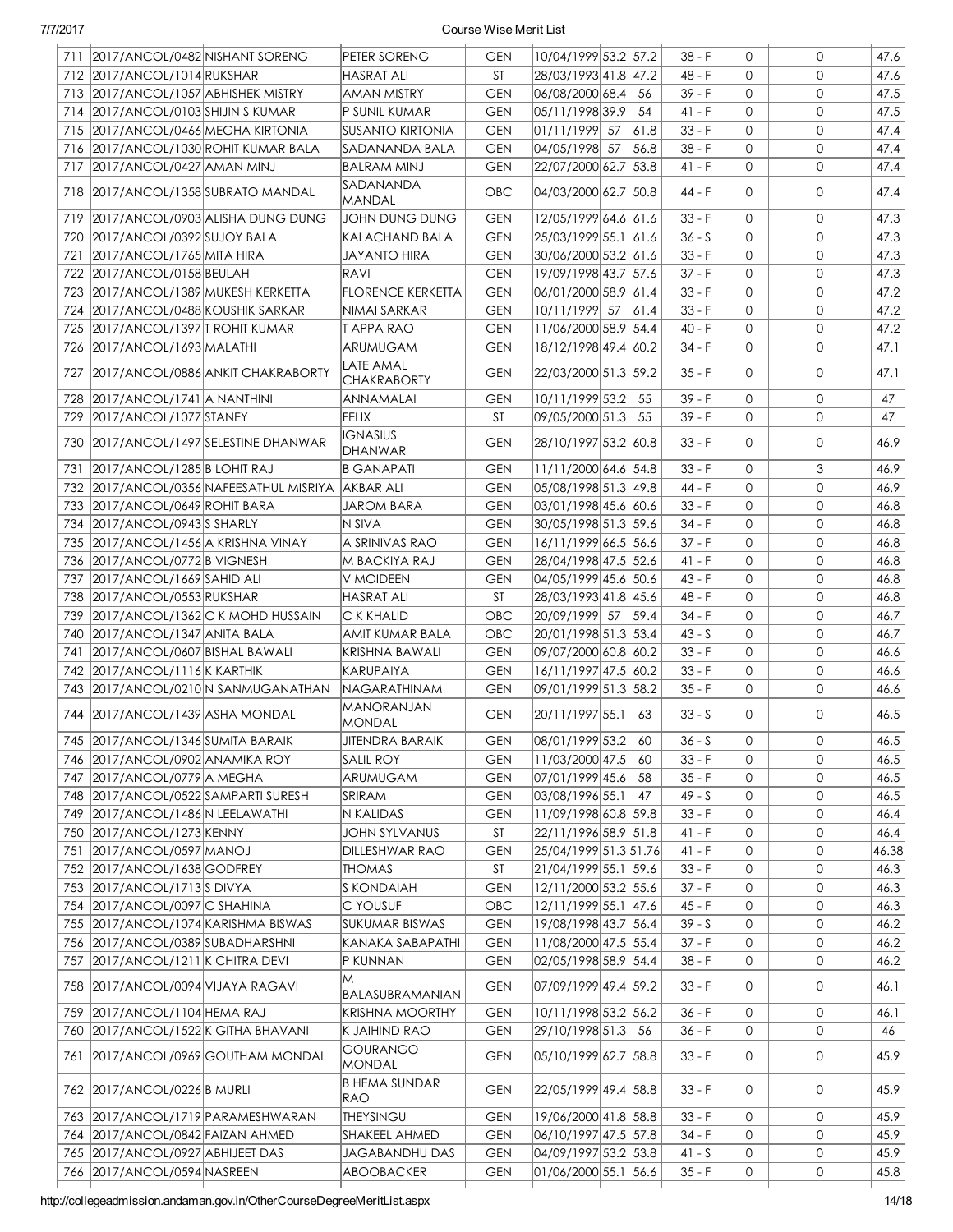|     | 767 2017/ANCOL/0595 JYOTASHANA         |                                               | <b>RAVI KESH CHAND</b>              | <b>GEN</b>             | 25/11/1999 47.5 52.6     |      | $39 - F$           | $\Omega$     | 0                   | 45.8 |
|-----|----------------------------------------|-----------------------------------------------|-------------------------------------|------------------------|--------------------------|------|--------------------|--------------|---------------------|------|
| 768 | 2017/ANCOL/0637 MAMITA BISWAS          |                                               | LAXMAN BISWAS                       | <b>GEN</b>             | 20/07/2000 57            | 58.4 | $33 - F$           | $\Omega$     | $\Omega$            | 45.7 |
| 769 | 2017/ANCOL/1298U INDU                  |                                               | U KESHAV RAO                        | <b>GEN</b>             | 15/03/2000 66.5          | -58  | $33 - F$           | $\Omega$     | $\mathbf{O}$        | 45.5 |
|     | 770 2017/ANCOL/0024 N RAHUL            |                                               | N SHYAMAL RAO                       | <b>GEN</b>             | 01/07/1999 55.1          | 58   | $33 - F$           | $\Omega$     | $\mathbf{O}$        | 45.5 |
| 771 | 2017/ANCOL/1748 UTPAL ROY              |                                               | <b>RANJAN ROY</b>                   | <b>GEN</b>             | 19/06/2000 53.2          | 57   | 34 - F             | $\Omega$     | $\Omega$            | 45.5 |
|     | 772 2017/ANCOL/1475 KARTHIKA           |                                               | SELVA RAJ                           | <b>GEN</b>             | 06/02/1998 45.6          | 54   | $40 - S$           | $\Omega$     | $\mathbf{O}$        | 45.5 |
|     |                                        | 773 2017/ANCOL/0068 SANJUMOL THOMAS<br>KUTTY  | <b>THOMAS KUTTY</b>                 | <b>GEN</b>             | 23/07/1999 49.4          | 50   | $41 - F$           | $\Omega$     | 0                   | 45.5 |
|     |                                        | 774 2017/ANCOL/0124 SANJU MOL THOMAS<br>KUTTY | <b>THOMAS KUTTY</b>                 | <b>GEN</b>             | 23/07/1999 49.4          | 50   | $41 - F$           | $\Omega$     | 0                   | 45.5 |
| 775 | 2017/ANCOL/0713 B THIRUMURTHULU        |                                               | <b>B RAMANA</b>                     | <b>GEN</b>             | 28/07/1993 41.8          | 50   | $41 - F$           | $\Omega$     | $\mathbf{O}$        | 45.5 |
| 776 | 2017/ANCOL/1435   ITI MONDAL           |                                               | <b>ANIL MONDAL</b>                  | OBC                    | 12/10/1998 45.6 57.8     |      | $33 - F$           | $\Omega$     | $\mathbf{O}$        | 45.4 |
| 777 |                                        | 2017/ANCOL/0298 MAMTA KUMARI ROY              | <b>RANJIT ROY</b>                   | <b>GEN</b>             | 16/11/1999 51.3 55.8     |      | $35 - F$           | $\mathbf{0}$ | $\mathbf{O}$        | 45.4 |
|     | 778 2017/ANCOL/1499 ANIRBAN MALLICK    |                                               | <b>ANUKUL CH</b><br><b>MALLICK</b>  | <b>GEN</b>             | 14/01/1999 47.5 57.6     |      | 36 - S             | 0            | 0                   | 45.3 |
| 779 | 2017/ANCOL/1122 SALINA                 |                                               | <b>ZEBULON</b>                      | <b>ST</b>              | 06/10/1997 43.7 57.6     |      | $33 - F$           | $\Omega$     | 0                   | 45.3 |
|     |                                        | 780 2017/ANCOL/0453 PRATAP MAHALDAR           | <b>NANI GOPAL</b><br>MAHALDAR       | <b>GEN</b>             | 21/02/2000 53.2 56.6     |      | 34 - F             | $\Omega$     | $\mathbf{O}$        | 45.3 |
| 781 | 2017/ANCOL/1705 ESTHER                 |                                               | <b>BURNARD</b>                      | <b>ST</b>              | 12/11/1999 43.7 50.6     |      | $40 - F$           | $\Omega$     | $\mathbf{O}$        | 45.3 |
| 782 | 2017/ANCOL/0131 T GOWTHAMI             |                                               | <b>T CHIRANJEEVI</b>                | <b>GEN</b>             | 22/09/1999 53.2 59.4     |      | $34 - S$           | $\Omega$     | $\mathbf{O}$        | 45.2 |
| 783 | 2017/ANCOL/0549 DINESH SHAHU           |                                               | SANTOSH SHAHU                       | <b>GEN</b>             | 25/04/1997 43.7 59.4     |      | $34 - S$           | $\Omega$     | $\mathbf{O}$        | 45.2 |
|     | 784 2017/ANCOL/1032 RENUKA BAI         |                                               | <b>SUMARU RAM</b>                   | <b>GEN</b>             | 09/05/1999 64.6 57.4     |      | $33 - F$           | $\mathbf{0}$ | $\mathbf{O}$        | 45.2 |
| 785 | 2017/ANCOL/0372BIBEKANANDA             | <b>MONDAL</b>                                 | <b>BIKASH MONDAL</b>                | <b>GEN</b>             | 28/05/1999 51.3 57.4     |      | $33 - F$           | $\Omega$     | 0                   | 45.2 |
|     |                                        | 786   2017/ANCOL/0623 C H MEENA KUMARI        | C H BHIMA RAO                       | <b>GEN</b>             | 19/06/1999 45.6 57.4     |      | $33 - F$           | 0            | 0                   | 45.2 |
| 787 | 2017/ANCOL/1471 PRASHANT SAHA          |                                               | SEKHAR SAHA                         | <b>GEN</b>             | 17/11/1999 49.4 55.4     |      | $35 - F$           | $\Omega$     | 0                   | 45.2 |
|     | 788 2017/ANCOL/1177 S PAVITHRA         |                                               | G SARAVANAN                         | <b>GEN</b>             | 24/04/2000 53.2 52.4     |      | $38 - F$           | $\Omega$     | $\mathbf 0$         | 45.2 |
| 789 | 2017/ANCOL/1441 R GANGADHAR            |                                               | R SRINIVAS RAO                      | <b>GEN</b>             | 03/07/1998 45.6 50.4     |      | $40 - F$           | $\Omega$     | $\mathbf{O}$        | 45.2 |
|     | 790 2017/ANCOL/1208 AYESHA NAZ         |                                               | ANWAR HUSSAIN                       | OBC                    | 22/02/1993 41            | 49.4 | $41 - F$           | $\Omega$     | 0                   | 45.2 |
| 791 | 2017/ANCOL/1204 AYESHA NAZ             |                                               | ANWAR HUSSAIN                       | $\Theta$ B $\Theta$    | 22/02/1993 41            | 49.4 | $+$                | $\Theta$     | $\Theta$            | 45.2 |
|     | 792 2017/ANCOL/1730 ASHNA HANIF        |                                               | MOHAMMED HANIF                      | OBC                    | 18/03/1999 64.6 44.4     |      | 46 - F             | $\mathbf{O}$ | 0                   | 45.2 |
|     | 793   2017/ANCOL/1257 MANISHA SARKAR   |                                               | PRABHASH SARKAR                     | OBC                    | 01/02/1999 51.3 60.2     |      | $33 - S$           | $\Omega$     | $\overline{0}$      | 45.1 |
|     |                                        | 794   2017/ANCOL/1400 BIMLA KUMARI SHAHU      | <b>PUNU SHAHU</b>                   | <b>GEN</b>             | 14/07/1998 45.6 57.2     |      | $33 - F$           | $\Omega$     | $\mathsf{O}\xspace$ | 45.1 |
|     | 795   2017/ANCOL/1281   MOHAMMED RIYAZ |                                               | B M UMMER                           | OBC                    | 22/12/1997 49.4 53.2     |      | $40 - S$           | $\Omega$     | $\overline{0}$      | 45.1 |
|     | 796 2017/ANCOL/0674 TAMIL SELVI        |                                               | <b>S KANNAN</b>                     | <b>GEN</b>             | 12/06/1997 51.3          | -57  | $33 - F$           | $\mathbf{0}$ | $\overline{0}$      | 45   |
|     | 797 2017/ANCOL/0216 SHIVANI KUJUR      |                                               | <b>VINCENT KUJUR</b>                | <b>GEN</b>             | 19/05/1998 49.4          | 50   | $40 - F$           | $\mathbf{0}$ | $\overline{0}$      | 45   |
|     |                                        |                                               |                                     |                        |                          |      |                    |              | $\overline{0}$      |      |
|     | 798 2017/ANCOL/1698 MUKTA ROY          |                                               | <b>UTPAL ROY</b>                    | <b>GEN</b>             | 07/12/1997 49.4          | 49   | $41 - F$           | $\mathbf{0}$ |                     | 45   |
| 799 | 2017/ANCOL/0737 FRANKIE JONES          |                                               | MICHAEL                             | <b>ST</b>              | 25/03/1999 55.1 51.6     |      | $41 - S$           | 0            | $\mathbf{0}$        | 44.8 |
|     | 800 2017/ANCOL/0739 FRANKIE JONES      |                                               | <b>MICHAEL</b>                      | $\mathbb{S}\mathbb{T}$ | 25/03/1999 55.1 51.6     |      | $4$ $ \frac{1}{2}$ | 0            | θ                   | 44.8 |
| 801 | 2017/ANCOL/0740 FRANKIE JONES          |                                               | <b>MICHAEL</b>                      | SŦ                     | 25/03/1999 55.1 51.6     |      | $4 + S$            | θ            | $\Theta$            | 44.8 |
|     | 802 2017/ANCOL/1782 ABDUL WASEEM       |                                               | <b>ABDUL SATTAR</b>                 | OBC                    | 31/03/1996 45.6 49.6     |      | 40 - F             | 0            | 0                   | 44.8 |
|     | 803 2017/ANCOL/0564 DINESH OJHA        |                                               | <b>DINANATH OJHA</b>                | <b>GEN</b>             | 09/04/2000 58.9 48.4     |      | 41 - F             | 0            | 0                   | 44.7 |
|     | 804 2017/ANCOL/1355 RUPA MONDAL        |                                               | <b>ARUN MONDAL</b>                  | <b>GEN</b>             | 05/07/1998 51.3 59.2     |      | $33 - S$           | 0            | 0                   | 44.6 |
|     | 805 2017/ANCOL/1364 P EZAZ HUSSAIN     |                                               | P ZAKIR HUSSAIN                     | OBC                    | 17/05/1999 53.2 56.2     |      | $33 - F$           | 0            | 0                   | 44.6 |
|     | 806 2017/ANCOL/0732 TDEEPA             |                                               | R THANGARAJU                        | <b>GEN</b>             | 07/10/1998 47.5 55.2     |      | 34 - F             | 0            | 0                   | 44.6 |
| 807 | 2017/ANCOL/0733 T DEEPA                |                                               | R-THANGARAJU                        | <b>GEN</b>             | $ 07/10/1998 $ 47.5 55.2 |      | $34 - F$           | θ            | θ                   | 44.6 |
|     | 808 2017/ANCOL/1413 RONIT BISWAS       |                                               | RATAN LAL BISWAS                    | <b>GEN</b>             | 03/08/1999 47.5 54.2     |      | $35 - F$           | 0            | 0                   | 44.6 |
| 809 | 2017/ANCOL/1629 MUSKAAN GHOSH          |                                               | ANIL KUMAR GHOSH                    | <b>GEN</b>             | $ 04/04/1999 $ 57   49.2 |      | 40 - F             | 0            | 0                   | 44.6 |
|     | 810 2017/ANCOL/1725 J LAVANYA          |                                               | <b>J RAJA RAO</b>                   | <b>GEN</b>             | 26/10/1999 51.3 55.8     |      | $33 - F$           | 0            | 0                   | 44.4 |
| 811 | 2017/ANCOL/0853 A D PRASHAD            |                                               | DHARMA RAO                          | <b>GEN</b>             | 10/12/1998 53.2 53.8     |      | $35 - F$           | 0            | 0                   | 44.4 |
|     | 812 2017/ANCOL/1234 ANKUSH LAKRA       |                                               | <b>BIRSA LAKRA</b>                  | <b>GEN</b>             | 20/03/1996 47.5 55.6     |      | $33 - F$           | 0            | 0                   | 44.3 |
|     | 813 2017/ANCOL/1452 NASIR HUSSAIN      |                                               | NOOR HUSSAIN                        | <b>GEN</b>             | 18/02/1999 60.8 53.6     |      | 35 - F             | 0            | 0                   | 44.3 |
|     | 814 2017/ANCOL/0565 MANISH EKKA        |                                               | THOMAS EKKA                         | <b>GEN</b>             | 21/12/1997 51.3 49.6     |      | $33 - F$           | $\mathbf{0}$ | 3                   | 44.3 |
|     | 815 2017/ANCOL/1667 R AJITH            |                                               | P RAMASWAMY                         | <b>GEN</b>             | 06/10/1999 53.2 55.4     |      | $33 - F$           | $\mathbf{0}$ | 0                   | 44.2 |
|     | 816 2017/ANCOL/0918 M MAHESH           |                                               | M PAPA RAO                          | <b>GEN</b>             | 12/11/1998 41.8 55.4     |      | $33 - F$           | $\mathbf{0}$ | 0                   | 44.2 |
|     | 817 2017/ANCOL/1749 M MAHESH           |                                               | M HARI KRISHNA                      | <b>GEN</b>             | $01/06/1998$ 49.4 54.4   |      | $34 +$             | $\Theta$     | θ                   | 44.2 |
|     | 818 2017/ANCOL/0122 NAVEEN KUMAR       |                                               | N PRASAD                            | <b>GEN</b>             | 20/05/1998 41.8 48.4     |      | 34 - F             | 0            | 3                   | 44.2 |
|     |                                        | 819 2017/ANCOL/1778 SUMIT CHAKRABORTY         | <b>MANICK</b><br><b>CHAKRABORTY</b> | <b>GEN</b>             | 26/08/2000 64.6 55.2     |      | $33 - F$           | 0            | 0                   | 44.1 |
| 820 | 2017/ANCOL/0755 P VIJAY KUMAR          |                                               | M PERIAIAH                          | <b>GEN</b>             | 13/04/1998 53.2 55.2     |      | $33 - F$           | 0            | 0                   | 44.1 |
| 821 | 2017/ANCOL/0705 B KISHORE KUMAR        |                                               | <b>B VISHWANADHAM</b>               | <b>GEN</b>             | 25/03/1999 49.4 55.2     |      | $33 - F$           | 0            | 0                   | 44.1 |
|     | 822 2017/ANCOL/0704 VITUS              |                                               | AMIEL                               | ST                     | 05/08/1999 45.6 53.2     |      | $38 - S$           | 0            | 0                   | 44.1 |
|     | 823 2017/ANCOL/0945 AKASH MONDAL       |                                               | <b>MANTU MONDAL</b>                 | <b>GEN</b>             | 18/01/2000 55.1 52.2     |      | 36 - F             | 0            | 0                   | 44.1 |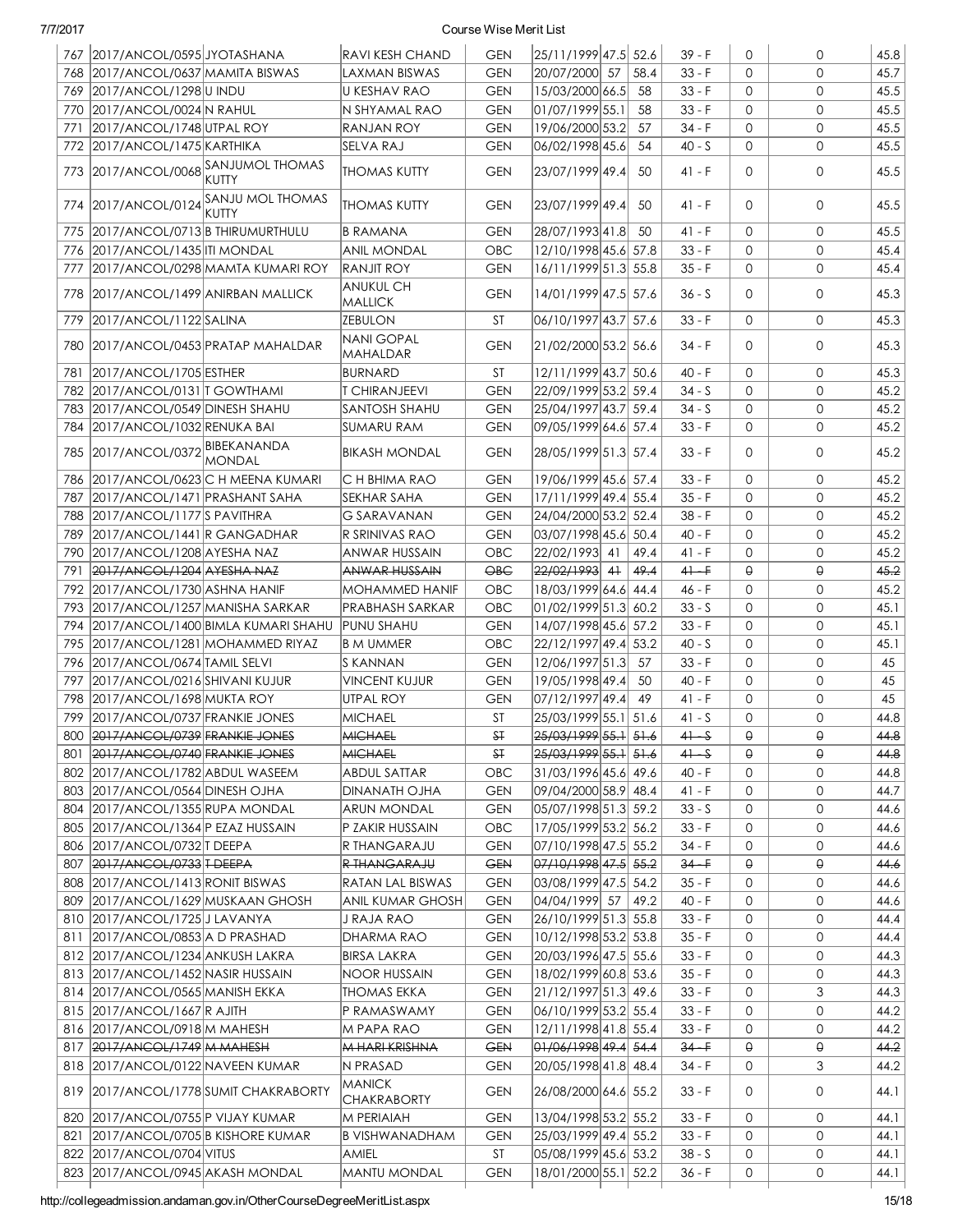|     | 824 2017/ANCOL/0289   ANGEL KETHERIN  |                                                         | A IRUDAYA RAJ                         | <b>GEN</b> | 15/11/1997 55.1 47.2  |      | $41 - F$ | $\mathbf{0}$ | 0                   | 44.1  |
|-----|---------------------------------------|---------------------------------------------------------|---------------------------------------|------------|-----------------------|------|----------|--------------|---------------------|-------|
|     | 825 2017/ANCOL/0559 ANUBRATA BISWAS   |                                                         | <b>ARABINDU BISWAS</b>                | <b>GEN</b> | 27/04/1998 51.3       | 51   | 37 - F   | $\Omega$     | $\mathbf 0$         | 44    |
|     | 826 2017/ANCOL/0749 A PRABHAKARAN     |                                                         | E ARUMUGAM                            | <b>GEN</b> | 20/12/1998 51.3       | 50   | $38 - F$ | $\mathbf{O}$ | $\mathsf{O}$        | 44    |
|     | 827 2017/ANCOL/0104 P K MUHSINA       |                                                         | P K KUTTY                             | <b>GEN</b> | 16/04/1999 58.9       | 49   | 39 - F   | $\Omega$     | 0                   | 44    |
|     |                                       |                                                         | <b>MOHAMMED</b>                       |            |                       |      |          |              |                     |       |
|     | 828 2017/ANCOL/1663 NADIRA BEGUM      |                                                         | P ABDUL NASIR                         | OBC        | 03/12/1998 53.2 54.8  |      | $33 - F$ | 0            | $\mathsf{O}$        | 43.9  |
| 829 | 2017/ANCOL/1062 G ARUN                |                                                         | G TARAKESWAR<br><b>RAO</b>            | <b>GEN</b> | 19/03/2000 47.5 54.6  |      | $33 - F$ | $\Omega$     | $\mathsf{O}$        | 43.8  |
|     | 830 2017/ANCOL/1604 M PARAMESHWAR     | RAO                                                     | SOORINARAYAN                          | <b>GEN</b> | 07/11/1996 47.5 53.6  |      | 34 - F   | $\Omega$     | 0                   | 43.8  |
| 831 | 2017/ANCOL/1205 VIJAY                 |                                                         | S GANESHAN                            | <b>GEN</b> | 18/09/1996 49.4 54.4  |      | $33 - F$ | $\Omega$     | $\mathsf{O}$        | 43.7  |
|     | 832 2017/ANCOL/1751 SHEKHAR SARKAR    |                                                         | RATAN SARKAR                          | <b>GEN</b> | 01/10/1997 45.6 51.4  |      | $36 - F$ | $\Omega$     | $\mathsf{O}$        | 43.7  |
|     | 833 2017/ANCOL/1178 R UDAYA KUMAR     |                                                         | R TEJESWAR RAO                        | <b>GEN</b> | 22/02/1999 51.3 56.2  |      | $34 - S$ | $\Omega$     | $\mathsf{O}$        | 43.6  |
|     | 834 2017/ANCOL/1324 LYDIA             |                                                         | <b>GEDION</b>                         | ST         | 11/07/1998 53.2 54.2  |      | $33 - F$ | $\mathbf{0}$ | $\mathbf{O}$        | 43.6  |
|     | 835 2017/ANCOL/0806 K A NERISSA       |                                                         | <b>K JOSEPH</b>                       | ST         | 12/04/2000 51.3 54.2  |      | $33 - F$ | $\Omega$     | $\mathbf{O}$        | 43.6  |
|     | 836 2017/ANCOL/1443 RENUKA DHALI      |                                                         | <b>SUDEB DHALI</b>                    | OBC        | 30/03/1999 58.9       | 55   | $35 - S$ | $\Omega$     | $\mathbf{O}$        | 43.5  |
| 837 | 2017/ANCOL/1256 K DURGA PRASAD        |                                                         | RAMANA                                | <b>GEN</b> | 28/11/1997 45.6       | 51   | $36 - F$ | $\Omega$     | $\mathbf{O}$        | 43.5  |
| 838 | 2017/ANCOL/0449 SHAHID ANWAR          |                                                         | M ABDUL AZIZ                          | <b>GEN</b> | 23/11/1998 57         | 50   | $37 - F$ | $\mathbf{O}$ | 0                   | 43.5  |
| 839 | 2017/ANCOL/1291 MUNESWARAN            |                                                         | <b>MANICKAM</b>                       | <b>GEN</b> | 07/09/1996 45.6       | 49   | 38 - F   | $\Omega$     | $\mathbf{0}$        | 43.5  |
| 840 | 2017/ANCOL/0992 ATISH TOPPO           |                                                         | <b>MARIANUS TOPPO</b>                 | <b>GEN</b> | 11/02/2000 57         | 53.8 | $33 - F$ | $\Omega$     | $\mathsf{O}\xspace$ | 43.4  |
| 841 | 2017/ANCOL/1396 B PADMAEATI           |                                                         | <b>B DAMODHAR</b>                     | <b>GEN</b> | 28/09/1997 47.5 53.8  |      | $33 - F$ | $\Omega$     | $\mathsf{O}\xspace$ | 43.4  |
| 842 | 2017/ANCOL/1704 B PADMAWATI           |                                                         | <b>B DAMODHAR</b>                     | <b>GEN</b> | 28/09/1997 47.5 53.8  |      | $33 - F$ | $\Omega$     | 0                   | 43.4  |
|     |                                       | 843 2017/ANCOL/1416 ANKITH PHILIP LAKRA                 | <b>CLEMENT LAKRA</b>                  | <b>GEN</b> | 07/11/1999 45.6 51.8  |      | $35 - F$ | $\Omega$     | $\mathbf 0$         | 43.4  |
|     |                                       | 844   2017/ANCOL/0095 VINAYAK RAO MURTHY BHIMESHWAR RAO |                                       | <b>GEN</b> | 14/10/1999 55.1 53.6  |      | $33 - F$ | $\Omega$     | $\mathsf{O}\xspace$ | 43.3  |
|     | 845 2017/ANCOL/1714 VINITH BABU       |                                                         | C BABU                                | <b>GEN</b> | 03/03/1999 49.4 52.6  |      | 34 - F   | $\Omega$     | $\mathsf{O}$        | 43.3  |
|     | 846   2017/ANCOL/1161   DNAVEEN KUMAR |                                                         | D DILLI RAO                           | <b>GEN</b> | 07/12/1999 57         | 50.6 | $36 - F$ | $\Omega$     | 0                   | 43.3  |
|     | 847 2017/ANCOL/1200 S K HAMEED ALI    |                                                         | S K HABIB RAHMAN                      | <b>GEN</b> | 30/09/1999 57         | 53.4 | $33 - F$ | $\mathbf{0}$ | 0                   | 43.2  |
|     | 848 2017/ANCOL/1767 RAJ KISHOR        |                                                         | RAJ KUMAR PRASAD                      | <b>GEN</b> | 28/11/1999 47.5 52.4  |      | $34 - F$ | $\mathbf{O}$ | $\mathbf 0$         | 43.2  |
|     | 849 2017/ANCOL/0499 NAMITA            |                                                         | <b>AMRIK SINGH</b>                    | <b>GEN</b> | 29/04/1999 47.5 53.2  |      | $33 - F$ | 0            | $\mathbf{O}$        | 43.1  |
|     | 850 2017/ANCOL/1609 LEANDER SANJU     |                                                         | <b>AUGUSTINE</b>                      | <b>ST</b>  | 27/09/1997 53.2 44.2  |      | 42 - F   | 0            | 0                   | 43.1  |
|     | 851 2017/ANCOL/0940 PRASENJEET DAS    |                                                         | <b>KIRAN DAS</b>                      | <b>GEN</b> | 06/10/1995 43.7       | 56   | $33 - S$ | 0            | $\mathsf{O}$        | 43    |
|     | 852 2017/ANCOL/0777 B NAGARAJU        |                                                         | <b>B RAM CHANDER</b><br><b>MURTHY</b> | <b>GEN</b> | 12/11/1996 43.7       | 56   | $33 - S$ | $\Omega$     | 0                   | 43    |
|     | 853 2017/ANCOL/1710 GABRIEL           |                                                         | <b>EMMANUEL</b>                       | ST         | 25/12/1995 58.9       | 53   | $33 - F$ | 0            | $\mathsf{O}$        | 43    |
|     | 854 2017/ANCOL/0693 C YOGESH RAO      |                                                         | <b>BABU RAO</b>                       | <b>GEN</b> | 17/06/2000 58.9       | 53   | $33 - F$ | 0            | $\mathbf{O}$        | 43    |
|     | 855 2017/ANCOL/0317 B CHANDRU         |                                                         | M BALU                                | <b>GEN</b> | 03/07/1999 49.4       | 49   | $37 - F$ | 0            | $\mathbf{0}$        | 43    |
|     |                                       | 856 2017/ANCOL/0715 RAJESH KUMAR ROY                    | RANJEET ROY                           | <b>GEN</b> | 16/04/1999 45.6 52.8  |      | $33 - F$ | $\Omega$     | $\mathbf{O}$        | 42.9  |
|     | 857 2017/ANCOL/1245 DIBAS ROY         |                                                         | DWIJEN ROY                            | <b>GEN</b> | 25/10/1989 39.9 52.6  |      | $33 - F$ | $\Omega$     | $\mathbf{O}$        | 42.8  |
|     | 858 2017/ANCOL/1617 C H SUSHMA LILY   |                                                         | C H UDAY KUMAR                        | GEN        | 29/12/1998 47.5 51.6  |      | 34 - F   | 0            | 0                   | 42.8  |
|     | 859 2017/ANCOL/0305 PUJA SINGH        |                                                         | SURENDER                              | GEN        | 04/01/1999 53.2 51.4  |      | 34 - F   | $\Omega$     | 0                   | 42.7  |
| 860 | 2017/ANCOL/0712 RAHUL MEHER           |                                                         | PRAKASH MEHER                         | <b>GEN</b> | 28/11/1999 53.2 52.2  |      | $33 - F$ | 0            | 0                   | 42.6  |
| 861 | 2017/ANCOL/1419 JUTTU JAGAN           |                                                         | <b>J LOKNATH</b>                      | <b>GEN</b> | 30/06/1999 51.3 51.2  |      | $34 - F$ | $\mathbf{O}$ | 0                   | 42.6  |
|     | 862 2017/ANCOL/1188 M SARAN           |                                                         | M MANOHARAN                           | <b>GEN</b> | 12/07/1999 49.4 51.2  |      | $34 - F$ | 0            | 0                   | 42.6  |
|     | 863 2017/ANCOL/0709 G CHENNA          |                                                         | G SATYA<br>NARAYANA                   | <b>GEN</b> | 21/07/1999 47.5 49.2  |      | $36 - F$ | 0            | 0                   | 42.6  |
| 864 | 2017/ANCOL/1133 K VANI                |                                                         | K RANGA RAO                           | <b>GEN</b> | 20/07/1998 60.8 48.2  |      | $37 - F$ | 0            | 0                   | 42.6  |
| 865 | 2017/ANCOL/0993 KRAMACHANDER          |                                                         | K VENKATESHWAR                        | GEN        | 28/12/1997 57         | 52   | $33 - F$ | $\Omega$     | 0                   | 42.5  |
|     | 2017/ANCOL/1558 ARINDAM MONDAL        | RAO                                                     | RAO<br><b>GIREN MONDAL</b>            |            | 12/03/2000 55.1       | 52   | $33 - F$ | $\mathbf{0}$ | 0                   | 42.5  |
| 866 |                                       |                                                         |                                       | <b>GEN</b> | 13/10/1998 58.9       |      |          | $\Omega$     | 0                   |       |
| 867 | 2017/ANCOL/0426 SHALINI VARGHESE      |                                                         | M T VARGHESE                          | <b>GEN</b> |                       | 51   | $34 - F$ | $\mathbf{0}$ |                     | 42.5  |
|     | 868 2017/ANCOL/0753 PRITHILATA BISWAS |                                                         | RANJAN BISWAS                         | <b>GEN</b> | 05/08/2000 57         | 50   | $35 - F$ |              | 0                   | 42.5  |
|     | 869 2017/ANCOL/0716 ABHIJIT MONDAL    |                                                         | <b>AJAY MONDAL</b>                    | <b>GEN</b> | 21/05/1998 45.6       | 49   | $36 - F$ | $\mathbf{0}$ | 0                   | 42.5  |
|     | 870 2017/ANCOL/1017 SLAVANAYA         |                                                         | D SELVAM                              | <b>GEN</b> | 28/10/1998 51.3 51.89 |      | $33 - F$ | $\mathbf{0}$ | 0                   | 42.44 |
| 871 | 2017/ANCOL/1743 MOHD HUZAIFA          |                                                         | <b>TTYOUSUF</b>                       | OBC        | 15/12/1998 55.1 51.8  |      | $33 - F$ | 0            | 0                   | 42.4  |
|     | 872 2017/ANCOL/0591 NEHA MONDAL       |                                                         | <b>BISWAJEET MONDAL</b>               | <b>GEN</b> | 09/11/1997 45.6 51.8  |      | $33 - F$ | 0            | 0                   | 42.4  |
|     | 873 2017/ANCOL/1378 SUNDER LAL        |                                                         | <b>CHRYSOSTOM</b>                     | ST         | 17/04/1996 62.7 51.6  |      | $33 - F$ | $\mathbf{0}$ | 0                   | 42.3  |
|     | 874 2017/ANCOL/0624 SUMAN DEVI        |                                                         | <b>BITA RAM</b>                       | <b>GEN</b> | 18/02/1999 43.7 51.6  |      | $33 - F$ | 0            | 0                   | 42.3  |
|     | 875 2017/ANCOL/1643 SUSMITA LAKRA     |                                                         | <b>HABIL LAKRA</b>                    | <b>GEN</b> | 23/09/1997 49.4 49.6  |      | $35 - F$ | 0            | $\mathsf{O}\xspace$ | 42.3  |
|     | 876 2017/ANCOL/1337 ALWINTER          |                                                         | ABLE                                  | <b>ST</b>  | 24/01/1998 55.1 54.4  |      | $33 - S$ | 0            | 0                   | 42.2  |
|     | 877 2017/ANCOL/0593 KRISHNA MUNDA     |                                                         | <b>BONA MUNDA</b>                     | <b>GEN</b> | 27/03/1998 41.8 51.4  |      | $33 - F$ | $\mathbf{O}$ | 0                   | 42.2  |
|     | 878 2017/ANCOL/0955 CENDRELLA         |                                                         | <b>LATE IGNATIOUS</b>                 | ST         | 18/06/2000 68.4 50.4  |      | $34 - F$ | $\mathbf{0}$ | 0                   | 42.2  |
|     | 879 2017/ANCOL/1283 B POOJA           |                                                         | <b>B LAXMINARAYAN</b>                 | <b>GEN</b> | 12/05/2000 57         | 51.2 | $33 - F$ | $\mathbf{O}$ | 0                   | 42.1  |
| 880 | 2017/ANCOL/1662 SEVERINA              |                                                         | <b>THOMAS</b>                         | ST         | 23/06/1999 53.2 51.2  |      | $33 - F$ | 0            | 0                   | 42.1  |

http://collegeadmission.andaman.gov.in/OtherCourseDegreeMeritList.aspx 16/18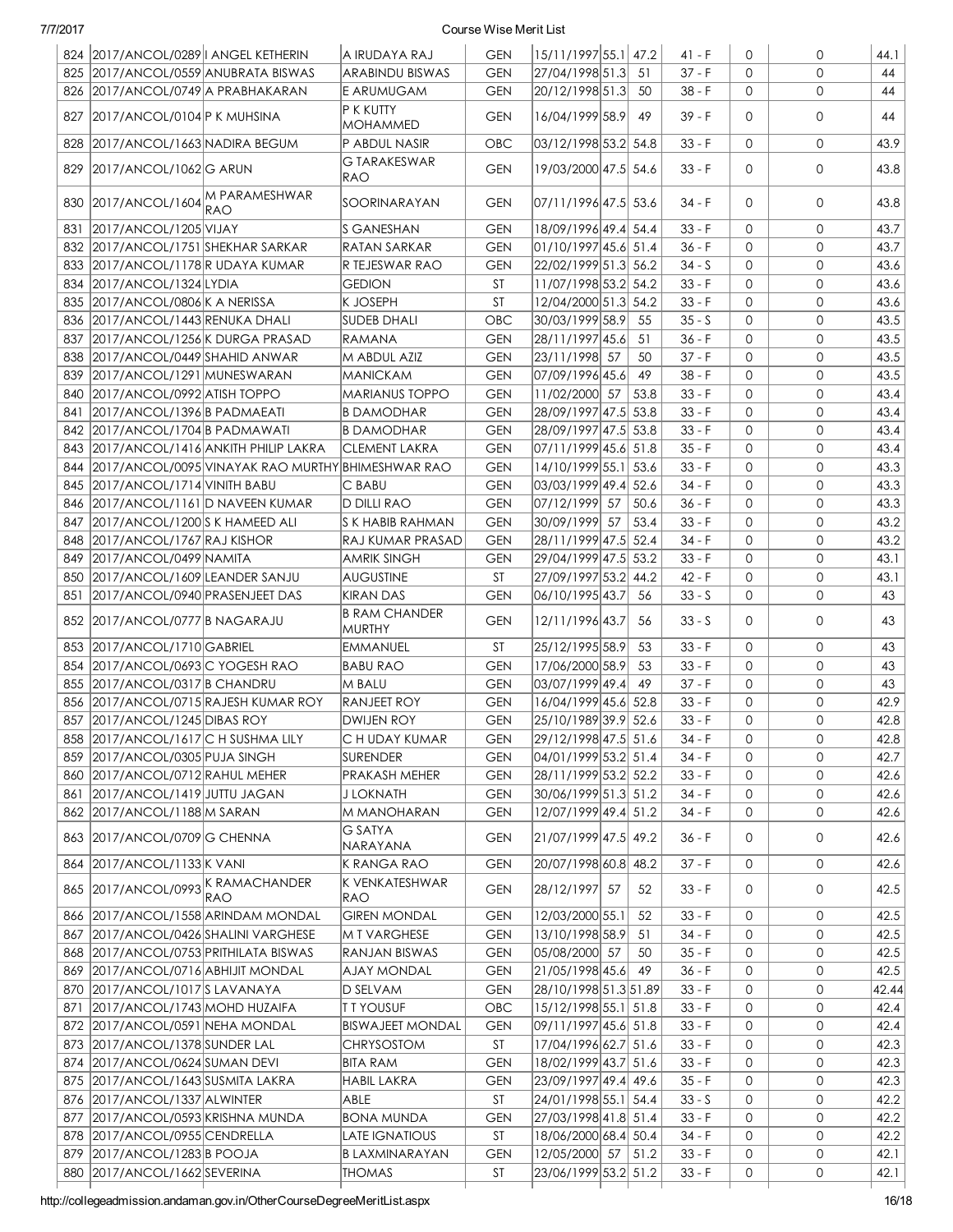|     | 881 2017/ANCOL/0742 U KARTHIKHA           |                                       | P UTHAIYA KUMAR                    | <b>GEN</b>     | 06/03/1998 45.6        | 49   | $35 - F$ | $\mathbf{0}$ | 0            | 42                |
|-----|-------------------------------------------|---------------------------------------|------------------------------------|----------------|------------------------|------|----------|--------------|--------------|-------------------|
|     | 882 2017/ANCOL/0798 SPAWAN KUMAR          |                                       | IS PRUSOTHAMAN                     | <b>GEN</b>     | 14/08/1999 45.6 53.8   |      | $33 - S$ | $\Omega$     | $\Omega$     | 41.9              |
|     | 883 2017/ANCOL/0960 R SOUMYA              |                                       | <b>S RAJENDRAN</b>                 | <b>GEN</b>     | 06/03/1998 55.1 53.6   |      | $33 - S$ | $\Omega$     | 0            | 41.8              |
| 884 | 2017/ANCOL/0750 PRIYA                     |                                       | <b>ATHANASIOUS</b>                 | <b>ST</b>      | 12/06/1998 45.6 53.6   |      | $33 - S$ | $\mathbf{0}$ | $\mathbf{0}$ | 41.8              |
| 885 | 2017/ANCOL/1431 E GIRIJA KUMARI           |                                       | E POTTAIAH                         | <b>GEN</b>     | 26/11/1998 51.3 47.6   |      | 36 - F   | $\Omega$     | $\mathbf{0}$ | 41.8              |
|     | 886   2017/ANCOL/0836   PEEJUSH CHOWDHURY |                                       | <b>GOVINDA</b><br><b>CHOWDHURY</b> | <b>GEN</b>     | 12/03/2000 45.6 45.6   |      | $38 - F$ | $\Omega$     | $\mathbf{0}$ | 41.8              |
|     | 887 2017/ANCOL/0878 SUBHAM MAZUMDER       |                                       | <b>SUMANTA</b><br><b>MAZUMDER</b>  | <b>GEN</b>     | 13/06/1999 45.6 44.6   |      | 39 - F   | $\Omega$     | 0            | 41.8              |
| 888 | 2017/ANCOL/1630 RAPETI SRAVANI            |                                       | <b>VENKATA RAO</b>                 | <b>GEN</b>     | 10/07/1999 51.3 51.4   |      | $35 - S$ | $\Omega$     | $\mathbf{0}$ | 41.7              |
| 889 | 2017/ANCOL/0694 P AMMU                    |                                       | P PALANICHAMY                      | <b>GEN</b>     | 02/07/2000 47.5 50.4   |      | $33 - F$ | $\Omega$     | 0            | 41.7              |
| 890 | 2017/ANCOL/0678 ANKIT KUMAR TOPPO         |                                       | <b>AUGUSTUS TOPPO</b>              | <b>GEN</b>     | 15/01/1998 47.5 52.2   |      | $34 - S$ | $\Omega$     | 0            | 41.6              |
| 891 | 2017/ANCOL/0788 ANKIT DAS                 |                                       | <b>ATUL DAS</b>                    | <b>GEN</b>     | 17/01/1999 47.5 50.2   |      | $33 - F$ | $\Omega$     | 0            | 41.6              |
| 892 | 2017/ANCOL/0765 K ABDUL ASHIF             |                                       | <b>K YOUSUF</b>                    | <b>GEN</b>     | 22/10/1999 51.3 46.2   |      | $37 - F$ | $\Omega$     | $\mathbf{0}$ | 41.6              |
| 893 | 2017/ANCOL/1585 P BHASKAR RAO             |                                       | P YARREYYA                         | <b>GEN</b>     | 23/04/2000 58.9        | 50   | $33 - F$ | $\Omega$     | 0            | 41.5              |
| 894 | 2017/ANCOL/0074 E ANAND                   |                                       | A ELANGO                           | <b>GEN</b>     | 17/12/1998 45.6 47.8   |      | $35 - F$ | $\mathbf{0}$ | $\mathbf{O}$ | 41.4              |
| 895 | 2017/ANCOL/0911 E MANISHA                 |                                       | E CHINNA RAO                       | <b>GEN</b>     | 14/04/2000 62.7        | 49.6 | $33 - F$ | 0            | $\mathbf{0}$ | 41.3              |
|     | 896 2017/ANCOL/0912 E MANISHA             |                                       | E CHINNA RAO                       | <del>GEN</del> | $+4/04/2000 62.7 49.6$ |      | $33 - F$ | $\Theta$     | $\Theta$     | 41.3              |
| 897 | 2017/ANCOL/0833 MANISH URAON              |                                       | <b>MANGRU URAON</b>                | <b>GEN</b>     | 23/01/1998 47.5 48.4   |      | $34 - F$ | $\mathbf{0}$ | 0            | 41.2              |
|     | 898 2017/ANCOL/1329 SHYAMAL MONDAL        |                                       | SHYAMPADA<br><b>MONDAL</b>         | <b>GEN</b>     | 05/09/1999 51.3  46.4  |      | 36 - F   | $\Omega$     | 0            | 41.2              |
|     | 899 2017/ANCOL/0606 T GURUNADH            |                                       | T DEVENDRA RAO                     | <b>GEN</b>     | 16/02/1999 47.5        | 45   | $37 - F$ | 0            | $\mathbf{0}$ | 41                |
|     | 900 2017/ANCOL/1306 ASHISH LAKRA          |                                       | COSMOS LAKRA                       | <b>GEN</b>     | 09/01/1999 60.8  46.4  |      | $35 - F$ | $\mathbf{O}$ | $\mathbf{0}$ | 40.7              |
| 901 | 2017/ANCOL/1739 MARY                      |                                       | ZEBULON                            | <b>ST</b>      | 23/09/1994 55.1 48.2   |      | $33 - F$ | $\mathbf{O}$ | 0            | 40.6              |
|     | 902 2017/ANCOL/1780 KHAIRUN BIBI          |                                       | SHAUKAT ALI                        | <b>GEN</b>     | 26/12/1999 51.3 47.2   |      | 34 - F   | 0            | $\mathbf{0}$ | 40.6              |
|     | 903 2017/ANCOL/0812 RAHEL                 |                                       | D DEIVAPRAKASAM                    | <b>GEN</b>     | 10/04/1997 49.4        | 48   | $33 - F$ | 0            | $\mathbf{0}$ | 40.5              |
|     | 904 2017/ANCOL/1290 PRIYA                 |                                       | DHANDAYUDAPANI                     | <b>GEN</b>     | 23/07/2000 43.7        | 47   | 34 - F   | $\mathbf{0}$ | 0            | 40.5              |
|     | 905 2017/ANCOL/1121 D NARESH              |                                       | D KESAVA RAO                       | <b>GEN</b>     | 15/10/1996 57          | 50.8 | $33 - S$ | $\mathbf{O}$ | $\mathbf{0}$ | 40.4              |
|     | 906 2017/ANCOL/0235 PROSENJIT DAS         |                                       | RAMESH CH DAS                      | <b>GEN</b>     | 30/11/1998 45.6 47.8   |      | $33 - F$ | $\mathbf{O}$ | $\mathbf{0}$ | 40.4              |
| 907 | 2017/ANCOL/1426 D RAMIYA                  |                                       | D JOGA RAO                         | <b>GEN</b>     | 04/12/1999 58.9 46.8   |      | 34 - F   | $\Omega$     | 0            | 40.4              |
|     | 908 2017/ANCOL/1555 ANISH BISWAS          |                                       | <b>ARUN BISWAS</b>                 | OBC            | 10/02/2000 47.5 47.6   |      | $33 - F$ | $\mathbf{O}$ | 0            | 40.3              |
| 909 | 2017/ANCOL/0544 AMIT KUMAR SURIN          |                                       | <b>FABIYANUS SURIN</b>             | <b>GEN</b>     | 26/10/1994 55.1 46.6   |      | $34 - F$ | $\Omega$     | $\mathbf{0}$ | 40.3              |
|     | 910 2017/ANCOL/0348 ENSIA MARY D          |                                       | <b>DOMINIC</b>                     | <b>GEN</b>     | 09/05/1996 60.8 45.6   |      | $35 - F$ | $\Omega$     | $\mathbf{0}$ | 40.3              |
| 911 | 2017/ANCOL/0514 G MANOJ DAVID             |                                       | <b>G PREMANANDAM</b>               | <b>GEN</b>     | 20/05/1998 41.8 42.4   |      | $38 - F$ | $\mathbf{O}$ | $\mathbf{0}$ | 40.2              |
|     | 912 2017/ANCOL/1028 G ANKITA              |                                       | <b>G SRINIWAS RAO</b>              | <b>GEN</b>     | 15/10/1999 58.9 47.2   |      | $33 - F$ | $\mathbf{0}$ | $\mathbf{O}$ | 40.1              |
|     | 913 2017/ANCOL/1276 SUTRISHNA ROY         |                                       | <b>SAMIR ROY</b>                   | OBC            | 16/06/2001 51.3        | 45   | $35 - F$ | $\Omega$     | $\mathbf{0}$ | 40                |
|     | 914 2017/ANCOL/1728 AS CHARITY            |                                       | <b>JEROME SIMON</b>                | ST             | 10/05/1999 47.5 45.8   |      | 34 - F   | $\mathbf{0}$ | 0            | 39.9              |
|     | 915 2017/ANCOL/1316 LEOPOLT VIMAL         |                                       | ALBERT                             | <b>ST</b>      | 21/05/1999 57          | 44.6 | $35 - F$ | $\Omega$     | 0            | 39.8              |
|     | 916 2017/ANCOL/1251 G PUSHPANJALI         |                                       | <b>VENKATESWAR RAO</b>             | <b>GEN</b>     | 12/05/1999 64.6 45.4   |      | 34 - F   | 0            | 0            | $\overline{39.7}$ |
|     | 917   2017/ANCOL/1311   POLLINA BALLABH   |                                       | APURBA BALLABH                     | <b>GEN</b>     | 06/08/1999 55.1 46.2   |      | $33 - F$ | 0            | 0            | 39.6              |
|     | 918 2017/ANCOL/1423 B PAWAN               |                                       | <b>B CHITTI BABU</b>               | <b>GEN</b>     | 26/09/1998 49.4        | 49   | $33 - S$ | 0            | 0            | 39.5              |
|     | 919 2017/ANCOL/1619 M MANISHA             |                                       | M MOHAN RAO                        | <b>GEN</b>     | 06/01/1999 45.6 48.8   |      | $33 - S$ | 0            | 0            | 39.4              |
|     | 920 2017/ANCOL/1620 M MANISHA             |                                       | <b>M-MOHAN-RAO</b>                 | <b>GEN</b>     | 06/01/1999 45.6 48.8   |      | $33 - S$ | $\Theta$     | θ            | 39.4              |
| 921 | 2017/ANCOL/0948 M MANISHA                 |                                       | <b>M MOHAN RAO</b>                 | <b>GEN</b>     | 06/01/1999 45.6 48.8   |      | $33 - S$ | $\Theta$     | θ            | 39.4              |
|     | 922 2017/ANCOL/1772                       | JOGESHWARI ALIAS<br><b>RITU SINGH</b> | ANOTH RAM                          | OBC.           | 25/09/1999 58.9 45.2   |      | $33 - F$ | 0            | 0            | 39.1              |
| 923 | 2017/ANCOL/1463 MOHAMMED                  | <b>FAROOQ</b>                         | M ABDUL MANAF                      | <b>OBC</b>     | 13/02/1999 51.3 45.2   |      | $33 - F$ | 0            | 0            | 39.1              |
|     | 924 2017/ANCOL/1513 M MANISHA             |                                       | M LAXMI NARAYAN                    | <b>GEN</b>     | 13/11/2000 47.5 45.2   |      | $33 - F$ | $\mathbf{0}$ | 0            | 39.1              |
|     | 925 2017/ANCOL/1089 GODFREY LAMBERT       |                                       | <b>GABRIEL</b>                     | ST             | 23/09/1999 45.6 45.2   |      | $33 - F$ | 0            | 0            | 39.1              |
|     | 926 2017/ANCOL/1359 B NANITHA             |                                       | <b>B GAVARAIAH</b>                 | <b>GEN</b>     | 09/11/1999 55.1  44.8  |      | $33 - F$ | 0            | 0            | 38.9              |
| 927 | 2017/ANCOL/1427 PRAVEEN                   | <b>CHAKRABORTY</b>                    | <b>S N CHAKRABORTY</b>             | <b>OBC</b>     | 10/01/1999 53.2 47.4   |      | $33 - S$ | 0            | 0            | 38.7              |
| 928 | 2017/ANCOL/0208 SUDEEP BAROI              |                                       | PRASANTA BAROI                     | <b>GEN</b>     | 03/07/1999 47.5 44.4   |      | $33 - F$ | 0            | 0            | 38.7              |
| 929 | 2017/ANCOL/1602 ADITYA RAM                |                                       | <b>HER JEEVAN RAM</b>              | OBC            | 27/11/1996 55.1        | 42   | $38 - S$ | $\mathbf{O}$ | 0            | 38.5              |
| 930 | 2017/ANCOL/1005 POLYCARB                  |                                       | <b>AUGUSTIN</b>                    | ST             | 15/01/1996 58.9 42.4   |      | $33 - F$ | 0            | 0            | 37.7              |
| 931 | 2017/ANCOL/1724 AZAD                      |                                       | <b>CLEMENT</b>                     | ST             | 15/08/1999 47.5        | 36   | $39 - F$ | 0            | 0            | 37.5              |
|     | 932 2017/ANCOL/0321 PUSPA                 |                                       | S KRISHNA RAO                      | <b>GEN</b>     | 07/03/1996 55.1 44.6   |      | $33 - S$ | $\mathsf{O}$ | 0            | 37.3              |
|     | 933 2017/ANCOL/1406 RUBINA BIBI           |                                       | K SULAIMAN                         | <b>GEN</b>     | 28/02/1999 53.2 41.2   |      | $33 - F$ | 0            | 0            | 37.1              |
|     | 934   2017/ANCOL/0947 O MOHAMMED ASIF     |                                       | O MOHAMMED<br><b>BASHEER</b>       | <b>GEN</b>     | 28/07/1999 58.9 39.8   |      | $33 - F$ | 0            | 0            | 36.4              |
|     | 935   2017/ANCOL/0762   ABDUL SALAM       |                                       | FAIZUDDIN                          | <b>GEN</b>     | 02/07/1998 49.4 37.6   |      | $33 - F$ | 0            | 0            | 35.3              |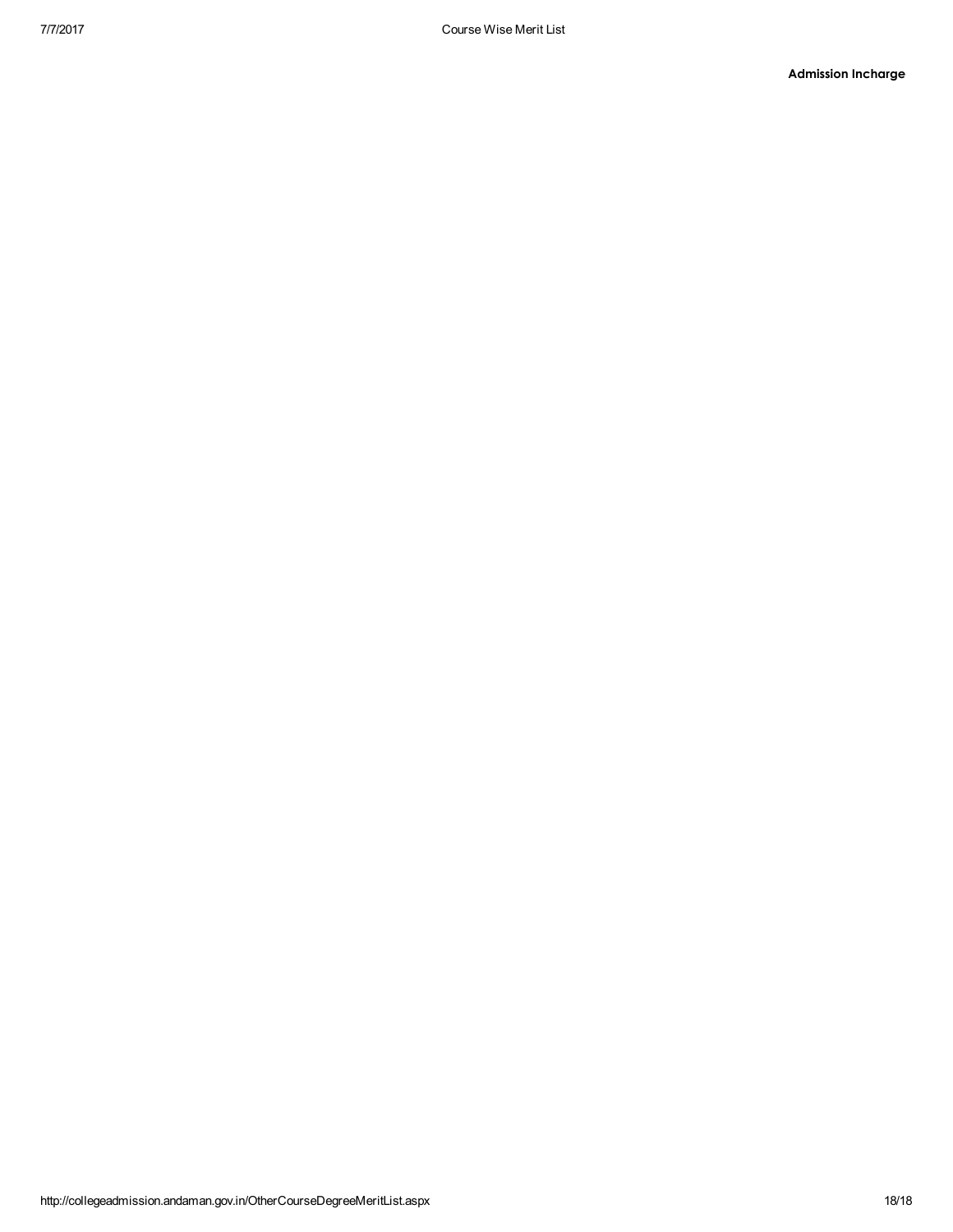# Andaman College

# FINAL MERIT LIST OF CANDIDATES APPLIED FOR ADMISSION FOR THE SESSION: 2017-2018

Name of the Course: B.A. ENGLISH (LANGUAGE & LITTERATURE.) Category: CGE/EXSM

Note: In Subject Weightage , F - First Attemppt, S - More than One Attempt, Strike Out : Duplicate Form Submission

| S.No. | <b>Admission No.</b>                       | Name of<br>Candidate               | <b>Father'S Name</b>              | Category | Date of<br><b>Birth</b>        | $X\%$ $XII\%$ . | Subject<br>Weightage | Sports   | NSS/NCC/Scouts Agg<br>& Guide | %    |
|-------|--------------------------------------------|------------------------------------|-----------------------------------|----------|--------------------------------|-----------------|----------------------|----------|-------------------------------|------|
|       | 2017/ANCOL/0837 SAVITA KUMARI SUCHIT KUMAR |                                    |                                   |          | CGE/EXSM 21/01/1999 64.6 84.2  |                 | $91 - F$             | 0        | $\Omega$                      | 87.6 |
| 2     | 2017/ANCOL/0048 TSUPREETA                  |                                    | THIRUVENKADAM                     |          | CGE/EXSM 26/05/2000 68.4  79.2 |                 | $65 - F$             | $\Omega$ | O                             | 72.1 |
| 3     | 2017/ANCOL/0470 SDIVYA                     |                                    | IS NAGESWAR<br>IRAO               |          | CGE/EXSM 24/09/2000 70.3  68.8 |                 | $60 - F$             | $\Omega$ |                               | 64.4 |
| 4     | 2017/ANCOL/0047                            | IB V<br><b>IDURGAPRASADISUNDER</b> | <b>B SHYAM</b>                    |          | CGE/EXSM 16/06/1999 51.3 71.2  |                 | $57 - F$             | $\Omega$ |                               | 64.1 |
| .5    | 2017/ANCOL/1799                            | <b>RASHMI</b><br>TANWAR            | <b>SUBHASH</b><br><b>ICHANDER</b> |          | CGE/EXSM  5/12/1999 55.3 55.8  |                 | $60 - F$             | $\Omega$ |                               | 57.9 |
| 6     | 2017/ANCOL/1189                            | <b>ABHISHEK</b><br>IKUJUR          | <b>RAJESHWAR</b><br>KUJUR         |          | CGE/EXSM 18/09/1998 53.2       | 52              | $50 - F$             | $\Omega$ |                               | 51   |
|       | 2017/ANCOL/1567   JYOTHI                   |                                    | <b>T JANAKI</b><br><b>RAMAYYA</b> |          | lCGE/EXSM 12/12/1999 49.4 61.2 |                 | $36 - F$             | $\Omega$ |                               | 48.6 |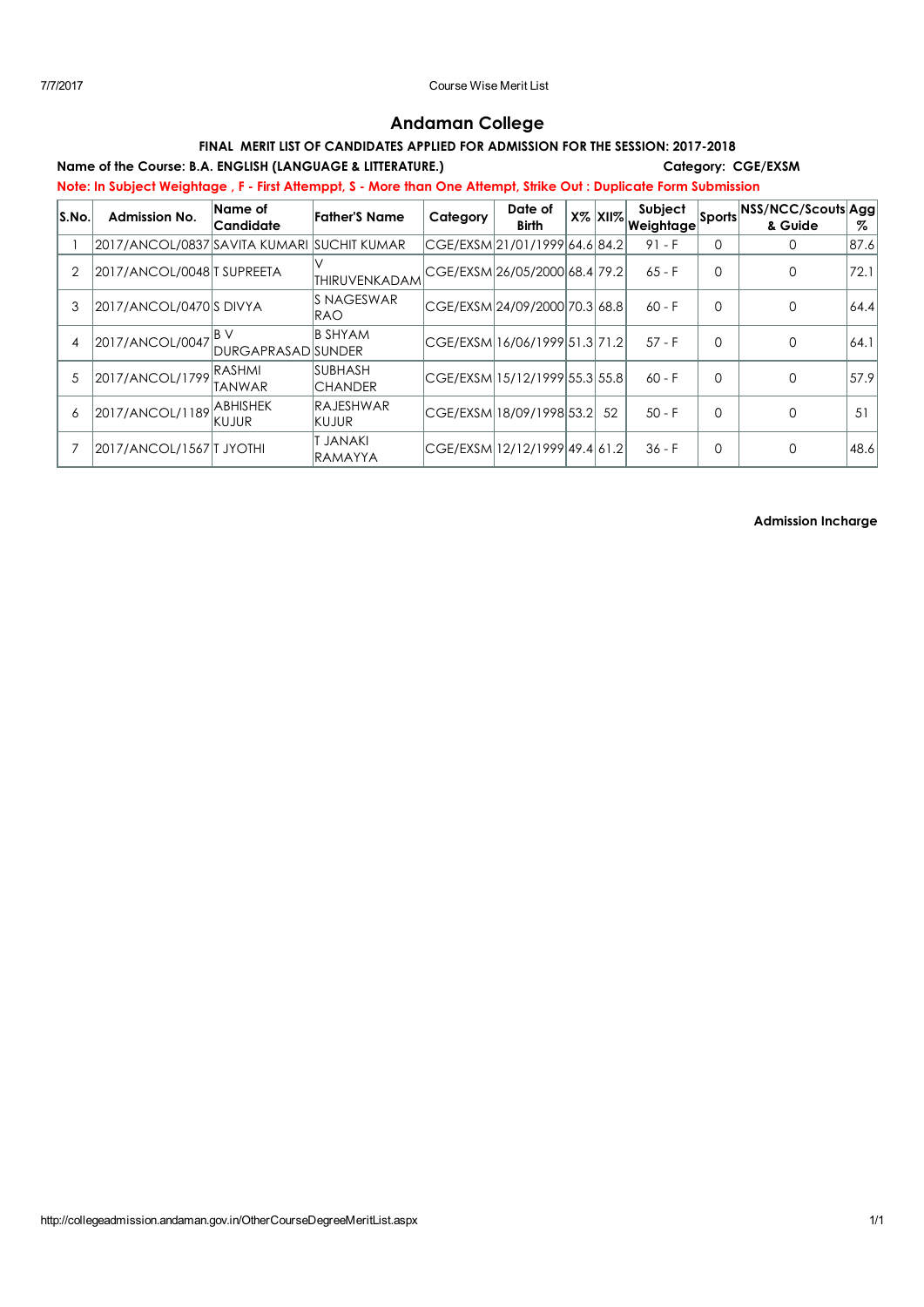# Andaman College

# FINAL MERIT LIST OF CANDIDATES APPLIED FOR ADMISSION FOR THE SESSION: 2017-2018

## Name of the Course: B.A. ENGLISH (LANGUAGE & LITTERATURE.) Category: PH

Note: In Subject Weightage , F - First Attemppt, S - More than One Attempt, Strike Out : Duplicate Form Submission

| S.No. | <b>Admission No.</b>  | Name of<br> Candidate  Name | <b>Father'S</b>                   | <b>Category</b> | Date of<br><b>Birth</b> |    |      | Subject<br>⊺X% <mark>XII% weightα</mark> gel | <sup>t</sup> Sports NSS/NCC/Scouts Agg<br>& Guide | %    |
|-------|-----------------------|-----------------------------|-----------------------------------|-----------------|-------------------------|----|------|----------------------------------------------|---------------------------------------------------|------|
|       | 2017/ANCOL/1191       | SHARON<br><b>SNEHA</b>      | <b>CLEMENT</b><br><b>KISPOTTA</b> | <b>GEN</b>      | 21/09/1996 49.4 61.2    |    |      | $50 - F$                                     |                                                   | 55.6 |
| ⌒     | 2017/ANCOL/1546 VIJAY |                             | <b>VASUDEVAN</b>                  | GEN             | 07/04/2000 58.9 70.4    |    |      | $34 - F$                                     |                                                   | 52.2 |
| 3     | 2017/ANCOL/1759       | PREETHI                     | $P$ J RAO                         | GEN             | 06/11/1998              | 57 | 60.8 | $42 - F$                                     | 0                                                 | 51.4 |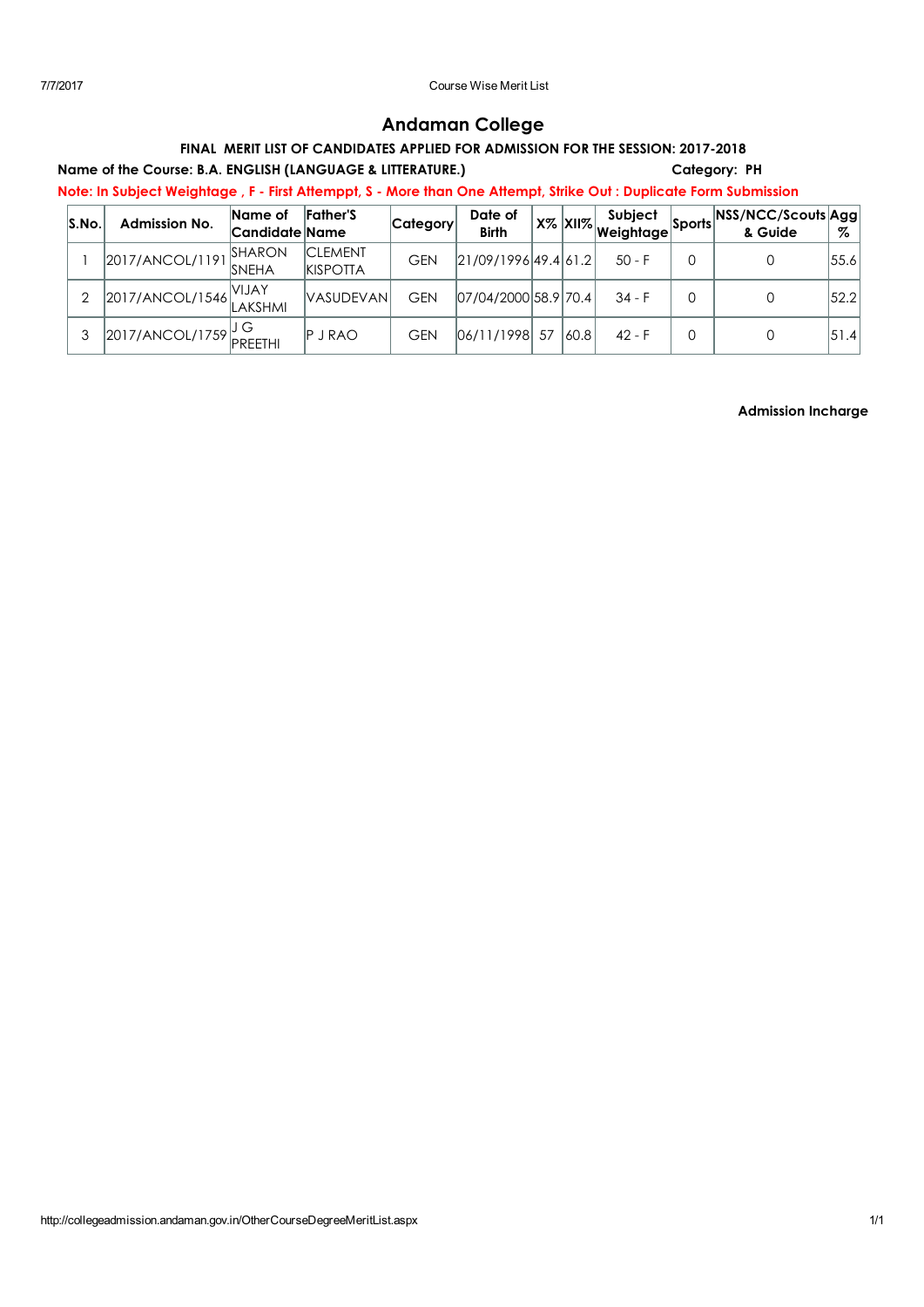# Andaman College

# FINAL MERIT LIST OF CANDIDATES APPLIED FOR ADMISSION FOR THE SESSION: 2017-2018

# Name of the Course: B.A. ENGLISH (LANGUAGE & LITTERATURE.) Category: ST

Note: In Subject Weightage , F - First Attemppt, S - More than One Attempt, Strike Out : Duplicate Form Submission

| S.No. | <b>Admission No.</b>                   | Name of<br>Candidate       | <b>Father'S</b><br><b>Name</b> | Category  | Date of<br><b>Birth</b>                            | $X\%$ $XII\%$ | Subject<br>Weightage |                     | Sports NSS/NCC/Scouts Agg<br>& Guide | Z.   |
|-------|----------------------------------------|----------------------------|--------------------------------|-----------|----------------------------------------------------|---------------|----------------------|---------------------|--------------------------------------|------|
| 1     | 2017/ANCOL/0879 NIXIE AGNES            |                            | NEHEMIAH<br><b>THOMAS</b>      | <b>ST</b> | 26/09/2000 76 70.8                                 |               | $90 - F$             | $\mathbf 0$         | 0                                    | 80.4 |
| 2     | 2017/ANCOL/1763 NIGHTINGALE            |                            | <b>JOSEPH</b><br><b>EDGAR</b>  | <b>ST</b> | 09/03/2000 60.8 75.4                               |               | $78 - F$             | $\Omega$            | 0                                    | 76.7 |
| 3     | 2017/ANCOL/1206 H IVORY                |                            | <b>CURTBERT</b>                | ST        | 02/07/1999 66.5 76                                 |               | $76 - F$             | $\Omega$            | $\mathbf{0}$                         | 76   |
| 4     | 2017/ANCOL/1501 GUPALTA J              |                            | <b>JACOB</b><br><b>JAMES</b>   | ST        | 04/11/1998 70.3                                    | 63            | 71 - F               | $\Omega$            | $\mathbf{0}$                         | 67   |
| 5     | 2017/ANCOL/1681 R ISAAC                |                            | SAMUEL                         | <b>ST</b> | 13/05/1999 58.9 75.2                               |               | $51 - F$             | $\Omega$            | 0                                    | 63.1 |
| 6     | 2017/ANCOL/1766 IRENE                  |                            | <b>DERICK FRED</b>             | <b>ST</b> | 05/06/2000 62.7 66.2                               |               | $59 - F$             | $\circ$             | $\mathbf{0}$                         | 62.6 |
| 7     | 2017/ANCOL/1644 MILKA                  |                            | LATE<br><b>CHRISOSTOM</b>      | ST        | 02/06/2000 62.7 59.8                               |               | $64 - F$             | $\Omega$            | 0                                    | 61.9 |
| 8     | 2017/ANCOL/0288 L SAMIKSHA             |                            | LAWSON<br><b>LUCAS</b>         | <b>ST</b> | 09/09/1999 45.6                                    | 62            | $60 - F$             | $\Omega$            | 0                                    | 61   |
| 9     | 2017/ANCOL/1732 REBECCA                |                            | MICHAEL                        | <b>ST</b> | 10/05/1995 53.2 58.4                               |               | $60 - F$             | $\Omega$            | 0                                    | 59.2 |
| 10    | 2017/ANCOL/1614 RAVINA                 |                            | <b>HAZIKIAH</b>                | <b>ST</b> | 08/05/1999 72.2 58.8                               |               | $58 - F$             | $\Omega$            | $\mathbf 0$                          | 58.4 |
| 11    | 2017/ANCOL/1043 AJAY                   |                            | <b>IGNATIOUS</b>               | ST        | 13/02/1996 51.3 63.4                               |               | $51 - F$             | $\Omega$            | 0                                    | 57.2 |
| 12    | 2017/ANCOL/0824 SURMILA                |                            | <b>SAMUEL</b>                  | <b>ST</b> | 10/03/2000 53.2 61.2                               |               | $53 - F$             | $\Omega$            | 0                                    | 57.1 |
| 13    | 2017/ANCOL/1004 CLERINA                |                            | <b>ARNOLD</b>                  | <b>ST</b> | 19/04/1999 53.2                                    | 63            | $50 - F$             | $\Omega$            | 0                                    | 56.5 |
| 14    | 2017/ANCOL/0170 A J ALBERT             |                            | <b>ALBERTUS</b>                | <b>ST</b> | 10/04/1999 51.3 59                                 |               | $53 - F$             | $\mathbf 0$         | 0                                    | 56   |
| 15    | 2017/ANCOL/1199 MALA                   |                            | <b>MANUEL</b>                  | <b>ST</b> | 28/03/1996 55.1 57.6                               |               | $54 - F$             | $\Omega$            | $\mathbf 0$                          | 55.8 |
| 16    | 2017/ANCOL/0925 GIPHUS                 |                            | PAUL                           | <b>ST</b> | 15/02/1998 51.3 62.4                               |               | 48 - F               | $\Omega$            | $\mathbf 0$                          | 55.2 |
| 17    | 2017/ANCOL/1687 PRINCE                 |                            | <b>LUCAS</b>                   | <b>ST</b> | 21/12/1998 60.8 59.8                               |               | $50 - F$             | $\Omega$            | 0                                    | 54.9 |
| 18    | 2017/ANCOL/0641 MOLINA                 |                            | <b>DAVID</b>                   | ST        | 29/10/1998 49.4 61.8                               |               | $50 - S$             | $\Omega$            | $\mathbf 0$                          | 54.4 |
| 19    | 2017/ANCOL/1339 OSHEEN                 |                            | PAUL                           | <b>ST</b> | 27/01/1999 58.9 59.6                               |               | $49 - F$             | $\circ$             | 0                                    | 54.3 |
| 20    | 2017/ANCOL/1740 FELICITUS              |                            | <b>CLEMENT</b>                 | <b>ST</b> | 10/02/2000 58.9                                    | 63            | $45 - F$             | $\mathbf 0$         | 0                                    | 54   |
| 21    | 2017/ANCOL/0360 ANNIE                  | <b>ALISHA</b>              | <b>CRISPAS</b>                 | <b>ST</b> | 16/10/1995 57 56.2                                 |               | $49 - F$             | $\Omega$            | 0                                    | 52.6 |
| 22    | 2017/ANCOL/1073                        | QUEENIE<br>SALONA          | <b>BENHUR</b>                  | <b>ST</b> | 09/04/1995 62.7 58.6                               |               | 46 - F               | $\Omega$            | 0                                    | 52.3 |
| 23    | 2017/ANCOL/1458 IRISH                  |                            | <b>LEVI</b>                    | <b>ST</b> | 27/05/1997 51.3 56.6                               |               | 48 - F               | $\Omega$            | $\mathsf{O}$                         | 52.3 |
| 24    | 2017/ANCOL/1545 MOHAMMED               | <b>ISMAIL ALI</b>          | YOUSUF<br><b>MOOSA</b>         | <b>ST</b> | 21/01/1998 53.2                                    | -58           | $43 - F$             | $\Omega$            | $\mathbf 0$                          | 50.5 |
| 25    | 2017/ANCOL/0956 N SUNDERLAL FRANCIS    |                            |                                | ST        | 05/10/1999 76 51.2                                 |               | 48 - F               | $\mathbf 0$         | 0                                    | 49.6 |
| 26    | $ 2017/ANCOL/1399 S$ RONALDO $ SAMSON$ |                            |                                | ST        | $\vert$ 25/05/1998 $\vert$ 57 $\vert$ 53.6 $\vert$ |               | $48 - S$             | 0                   | $\mathbf 0$                          | 49.3 |
| 27    | 2017/ANCOL/1196 REENA                  |                            | <b>BENEDICK</b>                | <b>ST</b> | 18/07/2000 53.2 62.2                               |               | $36 - F$             | $\mathbf 0$         | 0                                    | 49.1 |
| 28    | 2017/ANCOL/0423                        | GERSHONE<br><b>MATHEWS</b> | MATHEW<br><b>HANOL</b>         | ST        | 28/11/1993 47.5 48.8                               |               | 49 - F               | 0                   | $\mathsf{O}$                         | 48.9 |
| 29    | 2017/ANCOL/1655 NERIUS                 |                            | <b>MOSES</b>                   | ST        | 06/09/1996 66.5 56.6                               |               | $41 - F$             | 0                   | 0                                    | 48.8 |
| 30    | 2017/ANCOL/1148 SOLOME                 |                            | <b>JIMMY POET</b>              | ST        | 05/10/1997 51.3 56.2                               |               | $40 - F$             | $\mathbf 0$         | 0                                    | 48.1 |
| 31    | 2017/ANCOL/1712 ALLAUDDIN              |                            | R ALLEN                        | ST        | 26/07/1994 55.1                                    | 47            | 49 - F               | $\mathbf 0$         | $\mathsf{O}\xspace$                  | 48   |
| 32    | 2017/ANCOL/1014 RUKSHAR                |                            | <b>HASRAT ALI</b>              | <b>ST</b> | 28/03/1993 41.8 47.2                               |               | 48 - F               | $\mathsf{O}\xspace$ | 0                                    | 47.6 |
| 33    | 2017/ANCOL/1077 STANEY                 |                            | <b>FELIX</b>                   | ST        | 09/05/2000 51.3 55                                 |               | $39 - F$             | 0                   | 0                                    | 47   |
| 34    | 2017/ANCOL/0553 RUKSHAR                |                            | <b>HASRAT ALI</b>              | <b>ST</b> | 28/03/1993 41.8 45.6                               |               | 48 - F               | $\mathsf{O}\xspace$ | 0                                    | 46.8 |
| 35    | 2017/ANCOL/1273 KENNY                  |                            | <b>JOHN</b><br>SYLVANUS        | ST        | 22/11/1996 58.9 51.8                               |               | $41 - F$             | 0                   | 0                                    | 46.4 |
| 36    | 2017/ANCOL/1638 GODFREY                |                            | <b>THOMAS</b>                  | ST        | 21/04/1999 55.1 59.6                               |               | $33 - F$             | $\mathbf 0$         | 0                                    | 46.3 |
| 37    | 2017/ANCOL/1122 SALINA                 |                            | ZEBULON                        | ST        | 06/10/1997 43.7 57.6                               |               | $33 - F$             | $\mathbf 0$         | $\mathsf{O}\xspace$                  | 45.3 |
| 38    | 2017/ANCOL/1705 ESTHER                 |                            | <b>BURNARD</b>                 | ST        | 12/11/1999 43.7 50.6                               |               | $40 - F$             | 0                   | 0                                    | 45.3 |
| 39    | 2017/ANCOL/0737 FRANKIE                |                            | <b>MICHAEL</b>                 | ST        | 25/03/1999 55.1 51.6                               |               | $41 - S$             | $\mathsf{O}\xspace$ | 0                                    | 44.8 |

http://collegeadmission.andaman.gov.in/OtherCourseDegreeMeritList.aspx 1/2